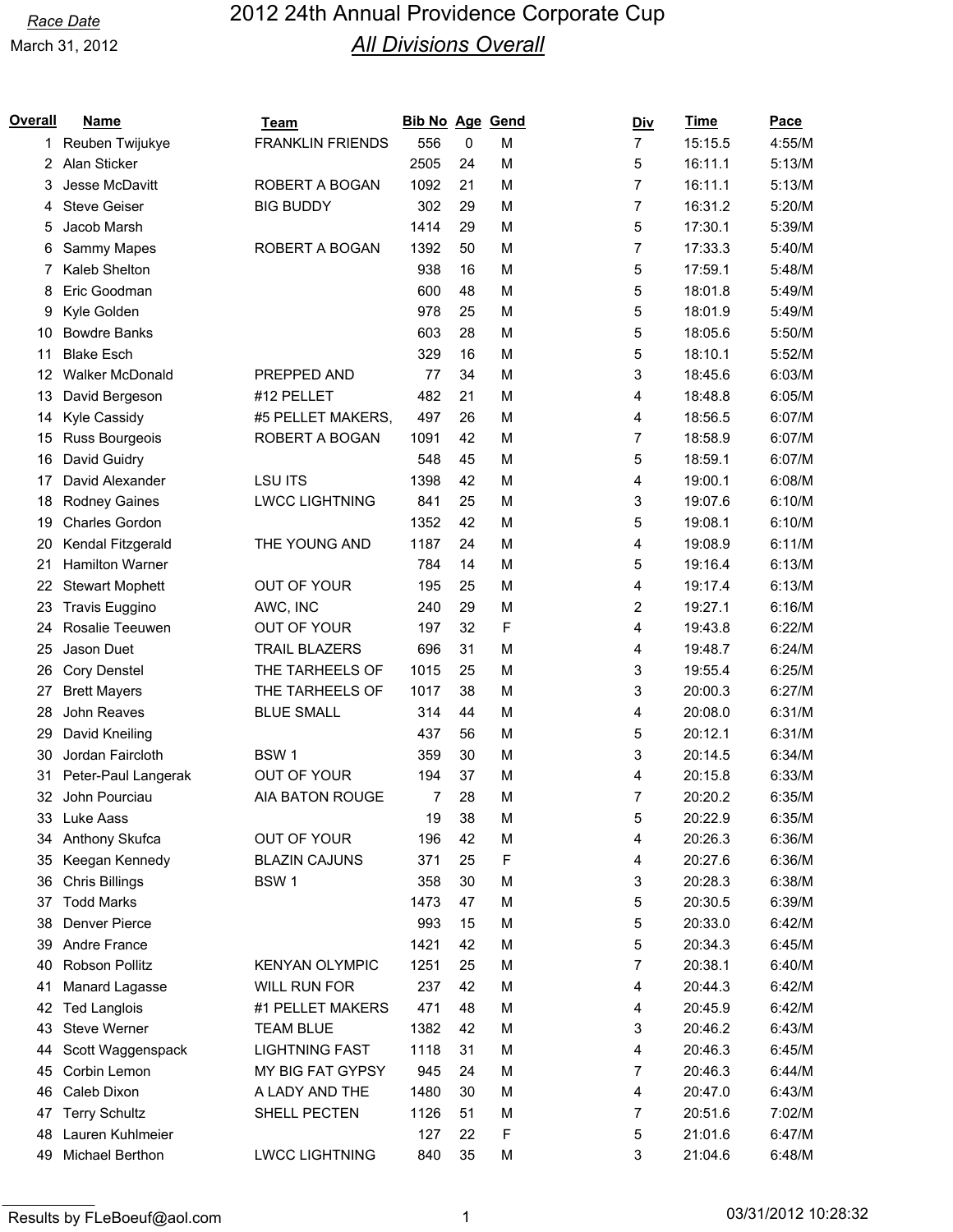| Overall | <b>Name</b>             | Team                   | <b>Bib No Age Gend</b> |    |   | <b>Div</b> | <b>Time</b> | Pace   |
|---------|-------------------------|------------------------|------------------------|----|---|------------|-------------|--------|
| 50      | Alex Tucker             | <b>GREEN ROCKETS</b>   | 181                    | 34 | M | 4          | 21:04.9     | 6:48/M |
| 51      | Johan Salen             |                        | 79                     | 32 | M | 5          | 21:06.1     | 6:50/M |
| 52      | Tyler Williamson        |                        | 1303                   | 14 | M | 5          | 21:09.3     | 6:50/M |
| 53      | Scott Hayes             | <b>LEMOINESTRONG</b>   | 789                    | 25 | M | 7          | 21:10.0     | 6:53/M |
| 54      | Zechariah Armoney       |                        | 707                    | 25 | M | 5          | 21:17.5     | 6:53/M |
| 55      | Keith Manuel            |                        | 738                    | 54 | M | 5          | 21:19.9     | 6:55/M |
| 56      | Daniel Maynard          | THE HARD SIDE          | 1140                   | 24 | M | 7          | 21:20.0     | 6:57/M |
| 57      | Mike Leblanc            | THE YOUNG AND          | 1188                   | 56 | M | 4          | 21:22.9     | 6:54/M |
| 58      | John Rhodes             | <b>LIGHTNING FAST</b>  | 1116                   | 29 | M | 4          | 21:24.0     | 6:55/M |
| 59      | Helena Chan             |                        | 607                    | 53 | F | 5          | 21:24.9     | 6:55/M |
| 60      | <b>Emily Rachael</b>    |                        | 2510                   | 30 | F | 5          | 21:35.0     | 6:59/M |
| 61      | Chad Homan              | #3 PELLET MAKERS,      | 491                    | 33 | M | 4          | 21:45.5     | 7:04/M |
| 62      | Cecil Rose              | <b>HALF-FAST</b>       | 58                     | 34 | M | 4          | 21:45.6     | 7:03/M |
| 63      | Kyle Wedge              |                        | 1416                   | 17 | M | 5          | 21:46.6     | 7:01/M |
| 64      | C.j. Roberts            |                        | 159                    | 30 | M | 5          | 21:47.4     | 7:02/M |
| 65      | Rebecca Tucker          |                        | 1373                   | 32 | F | 5          | 21:47.8     | 7:03/M |
| 66      | Paul Linck              | <b>TURNER</b>          | 1353                   | 54 | M | 2          | 21:49.7     | 7:03/M |
| 67      | Mark Turner             |                        | 656                    | 49 | M | 5          | 21:49.7     | 7:04/M |
| 68      | <b>Brandon Eddards</b>  | AWC, INC               | 239                    | 32 | M | 2          | 21:50.3     | 7:03/M |
| 69      | Ragan Richard           | PHELPS DUNBAR          | 1455                   | 44 | M | 4          | 21:51.0     | 7:04/M |
| 70      | Robert Kuhlmeier        |                        | 129                    | 57 | M | 5          | 21:51.2     | 7:04/M |
| 71      | Donna Bryant            | THE YOUNG AND          | 1185                   | 22 | F | 4          | 21:51.4     | 7:04/M |
| 72      | David Guillory          |                        | 438                    | 34 | M | 5          | 21:52.5     | 7:05/M |
| 73      | Forest Caveny           | #7 PELLET MAKERS,      | 506                    | 33 | M | 4          | 21:52.9     | 7:05/M |
| 74      | <b>Eduard Henriques</b> | <b>GEISMAR 2</b>       | 1103                   | 39 | M | 5          | 21:54.1     | 7:08/M |
| 75      | Chadwick Kenney         |                        | 627                    | 24 | M | 5          | 21:55.7     | 7:05/M |
| 76      | Jake Henderson          |                        | 1470                   | 36 | M | 5          | 21:56.9     | 7:07/M |
| 77      | <b>Todd Grigsby</b>     | <b>BLAZIN CAJUNS</b>   | 369                    | 41 | M | 4          | 21:58.2     | 7:07/M |
| 78      | Amanda McKey            |                        | 740                    | 18 | F | 5          | 21:58.6     | 7:11/M |
| 79      | <b>Quintin Costin</b>   | #4 PELLET MAKERS,      | 494                    | 24 | M | 4          | 21:59.6     | 7:12/M |
| 80      | <b>Brian Small</b>      | <b>BLUE SMALL</b>      | 315                    | 47 | M | 4          | 22:01.3     | 7:09/M |
| 81      | Ed Stauss III           | KCW "A" Team           | 1272                   | 50 | M | 1          | 22:01.6     | 7:08/M |
|         | 82 Edward Segura        |                        | 1148                   | 40 | M | 5          | 22:02.4     | 7:10/M |
| 83      | <b>Tensey Pricer</b>    | <b>LWCC WHO DATTS</b>  | 887                    | 39 | M | 3          | 22:05.0     | 7:11/M |
| 84      | Adam Barrilleau         | WILL RUN FOR           | 235                    | 26 | M | 4          | 22:08.4     | 7:09/M |
| 85      | Nancy Kuhlmeier         |                        | 128                    | 52 | F | 5          | 22:09.9     | 7:09/M |
| 86      | Kyle Schmidt            | <b>GET RICH QUICK</b>  | 1026                   | 28 | M | 3          | 22:10.4     | 7:12/M |
| 87      | Deidre Hill             | <b>TRAIL BLAZERS</b>   | 697                    | 34 | F | 4          | 22:10.6     | 7:10/M |
| 88      | Jonathan Fox            | ABMB ENGINEERS,        | 1417                   | 32 | М | 2          | 22:11.0     | 7:20/M |
| 89      | Kurt Allen              |                        | 21                     | 38 | M | 5          | 22:12.6     | 7:10/M |
| 90      | <b>Scott Martin</b>     |                        | 146                    | 54 | M | 5          | 22:14.2     | 7:11/M |
| 91      | <b>Bobby Powers</b>     | <b>SMOOTH</b>          | 229                    | 40 | M | 4          | 22:14.4     | 7:11/M |
| 92      | <b>Gregory Guidry</b>   |                        | 615                    | 49 | М | 5          | 22:15.4     | 7:11/M |
| 93      | <b>Walker Hill</b>      | A LADY AND THE         | 1482                   | 37 | M | 4          | 22:16.8     | 7:12/M |
| 94      | Aimee Killeen           | <b>RAPID SQUIRRELS</b> | 1086                   | 36 | F | 3          | 22:16.9     | 7:13/M |
| 95      | James Riente            |                        | 642                    | 43 | M | 5          | 22:17.8     | 7:14/M |
| 96      | George Bourke           |                        | 381                    | 65 | M | 5          | 22:19.6     | 7:12/M |
| 97      | James Brumfield         | <b>SMOOTH</b>          | 226                    | 26 | M | 4          | 22:23.6     | 7:15/M |
| 98      | Sergio Aviles           |                        | 602                    | 37 | М | 5          | 22:24.5     | 7:16/M |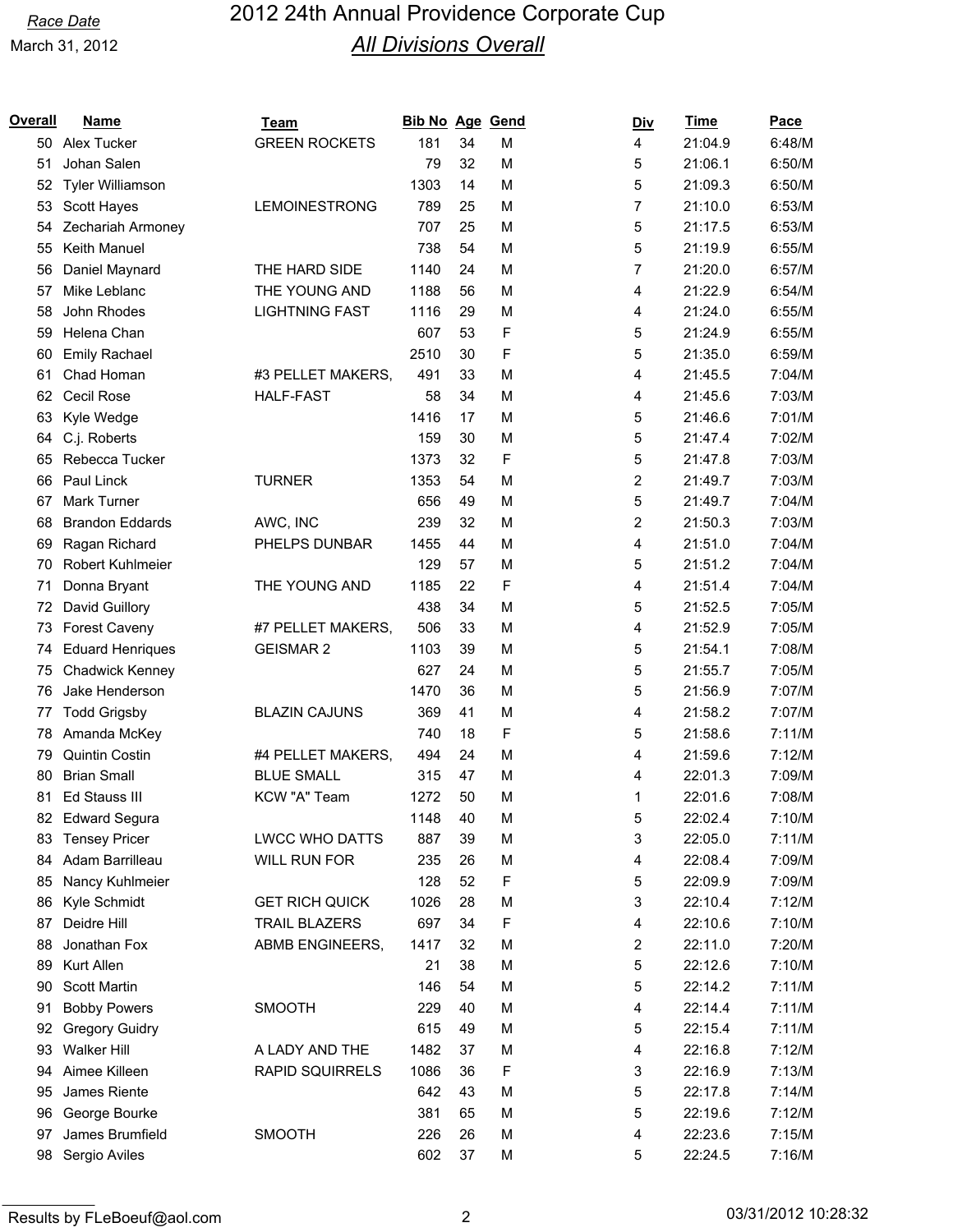| Overall | <b>Name</b>              | Team                     | <b>Bib No Age</b> |    | Gend | <u>Div</u>              | <b>Time</b> | Pace   |
|---------|--------------------------|--------------------------|-------------------|----|------|-------------------------|-------------|--------|
| 99      | Stephen Long             | <b>AIA-BR GRAY</b>       | 11                | 45 | M    | $\overline{7}$          | 22:24.7     | 7:18/M |
| 100     | J.c. Rawls               | THE POWER                | 291               | 46 | M    | 4                       | 22:25.2     | 7:15/M |
| 101     | <b>Troy Morgan</b>       | #10 PELLET               | 474               | 42 | M    | 4                       | 22:25.9     | 7:16/M |
| 102     | Jeremy Menter            | AWC, INC                 | 241               | 23 | M    | 2                       | 22:26.6     | 7:15/M |
| 103     | <b>Cordell Seals</b>     | <b>HALF-FAST</b>         | 59                | 33 | M    | 4                       | 22:26.9     | 7:16/M |
| 104     | Cory Zeng                |                          | 1324              | 17 | M    | 5                       | 22:27.4     | 7:17/M |
| 105     | Craig Milioto            | BLUE BY U                | 311               | 41 | M    | 4                       | 22:27.9     | 7:23/M |
| 106     | Angelle Pate             | ROBERT A BOGAN           | 1393              | 25 | F    | 7                       | 22:32.2     | 7:18/M |
| 107     | Louis Roth               |                          | 426               | 30 | M    | 5                       | 22:32.3     | 7:18/M |
| 108     | Joe Wills                | <b>TRAIL BLAZERS</b>     | 698               | 56 | M    | 4                       | 22:32.3     | 7:17/M |
| 109     | <b>Steven Pate</b>       |                          | 1163              | 42 | M    | 5                       | 22:33.2     | 7:16/M |
| 110     | Andrea Evans             | <b>WILL RUN FOR</b>      | 236               | 39 | F    | 4                       | 22:35.0     | 7:17/M |
| 111     | Robert Wu                |                          | 193               | 55 | M    | 5                       | 22:35.7     | 7:19/M |
| 112     | Allen Pearce             | <b>EMC BETTER ONE</b>    | 538               | 46 | M    | $\overline{\mathbf{c}}$ | 22:41.6     | 7:21/M |
| 113     | Robbie Villemarette      | <b>GREEN ROCKETS</b>     | 185               | 32 | M    | 4                       | 22:42.4     | 7:20/M |
| 114     | <b>Elliott Greenwood</b> |                          | 564               | 12 | M    | 5                       | 22:44.4     | 7:24/M |
| 115     | David Olcsvary           |                          | 422               | 55 | M    | 5                       | 22:44.4     | 7:22/M |
| 116     | Damon Wimberley          | <b>PRIME TIME</b>        | 1018              | 38 | M    | 1                       | 22:46.0     | 7:22/M |
| 117     | James Jubinsky           | <b>GREEN ROCKETS</b>     | 125               | 51 | M    | 4                       | 22:47.3     | 7:22/M |
| 118     | <b>Terrel Thomas</b>     | <b>LWCC LIGHTNING</b>    | 843               | 37 | F    | 3                       | 22:47.3     | 7:21/M |
| 119     | <b>Kent Graves</b>       | <b>BLUE SMALL</b>        | 313               | 40 | M    | 4                       | 22:48.0     | 7:22/M |
| 120     | Chris Bland              | <b>KETCHUP</b>           | 210               | 56 | M    | 4                       | 22:51.5     | 7:24/M |
| 121     | Mark King Sr             |                          | 732               | 52 | M    | 5                       | 22:52.8     | 7:25/M |
| 122     | Jon Olivier              | <b>RAPID SQUIRRELS</b>   | 1088              | 49 | M    | 3                       | 22:54.2     | 7:24/M |
| 123     | <b>Steven Miller</b>     | <b>MAINTAIN THE DART</b> | 220               | 45 | M    | 7                       | 22:54.5     | 7:28/M |
| 124     | <b>Gerrad Delatte</b>    | <b>TURNER</b>            | 1212              | 43 | M    | 2                       | 22:57.6     | 7:24/M |
| 125     | Paul Waggenspack         | <b>LIGHTNING FAST</b>    | 1117              | 59 | M    | 4                       | 22:58.3     | 7:26/M |
| 126     | Patrick Allen            |                          | 388               | 29 | M    | 5                       | 22:58.6     | 7:31/M |
| 127     | Ryan Stinson             |                          | 434               | 31 | M    | 5                       | 23:00.2     | 7:27/M |
| 128     | Darin Arceneaux          | <b>WILL RUN FOR</b>      | 234               | 50 | M    | 4                       | 23:00.4     | 7:27/M |
| 129     | Sudip Bajpeyi            | MY BIG FAT GYPSY         | 942               | 37 | M    | 7                       | 23:01.1     | 7:27/M |
| 130     | <b>Ruble Encalade</b>    | SHELL SHOCKERS           | 1127              | 39 | M    | 4                       | 23:02.9     | 7:30/M |
| 131     | <b>Rich Major</b>        | RAPID SQUIRRELS          | 1087              | 55 | M    | 3                       | 23:04.0     | 7:27/M |
| 132     | Steve Whalen             | BSW <sub>1</sub>         | 361               | 40 | M    | 3                       | 23:05.7     | 7:29/M |
|         | 133 Albert Williams III  |                          | 436               | 31 | M    | 5                       | 23:07.9     | 7:29/M |
| 134     | Kiet Truang              |                          | 1182              | 30 | M    | 5                       | 23:10.9     | 7:33/M |
| 135     | <b>Byron Becnel</b>      | THE GIMPIES              | 692               | 48 | M    | 4                       | 23:11.4     | 7:30/M |
| 136     | <b>William Rickels</b>   | 3 JACKS AND 1 JILL       | 1166              | 30 | M    | 4                       | 23:12.8     | 7:32/M |
| 137     | Jason Troxclair          | SHELL SHOCKERS           | 1130              | 30 | M    | 4                       | 23:14.7     | 7:34/M |
|         |                          | SHELL SHOCKERS           | 1128              | 37 | M    |                         | 23:14.9     | 7:34/M |
| 138     | Tony Lewis               |                          |                   |    |      | 4                       |             |        |
| 139     | Charles Modenbach        | HALF-FAST                | 57                | 55 | M    | 4                       | 23:14.9     | 7:32/M |
| 140     | <b>Bobby Cornell</b>     |                          | 1400              | 39 | M    | 5                       | 23:15.0     | 7:33/M |
| 141     | <b>Tyler Ortego</b>      |                          | 154               | 29 | M    | 5                       | 23:15.6     | 7:33/M |
|         | 142 Emilie Hamachek      |                          | 333               | 36 | F    | 5                       | 23:18.6     | 7:34/M |
| 143     | Portia Levasseur         | THE POWER                | 289               | 29 | F    | 4                       | 23:18.9     | 7:33/M |
| 144     | Michael Addison          | <b>CAPTAIN CAT</b>       | 1428              | 29 | M    | 2                       | 23:20.9     | 7:38/M |
|         | 145 Andrea Linck         | <b>TURNER</b>            | 1354              | 23 | F    | 2                       | 23:22.7     | 7:33/M |
|         | 146 Seth Lemoine         | LEMOINESTRONG            | 790               | 32 | M    | 7                       | 23:22.8     | 7:53/M |
|         | 147 Jeffrey Buchanan     |                          | 1401              | 33 | M    | 5                       | 23:23.3     | 7:36/M |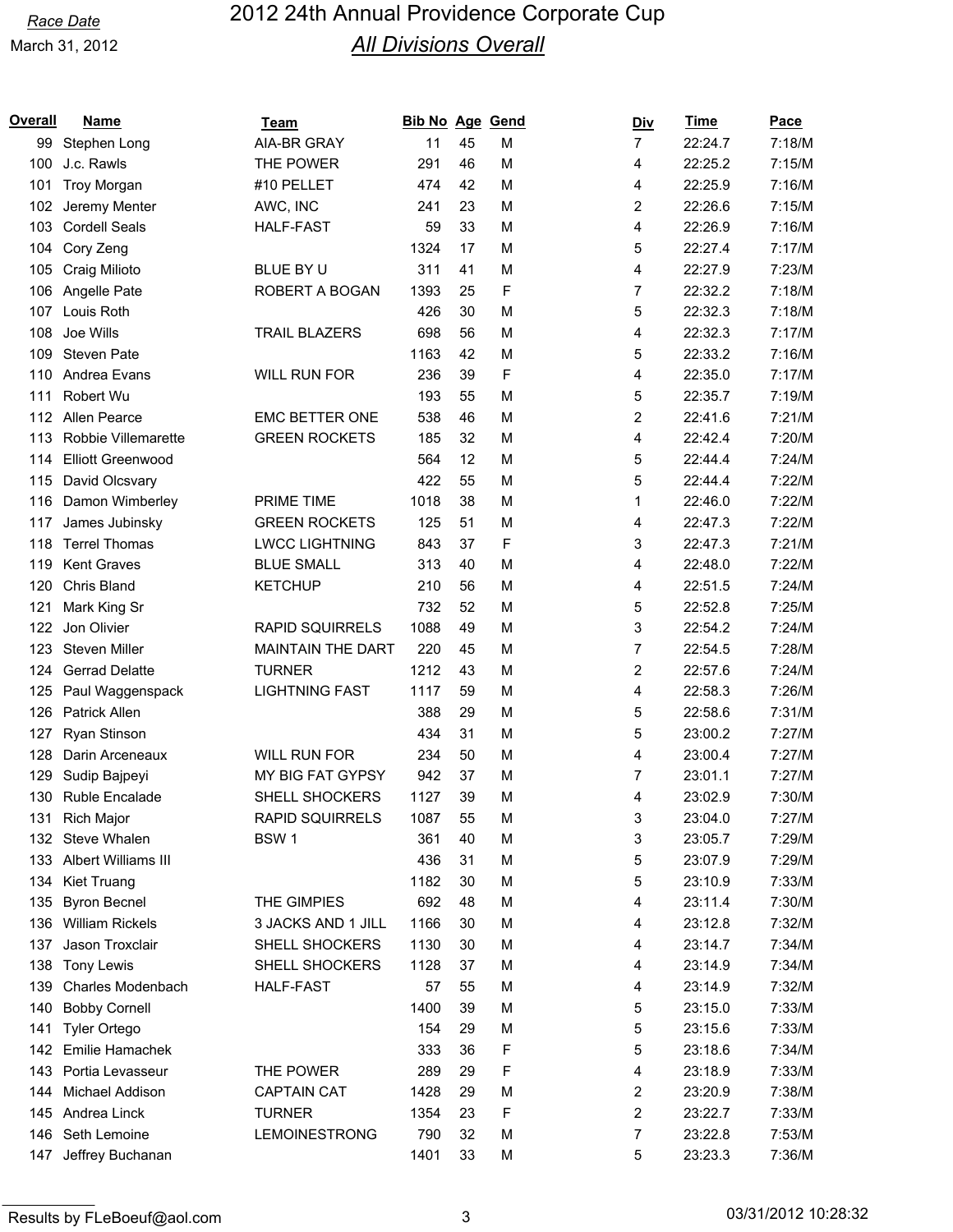| Overall | <u>Name</u>                | <u>Team</u>            | <b>Bib No Age Gend</b> |    |             | <u>Div</u> | <u>Time</u> | <b>Pace</b> |
|---------|----------------------------|------------------------|------------------------|----|-------------|------------|-------------|-------------|
| 148     | Jonathan Percle            |                        | 1375                   | 32 | M           | 5          | 23:24.7     | 7:34/M      |
| 149     | William Holtman            | <b>KICKIN ASPHALT</b>  | 215                    | 43 | M           | 4          | 23:25.6     | 7:34/M      |
| 150     | David Candler              | 3 JACKS AND 1 JILL     | 1164                   | 53 | М           | 4          | 23:26.9     | 7:35/M      |
| 151     | Christopher Duncan         | AJG HEALTH             | 28                     | 45 | M           | 7          | 23:28.1     | 8:08/M      |
| 152     | Michael Galasso            | LEMOINESTRONG          | 788                    | 30 | M           | 7          | 23:28.5     | 7:38/M      |
| 153     | <b>Tanner Colson</b>       |                        | 608                    | 12 | M           | 5          | 23:30.8     | 7:35/M      |
| 154     | Jennifer O'Connell         | <b>LWCC SWAMP</b>      | 881                    | 24 | F           | 3          | 23:33.4     | 7:36/M      |
| 155     | Shaun Blue                 | <b>LSU ITS</b>         | 805                    | 45 | M           | 4          | 23:33.9     | 7:40/M      |
| 156     | Ralph Caddell              | THE YOUNG AND          | 1186                   | 56 | M           | 4          | 23:34.4     | 7:37/M      |
| 157     | Kyle Savant                | PRETENDERS BLUE        | 348                    | 29 | M           | 4          | 23:34.9     | 7:40/M      |
| 158     | Glen Achord                |                        | 260                    | 42 | M           | 5          | 23:35.4     | 7:40/M      |
| 159     | <b>Scott Tassin</b>        |                        | 435                    | 30 | М           | 5          | 23:35.5     | 7:39/M      |
| 160     | Michael Patornostro        |                        | 2504                   | 35 | M           | 5          | 23:35.5     | 7:38/M      |
| 161     | <b>Cristin Simmons</b>     | <b>BLAZIN CAJUNS</b>   | 372                    | 31 | F           | 4          | 23:36.5     | 7:37/M      |
| 162     | Mickey Matran              |                        | 1441                   | 42 | M           | 5          | 23:38.3     | 7:38/M      |
| 163     | <b>Tiffini Quaker</b>      | #1 PELLET MAKERS       | 473                    | 26 | F           | 4          | 23:39.2     | 7:41/M      |
| 164     | Theresa Vu                 | <b>BLUE SMALL</b>      | 316                    | 56 | F           | 4          | 23:39.2     | 7:40/M      |
| 165     | Deirdre Harrington         | MY BIG FAT GYPSY       | 943                    | 29 | F           | 7          | 23:40.6     | 7:43/M      |
| 166     | Nhan Truong                |                        | 1183                   | 30 | M           | 5          | 23:42.1     | 7:43/M      |
| 167     | Glen Daigle                | <b>AMERICAN</b>        | 203                    | 42 | М           | 3          | 23:42.4     | 7:44/M      |
| 168     | <b>Walter Frazier</b>      |                        | 1306                   | 44 | M           | 5          | 23:42.7     | 7:41/M      |
| 169     | <b>Robert Demeulenaere</b> | 3 JACKS AND 1 JILL     | 1165                   | 47 | M           | 4          | 23:42.8     | 7:40/M      |
| 170     | James Rawls                |                        | 661                    | 24 | M           | 5          | 23:42.9     | 7:47/M      |
| 171     | Nicole Daniel              | <b>GREEN ROCKETS</b>   | 102                    | 43 | F           | 4          | 23:44.3     | 7:41/M      |
| 172     | <b>Adam Davis</b>          | <b>OUTCASTS</b>        | 1081                   | 28 | M           | 7          | 23:44.5     | 7:42/M      |
| 173     | <b>Patrick MacDanel</b>    | <b>TEAM RED</b>        | 1383                   | 41 | M           | 3          | 23:46.1     | 7:42/M      |
| 174     | John Weger                 | <b>MAKING THE RACE</b> | 283                    | 51 | M           | 4          | 23:46.1     | 7:44/M      |
| 175     | Robert Levasseur           | THE POWER              | 290                    | 28 | M           | 4          | 23:53.1     | 7:44/M      |
| 176     | Cecil Zachary              | LEMOINESTRONG#3        | 798                    | 38 | M           | 7          | 23:53.9     | 8:04/M      |
| 177     | <b>Todd Harris</b>         |                        | 1477                   | 12 | M           | 5          | 23:55.0     | 7:45/M      |
| 178     | Darcy Johannsen            | <b>TEAM HOT MESS</b>   | 953                    | 38 | F           | 7          | 23:58.0     | 7:51/M      |
| 179     | Reynolds Leblanc           | KCW "A" Team           | 1273                   | 30 | М           | 1          | 23:59.6     | 7:48/M      |
|         | 180 Greg Kennedy           |                        | 626                    | 30 | M           | 5          | 24:00.3     | 7:50/M      |
| 181     | Mamta Aidt                 | <b>LIGHTNING FAST</b>  | 1115                   | 32 | F           | 4          | 24:01.9     | 7:47/M      |
|         | 182 Steven Baker           | #3 PELLET MAKERS,      | 489                    | 54 | M           | 4          | 24:03.8     | 7:45/M      |
| 183     | Christopher McFarlane      | <b>OUTCASTS</b>        | 1082                   | 27 | M           | 7          | 24:04.8     | 7:48/M      |
| 184     | Owen Nettles               | ME LIKEY PAIN AT       | 1004                   | 26 | M           | 3          | 24:05.0     | 7:49/M      |
| 185     | Joey Entermont             | A LADY AND THE         | 1481                   | 41 | M           | 4          | 24:05.1     | 7:47/M      |
| 186     | <b>Brent Guthrie</b>       | <b>BLAZIN CAJUNS</b>   | 370                    | 28 | M           | 4          | 24:06.0     | 7:48/M      |
| 187     | Amy Tanner                 | 3 JACKS AND 1 JILL     | 1167                   | 37 | F           | 4          | 24:07.7     | 7:47/M      |
|         | 188 Steve Aidt             | <b>GEISMAR1</b>        | 1098                   | 45 | M           | 7          | 24:10.2     | 8:31/M      |
| 189     | Joanna Lemoine             | MOCKLER TEAM #1        | 1331                   | 37 | $\mathsf F$ | 3          | 24:10.3     | 7:50/M      |
|         | 190 Richard Rachal         | COOK MOORE #1          | 444                    | 30 | M           | 1          | 24:13.4     | 7:58/M      |
| 191     | <b>Wilbur Fabre</b>        | <b>SMOOTH</b>          | 227                    | 32 | M           | 4          | 24:15.4     | 7:51/M      |
|         | 192 Randolph Comeaux       | LEMOINESTRONG          | 787                    | 26 | M           | 7          | 24:17.3     | 7:54/M      |
| 193     | Donna Bourke               |                        | 605                    | 52 | F           | 5          | 24:17.5     | 7:51/M      |
| 194     | Kevin Harrell              |                        | 414                    | 48 | M           | 5          | 24:17.8     | 7:56/M      |
|         | 195 Amanda Carmon          | <b>LWCC WHO DATTS</b>  | 884                    | 40 | $\mathsf F$ | 3          | 24:19.2     | 7:54/M      |
|         | 196 Cristine Broussard     | A LADY AND THE         | 368                    | 36 | F           | 4          | 24:24.1     | 7:53/M      |
|         |                            |                        |                        |    |             |            |             |             |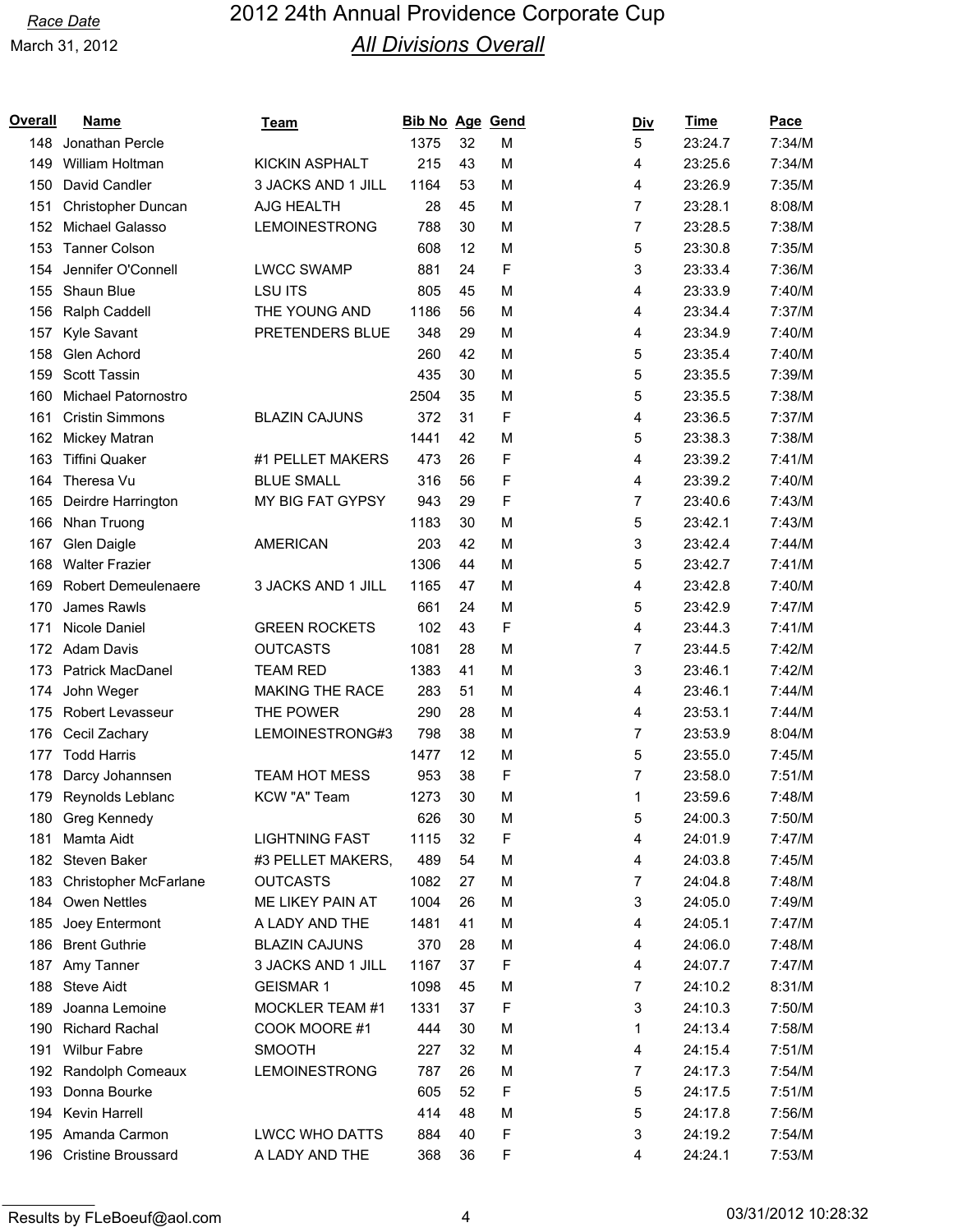| Overall | <b>Name</b>               | <b>Team</b>             | <b>Bib No Age Gend</b> |    |   | <b>Div</b> | <b>Time</b> | <b>Pace</b> |
|---------|---------------------------|-------------------------|------------------------|----|---|------------|-------------|-------------|
|         | 197 Rebecca Hinton        | PHELPS DUNBAR           | 1457                   | 30 | F | 4          | 24:26.5     | 7:55/M      |
| 198     | Mike Veisor               | MOCKLER TEAM #2         | 1325                   | 39 | M | 7          | 24:27.9     | 7:58/M      |
| 199     | <b>Brennan Davis</b>      |                         | 1173                   | 15 | M | 5          | 24:28.0     | 7:58/M      |
| 200     | Jeff Ronkartz             | <b>TEAM RED</b>         | 1379                   | 33 | M | 3          | 24:28.1     | 7:55/M      |
| 201     | Annie Kilburn             | PREPPED AND             | 566                    | 26 | F | 3          | 24:28.7     | 8:04/M      |
| 202     | <b>Ed Sutherland</b>      |                         | 1412                   | 34 | M | 5          | 24:28.8     | 7:58/M      |
| 203     | Daniel McKnight           | <b>LWCC WHO DATTS</b>   | 885                    | 38 | M | 3          | 24:31.6     | 7:58/M      |
| 204     | <b>Blake Duplechin</b>    |                         | 266                    | 52 | M | 5          | 24:31.9     | 7:55/M      |
| 205     | <b>Brittany Inlow</b>     | MY BIG FAT GYPSY        | 944                    | 26 | F | 7          | 24:33.4     | 8:00/M      |
|         | 206 Peter Kim             | <b>CATALYST</b>         | 1426                   | 43 | M | 2          | 24:34.9     | 8:00/M      |
| 207     | Adam Zayor                | <b>CAJUN TBDS</b>       | 380                    | 27 | M | 4          | 24:36.5     | 7:59/M      |
| 208     | Michael Abbott            | EMC BETTER ONE          | 535                    | 39 | M | 2          | 24:36.6     | 7:59/M      |
| 209     | Benjamin Landry           |                         | 1320                   | 38 | M | 5          | 24:37.1     | 8:01/M      |
| 210     | Davie McCarstle           | SHELL PECTEN            | 1125                   | 51 | M | 7          | 24:37.5     | 7:59/M      |
| 211     | John King                 | <b>BSW TEAM 2</b>       | 363                    | 53 | M | 3          | 24:38.7     | 8:00/M      |
| 212     | <b>Philip Erlich</b>      | <b>EMC BETTER ONE</b>   | 536                    | 38 | M | 2          | 24:40.2     | 7:58/M      |
| 213     | <b>Todd Black</b>         | <b>OUTCASTS</b>         | 1080                   | 43 | M | 7          | 24:50.7     | 8:02/M      |
| 214     | <b>Celeste Shelley</b>    |                         | 432                    | 30 | F | 5          | 24:54.6     | 8:08/M      |
| 215     | <b>Harold Rousseau</b>    |                         | 248                    | 48 | M | 5          | 24:55.0     | 8:03/M      |
| 216     | Paul Marchand             | <b>GEISMAR 3</b>        | 1108                   | 44 | M | 7          | 24:55.7     | 8:07/M      |
| 217     | <b>Grant Landrum</b>      | <b>BROWNIES GONE</b>    | 257                    | 28 | M | 4          | 24:58.9     | 8:08/M      |
| 218     | Kevin Reed                | THE GIMPIES             | 695                    | 32 | M | 4          | 24:59.3     | 8:13/M      |
| 219     | Ananth Bukkapatnam        |                         | 1216                   | 27 | M | 5          | 25:00.5     | 8:39/M      |
| 220     | Benjamin Bradford         | <b>AIABR RED</b>        | 12                     | 34 | M | 7          | 25:03.8     | 8:10/M      |
| 221     | <b>Chris Foster</b>       | <b>KICKIN ASPHALT</b>   | 214                    | 34 | M | 4          | 25:04.0     | 8:10/M      |
| 222     | Jeffrey Warrens           | <b>LWCC SWAMP</b>       | 883                    | 48 | M | 3          | 25:06.0     | 8:09/M      |
| 223     | Daniel Dornier            | <b>LSU ITS</b>          | 1396                   | 28 | M | 4          | 25:07.6     | 8:11/M      |
| 224     | Ryan Richard              | <b>HAULING ASSPHALT</b> | 1452                   | 37 | M | 4          | 25:08.7     | 8:08/M      |
| 225     | Piera Chacon              | PRETENDERS BLUE         | 346                    | 47 | F | 4          | 25:08.9     | 8:15/M      |
| 226     | <b>Christopher Avants</b> |                         | 918                    | 27 | M | 5          | 25:09.6     | 8:33/M      |
| 227     | Carol Rousseau            | AWC, INC                | 242                    | 46 | F | 2          | 25:10.1     | 8:08/M      |
| 228     | <b>Michael Stiltner</b>   | <b>LWCC LIGHTNING</b>   | 842                    | 48 | M | 3          | 25:10.5     | 8:08/M      |
| 229     | Carr Thurman              | THE HARD SIDE           | 1142                   | 46 | M | 7          | 25:13.6     | 8:41/M      |
| 230     | Clyde Landry              |                         | 1095                   | 65 | M | 5          | 25:14.4     | 8:15/M      |
| 231     | Lisa Rogers               | #11 PELLET              | 480                    | 32 | F | 4          | 25:14.8     | 8:12/M      |
| 232     | Dustin Montalbano         |                         | 992                    | 30 | M | 5          | 25:15.9     | 8:38/M      |
| 233     | Oscar Lopez               | <b>GET RICH QUICK</b>   | 1025                   | 39 | M | 3          | 25:15.9     | 8:11/M      |
| 234     | Melinda Sanford           |                         | 1180                   | 51 | F | 5          | 25:18.3     | 8:12/M      |
| 235     | Amber Desselle            |                         | 1423                   | 12 | F | 5          | 25:19.8     | 8:12/M      |
| 236     | Douglas Secrest           |                         | 150                    | 26 | M | 5          | 25:20.1     | 8:11/M      |
| 237     | Temple Beeson             | <b>KENYAN OLYMPIC</b>   | 1249                   | 47 | F | 7          | 25:20.4     | 8:11/M      |
| 238     | James Sandridge           | PREPPED AND             | 568                    | 29 | M | 3          | 25:21.7     | 8:20/M      |
| 239     | Veronica Pollet           | THE GIMPIES             | 693                    | 48 | F | 4          | 25:22.4     | 8:14/M      |
| 240     | <b>Tray Achorn</b>        | #6 PELLET MAKERS,       | 501                    | 25 | M | 4          | 25:25.0     | 8:15/M      |
| 241     | Anne Imsick               | EMC BETTER ONE          | 537                    | 26 | F | 2          | 25:27.7     | 8:15/M      |
| 242     | Carey Denstel             | THE TARHEELS OF         | 1014                   | 51 | M | 3          | 25:29.0     | 8:15/M      |
| 243     | Mary Winnett              |                         | 659                    | 49 | F | 5          | 25:31.9     | 8:19/M      |
| 244     | Jessica Terrel            | ME LIKEY PAIN AT        | 1005                   | 30 | F | 3          | 25:32.9     | 8:17/M      |
| 245     | Julius Beard              |                         | 244                    | 31 | M | 5          | 25:33.5     | 8:16/M      |
|         |                           |                         |                        |    |   |            |             |             |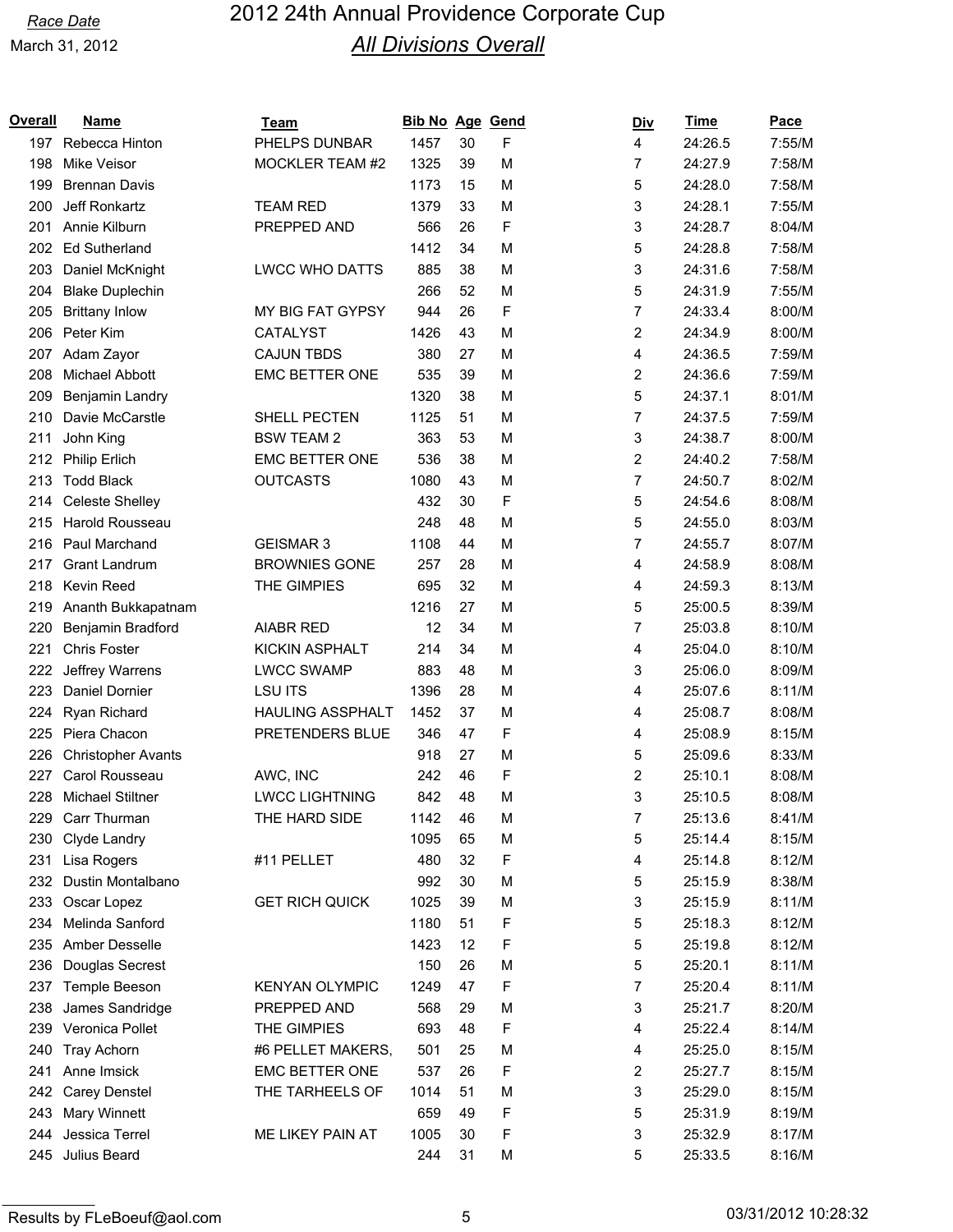| Overall | <b>Name</b>             | Team                     | <b>Bib No Age Gend</b> |    |   | Div | <u>Time</u> | <u>Pace</u> |
|---------|-------------------------|--------------------------|------------------------|----|---|-----|-------------|-------------|
| 246     | Luis Alegria            |                          | 1322                   | 61 | M | 5   | 25:34.2     | 8:16/M      |
| 247     | Hudson Lemoine          | <b>MOCKLER TEAM #1</b>   | 1333                   | 43 | M | 3   | 25:35.8     | 8:22/M      |
| 248     | <b>Frank Cook</b>       | #8 PELLET MAKERS,        | 509                    | 37 | M | 4   | 25:37.2     | 8:29/M      |
| 249     | Belinda Smith           | <b>COLONIAL PIPELINE</b> | 441                    | 40 | F | 1   | 25:39.3     | 8:20/M      |
| 250     | Sandy Simoneaux         | <b>RAPID SQUIRRELS</b>   | 1089                   | 28 | F | 3   | 25:40.5     | 8:20/M      |
| 251     | <b>Robert Beadle</b>    | <b>OCTANIUS</b>          | 1010                   | 39 | M | 3   | 25:41.6     | 8:19/M      |
| 252     | Thomas Stremlau         |                          | 174                    | 15 | M | 5   | 25:43.3     | 8:36/M      |
| 253     | <b>Brett Miller</b>     |                          | 1230                   | 25 | M | 5   | 25:44.6     | 8:31/M      |
| 254     | Sam Noto                | <b>SCRAMBLED LEGS</b>    | 288                    | 49 | M | 4   | 25:45.3     | 8:25/M      |
| 255     | Paul Basnight           | <b>GEISMAR 4</b>         | 1110                   | 46 | M | 7   | 25:46.1     | 8:23/M      |
| 256     | Becca Bergeron          | <b>GOT GAS?</b>          | 998                    | 28 | F | 7   | 25:47.3     | 8:22/M      |
| 257     | Dennis Brown            | <b>OCHSNER TEAM #4</b>   | 1390                   | 47 | M | 7   | 25:48.2     | 8:26/M      |
| 258     | Layton Eilers           |                          | 974                    | 16 | M | 5   | 25:50.9     | 8:28/M      |
| 259     | Ob Soonthornsima        | BLUE BY U                | 312                    | 48 | M | 4   | 25:51.1     | 8:29/M      |
| 260     | <b>Taylor McClung</b>   |                          | 147                    | 22 | M | 5   | 25:51.6     | 8:31/M      |
| 261     | <b>German Farias</b>    | #1 PELLET MAKERS         | 470                    | 24 | M | 4   | 25:51.8     | 8:55/M      |
| 262     | David Imhoff            |                          | 1343                   | 25 | M | 5   | 25:51.9     | 8:27/M      |
| 263     | Joe Arretteig           | <b>RUNNING THE</b>       | 688                    | 52 | M | 4   | 25:52.3     | 8:24/M      |
| 264     | <b>Patrick Hobbins</b>  | <b>OCTANIUS</b>          | 1012                   | 29 | M | 3   | 25:54.9     | 8:23/M      |
| 265     | Karen Mouton            | <b>LWCC CONTENDER</b>    | 817                    | 43 | F | 7   | 25:55.6     | 8:24/M      |
| 266     | Mack Chuilli Chuilli    |                          | 2501                   | 33 | M | 5   | 25:56.0     | 8:29/M      |
| 267     | Keith Richard           |                          | 1468                   | 44 | M | 5   | 25:56.5     | 8:22/M      |
| 268     | Joshua Booty            | <b>BOOTY POWER</b>       | 52                     | 33 | M | 4   | 25:56.7     | 8:28/M      |
| 269     | Josh Higginbotham       |                          | 932                    | 28 | M | 5   | 25:57.7     | 8:26/M      |
| 270     | Tessa Craig             | <b>GET RICH QUICK</b>    | 1024                   | 32 | F | 3   | 25:59.1     | 8:27/M      |
| 271     | Melissa Tooke           |                          | 25                     | 24 | F | 5   | 26:02.7     | 8:33/M      |
| 272     | Amany Ishaq             |                          | 1411                   | 23 | F | 5   | 26:02.7     | 8:28/M      |
| 273     | Jon Bradley             | <b>GEISMAR 2</b>         | 1102                   | 49 | M | 5   | 26:04.2     | 8:32/M      |
| 274     | Greg Messina            |                          | 1054                   | 55 | M | 5   | 26:04.6     | 8:31/M      |
| 275     | <b>Madeleine Dehner</b> |                          | 806                    | 16 | F | 5   | 26:07.5     | 8:28/M      |
| 276     | Dan Sleker              |                          | 169                    | 49 | M | 5   | 26:07.7     | 8:32/M      |
|         | 277 Tammy Miller        | <b>LWCC WHO DATTS</b>    | 886                    | 41 | F | 3   | 26:08.8     | 8:30/M      |
|         | 278 Drew Thompson       |                          | 1290                   | 31 | M | 5   | 26:09.2     | 8:34/M      |
| 279     | <b>Matthew Fitch</b>    | LEMOINESTRONG#2          | 791                    | 30 | M | 7   | 26:09.4     | 8:47/M      |
| 280     | Alexis Escobedo         | THE HARD SIDE            | 1139                   | 22 | M | 7   | 26:10.9     | 8:31/M      |
| 281     | Jessica Williams        |                          | 1072                   | 25 | F | 5   | 26:11.3     | 8:33/M      |
|         | 282 Joey Fontenot       | CAJUN                    | 375                    | 33 | M | 4   | 26:11.7     | 8:30/M      |
| 283     | Randy Roussel           | PHELPS DUNBAR            | 1456                   | 55 | M | 4   | 26:15.0     | 8:28/M      |
| 284     | Gabe Puccio             | CATALYST                 | 452                    | 33 | M | 2   | 26:15.2     | 8:32/M      |
| 285     | Stephen Glascock        | <b>ANNEXERS</b>          | 676                    | 47 | M | 4   | 26:16.6     | 8:44/M      |
| 286     | <b>Mark Kerry</b>       |                          | 1408                   | 53 | M | 5   | 26:17.4     | 9:01/M      |
| 287     | <b>Eric Ducote</b>      | <b>BLANCHARD'S</b>       | 307                    | 33 | M | 4   | 26:17.7     | 8:37/M      |
| 288     | Norman Liberman         |                          | 1019                   | 69 | M | 5   | 26:19.2     | 8:34/M      |
| 289     | David Cullen            |                          | 1319                   | 33 | M | 5   | 26:19.8     | 8:34/M      |
| 290     | Aimie McAdams           |                          | 989                    | 34 | F | 5   | 26:20.2     | 8:37/M      |
| 291     | Ayde Walters            |                          | 250                    | 38 | F | 5   | 26:20.4     | 8:36/M      |
|         | 292 Dustin Cleveland    | <b>COLONIAL PIPELINE</b> | 1391                   | 31 | M | 1   | 26:23.0     | 8:35/M      |
| 293     | Rebecca Alexander       |                          | 1334                   | 22 | F | 5   | 26:23.5     | 8:56/M      |
| 294     | Jason Uppal             |                          | 1090                   | 41 | M | 5   | 26:23.6     | 8:43/M      |
|         |                         |                          |                        |    |   |     |             |             |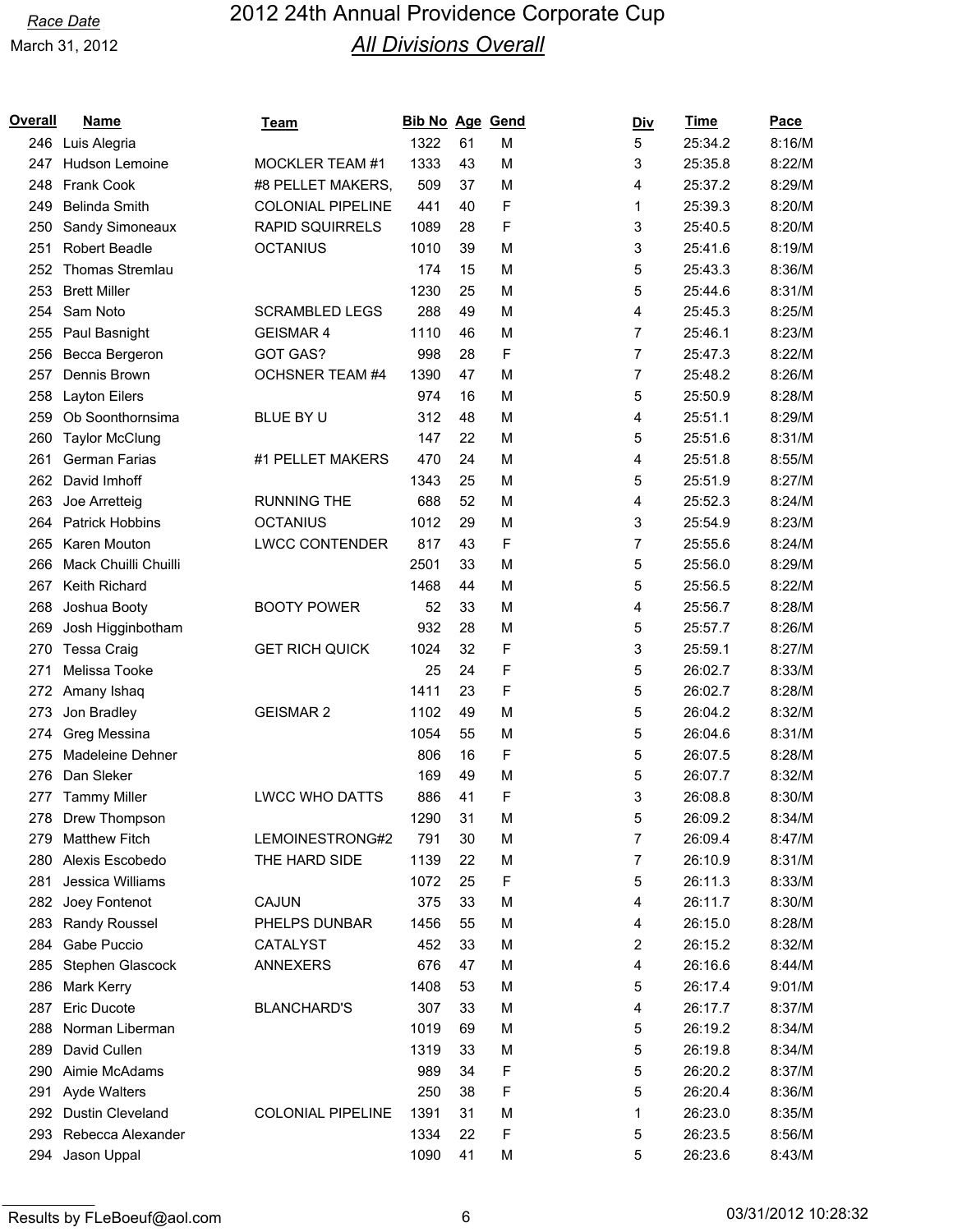| Overall | <b>Name</b>              | Team                     | <b>Bib No Age Gend</b> |    |   | <u>Div</u>     | <b>Time</b> | Pace   |
|---------|--------------------------|--------------------------|------------------------|----|---|----------------|-------------|--------|
|         | 295 Louis Fey            | <b>KENYAN OLYMPIC</b>    | 1250                   | 54 | M | $\overline{7}$ | 26:24.3     | 8:31/M |
| 296     | <b>Michael Quarls</b>    |                          | 1335                   | 23 | M | 5              | 26:24.6     | 8:57/M |
| 297     | Paul Wiggins             | ROAD SCHOLARS            | 201                    | 58 | M | 4              | 26:25.4     | 8:38/M |
| 298     | Robert Bordelon          | #4 PELLET MAKERS,        | 493                    | 44 | M | 4              | 26:26.1     | 8:33/M |
| 299     | Les Dupre                |                          | 24                     | 55 | M | 5              | 26:28.7     | 8:41/M |
| 300     | Robert Boyd              | <b>BOOTY POWER</b>       | 53                     | 25 | M | 4              | 26:28.9     | 8:39/M |
| 301     | <b>Ashley Smith</b>      |                          | 1304                   | 28 | F | 5              | 26:29.7     | 8:35/M |
| 302     | <b>Corey Eues</b>        | <b>RUNNING WINDED</b>    | 356                    | 41 | M | 4              | 26:31.0     | 8:37/M |
| 303     | <b>Toby Sandifer</b>     |                          | 1463                   | 36 | M | 5              | 26:32.9     | 8:40/M |
| 304     | Rachel Vernon            |                          | 1484                   | 33 | F | 5              | 26:35.0     | 8:39/M |
| 305     | <b>Austin Root</b>       |                          | 160                    | 21 | M | 5              | 26:35.3     | 8:38/M |
| 306     | <b>Mitchell Avants</b>   |                          | 919                    | 37 | M | 5              | 26:35.5     | 8:53/M |
| 307     | Alison Hunter            |                          | 620                    | 25 | F | 5              | 26:35.9     | 8:36/M |
| 308     | Mark Lacy                | <b>COLONIAL PIPELINE</b> | 440                    | 45 | M | 1              | 26:35.9     | 8:39/M |
| 309     | Stefany Achee            | <b>TEAM HOT MESS</b>     | 950                    | 23 | F | 7              | 26:39.1     | 8:43/M |
| 310     | <b>Allison Venable</b>   | PRETENDERS BLUE          | 349                    | 34 | F | 4              | 26:39.4     | 8:45/M |
| 311     | Akheil Shah              | <b>AIABR WHITE</b>       | 18                     | 26 | M | 7              | 26:40.3     | 8:41/M |
| 312     | Allen Huang              |                          | 1292                   | 17 | M | 5              | 26:40.5     | 8:43/M |
| 313     | John Gillis              |                          | 1174                   | 57 | M | 5              | 26:40.6     | 8:45/M |
| 314     | Mark St Cyre             | <b>RUNNING THE</b>       | 690                    | 44 | M | 4              | 26:43.0     | 8:44/M |
| 315     | Mitchell Ewen            |                          | 409                    | 36 | M | 5              | 26:44.4     | 8:50/M |
|         | 316 Ann Donley           | <b>RUNNING WINDED</b>    | 355                    | 51 | F | 4              | 26:44.5     | 8:46/M |
| 317     | Jordan Ricks             | LEMOINESTRONG#2          | 794                    | 26 | M | 7              | 26:44.8     | 8:59/M |
| 318     | <b>Mark Riley</b>        | <b>KELLER WILLIAMS</b>   | 672                    | 61 | M | 5              | 26:47.6     | 8:49/M |
| 319     | Shannon Holgate          | CATALYST                 | 1425                   | 32 | M | 2              | 26:47.7     | 8:43/M |
| 320     | <b>Todd Guidry</b>       |                          | 574                    | 29 | M | 5              | 26:52.1     | 8:43/M |
| 321     | Rance Jett               |                          | 2508                   | 29 | M | 5              | 26:52.1     | 8:43/M |
| 322     | Megan Duet               | <b>TEAM HOT MESS</b>     | 951                    | 25 | F | 7              | 26:54.4     | 8:48/M |
| 323     | <b>Grant Casey</b>       |                          | 1466                   | 25 | M | 5              | 26:55.5     | 9:06/M |
| 324     | <b>Victor Cross</b>      |                          | 1169                   | 54 | M | 5              | 26:56.0     | 8:55/M |
| 325     | Kelli Bush               |                          | 589                    | 20 | F | 5              | 26:56.6     | 8:48/M |
| 326     | Jonathan Kobe            | <b>KETCHUP</b>           | 212                    | 31 | M | 4              | 26:56.7     | 8:46/M |
| 327     | Jeffrey Miller           | <b>BROWNIES GONE</b>     | 258                    | 40 | M | 4              | 26:58.7     | 8:57/M |
|         | 328 Ann Wills            | <b>RUNNING THE</b>       | 691                    | 52 | F | 4              | 26:58.8     | 8:45/M |
| 329     | Donnovan Mabile          | <b>TURNER</b>            | 633                    | 41 | M | 2              | 26:59.1     | 9:09/M |
| 330     | <b>Francine Francois</b> |                          | 411                    | 47 | F | 5              | 26:59.3     | 8:48/M |
| 331     | <b>Kimberly Moore</b>    |                          | 2506                   | 37 | F | 5              | 26:59.7     | 9:07/M |
|         | 332 Leonard Moore Jr     |                          | 804                    | 30 | M | 5              | 27:02.7     | 8:50/M |
| 333     | Dayne Narretta           |                          | 1399                   | 53 | F | 5              | 27:03.6     | 8:46/M |
| 334     | <b>Richard Savoie</b>    | NOT 2 FAST NOT 2         | 687                    | 55 | M | 4              | 27:04.5     | 8:51/M |
| 335     | Kayla Espy               |                          | 1300                   | 22 | F | 5              | 27:06.9     | 8:53/M |
| 336     | <b>Terry Dugas</b>       |                          | 406                    | 28 | M | 5              | 27:08.1     | 9:08/M |
| 337     | <b>Emily Readinger</b>   |                          | 1066                   | 31 | F | 5              | 27:12.4     | 8:46/M |
| 338     | Kimberly Sanders         | <b>LWCC</b>              | 827                    | 46 | F | 7              | 27:12.6     | 8:48/M |
| 339     | <b>Richard Wolf</b>      | KCW "B" TEAM             | 1277                   | 27 | M | 1              | 27:12.6     | 8:55/M |
| 340     | Willie Sanders Jr        |                          | 643                    | 52 | M | 5              | 27:12.8     | 8:48/M |
| 341     | Lisa Verret              | <b>KETCHUP</b>           | 213                    | 39 | F | 4              | 27:13.0     | 8:51/M |
| 342     | Chris Wilson             | GOT GAS?                 | 1001                   | 45 | M | 7              | 27:14.5     | 8:57/M |
|         | 343 Amy Troxler          | <b>BSW TEAM 2</b>        | 365                    | 32 | F | 3              | 27:19.2     | 8:59/M |
|         |                          |                          |                        |    |   |                |             |        |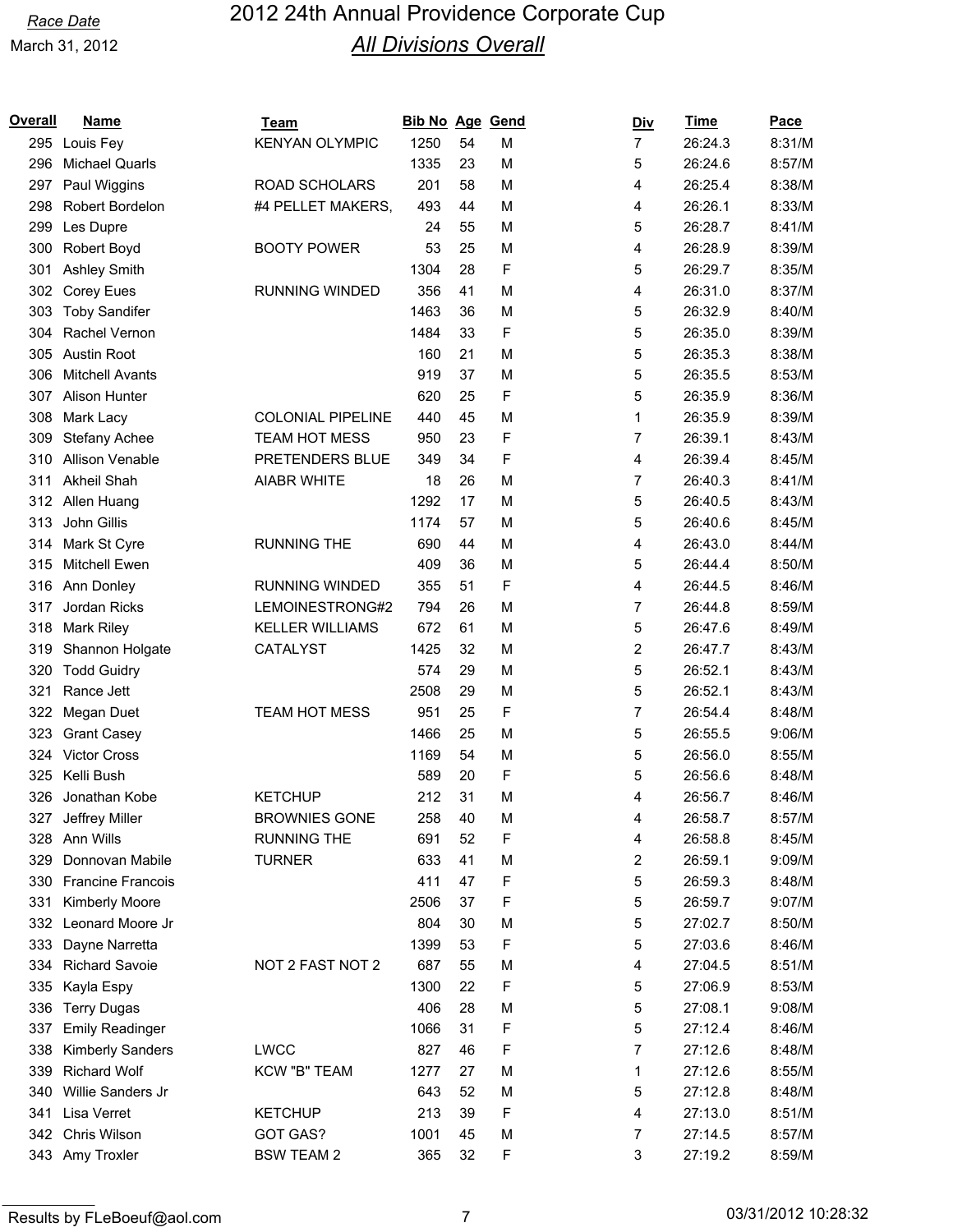| Overall | <b>Name</b>           | Team                  | <b>Bib No Age</b> |    | Gend | <u>Div</u> | <b>Time</b> | <b>Pace</b> |
|---------|-----------------------|-----------------------|-------------------|----|------|------------|-------------|-------------|
|         | 344 Andrew Windmann   | <b>TRAIL BLAZERS</b>  | 699               | 24 | M    | 4          | 27:21.0     | 8:50/M      |
| 345     | <b>Stacey Frens</b>   | #8 PELLET MAKERS,     | 510               | 42 | F    | 4          | 27:22.5     | 9:06/M      |
| 346     | Michael Taylor        | MOCKLER TEAM #2       | 1326              | 27 | M    | 7          | 27:22.8     | 9:27/M      |
| 347     | Jada Roper            |                       | 935               | 17 | F    | 5          | 27:23.8     | 8:55/M      |
| 348     | Sanjay Rodrigo        | <b>CAPTAIN CAT</b>    | 1430              | 38 | M    | 2          | 27:25.1     | 8:56/M      |
| 349     | Tim Kleinpeter        | COOK MOORE #2         | 445               | 29 | M    | 1          | 27:25.7     | 9:00/M      |
| 350     | Jeff Hurst            | AJG HEALTH            | 30                | 33 | M    | 7          | 27:26.0     | 9:32/M      |
| 351     | Daniel Doody          | <b>BROWNIES GONE</b>  | 256               | 30 | M    | 4          | 27:27.9     | 8:56/M      |
| 352     | Eric Liimatta         | ROAD SCHOLARS         | 199               | 49 | M    | 4          | 27:29.9     | 8:59/M      |
| 353     | Jennifer Sims         | BSW <sub>1</sub>      | 360               | 29 | F    | 3          | 27:31.3     | 8:55/M      |
| 354     | <b>Charles McGirt</b> | <b>GEISMAR 3</b>      | 1109              | 51 | M    | 7          | 27:32.7     | 9:02/M      |
| 355     | Vanessa Jarrell       | LEMOINESTRONG#2       | 793               | 48 | F    | 7          | 27:33.4     | 8:57/M      |
| 356     | Mike Bueche           | NOT 2 FAST NOT 2      | 684               | 54 | M    | 4          | 27:34.7     | 8:57/M      |
| 357     | Les Landon            |                       | 630               | 61 | M    | 5          | 27:37.7     | 9:08/M      |
| 358     | Joshua Renard         |                       | 1155              | 28 | M    | 5          | 27:39.3     | 9:07/M      |
| 359     | <b>Neal Sicard</b>    |                       | 1181              | 28 | M    | 5          | 27:39.8     | 9:19/M      |
| 360     | Jimmy Hotard Jr       |                       | 807               | 43 | M    | 5          | 27:43.2     | 9:00/M      |
| 361     | David Miller          | <b>ANNEXERS</b>       | 678               | 47 | M    | 4          | 27:43.7     | 9:06/M      |
| 362     | Mark Broussard        | LEMOINESTRONG#3       | 796               | 43 | M    | 7          | 27:44.0     | 9:18/M      |
| 363     | Ronald Monce          |                       | 940               | 65 | M    | 5          | 27:45.0     | 9:04/M      |
| 364     | Ray Dawson            |                       | 105               | 62 | M    | 5          | 27:49.8     | 9:04/M      |
| 365     | Lisa Swanson          |                       | 2509              | 28 | F    | 5          | 27:51.2     | 9:01/M      |
| 366     | Anne Ogea             |                       | 597               | 40 | F    | 5          | 27:51.2     | 9:05/M      |
| 367     | Gary Lacombe          | <b>TEAM SLT</b>       | 1132              | 53 | M    | 4          | 27:51.7     | 9:07/M      |
| 368     | Judson Smith          |                       | 774               | 38 | M    | 5          | 27:52.4     | 9:05/M      |
| 369     | James Harthoorn       | #12 PELLET            | 469               | 34 | M    | 4          | 27:57.4     | 9:35/M      |
| 370     | Marcia Weger          | MAKING THE RACE       | 284               | 49 | F    | 4          | 28:01.5     | 9:09/M      |
| 371     | Nicole Roper          |                       | 936               | 40 | F    | 5          | 28:01.9     | 9:08/M      |
| 372     | <b>Bert Barrow</b>    |                       | 1405              | 43 | M    | 5          | 28:06.2     | 9:12/M      |
| 373     | David Kennison        | PROVIDENCE OVER       | 222               | 34 | M    | 7          | 28:06.5     | 9:46/M      |
| 374     | Joshua Aldous         |                       | 1028              | 29 | M    | 5          | 28:06.6     | 9:06/M      |
| 375     | <b>Ryan Neustrom</b>  | <b>TEAM BLUE</b>      | 1381              | 30 | M    | 3          | 28:07.6     | 9:21/M      |
| 376     | <b>Brad Blanchard</b> | BLUE BY U             | 309               | 38 | M    | 4          | 28:08.0     | 9:13/M      |
| 377     | Karen Hughes          |                       | 121               | 51 | F    | 5          | 28:08.0     | 9:09/M      |
|         | 378 Annie Gormley     | AJG HEALTH            |                   | 24 | F    | 7          | 28:12.1     | 9:39/M      |
|         | Fritz Embaugh         | <b>AIABR RED</b>      | 29<br>14          | 40 |      |            | 28:13.3     | 9:30/M      |
| 379     |                       |                       |                   |    | M    | 7          |             |             |
| 380     | Mary McMillan         | <b>BLUE STREAK</b>    | 323               | 46 | F    | 4          | 28:14.0     | 9:15/M      |
| 381     | <b>Wesley Miller</b>  |                       | 337               | 32 | M    | 5          | 28:14.0     | 9:14/M      |
| 382     | Matt Robinson         | <b>KENYAN OLYMPIC</b> | 1252              | 41 | M    | 7          | 28:14.8     | 9:13/M      |
| 383     | Ken Yurik             | <b>GEISMAR 4</b>      | 1113              | 67 | M    | 7          | 28:15.0     | 9:15/M      |
| 384     | Kelley Lambert        |                       | 629               | 46 | F    | 5          | 28:15.4     | 9:33/M      |
| 385     | Katherine St. Onge    |                       | 800               | 26 | F    | 5          | 28:16.2     | 9:23/M      |
| 386     | Allie Thurman         | THE HARD SIDE         | 1141              | 16 | F    | 7          | 28:16.4     | 9:39/M      |
| 387     | Mary Meyer            |                       | 454               | 30 | F    | 5          | 28:18.1     | 9:15/M      |
| 388     | <b>Toni Cardinal</b>  | <b>BLANCHARD'S</b>    | 306               | 43 | F    | 4          | 28:22.1     | 9:20/M      |
| 389     | Lee Granier           | <b>GEISMAR 3</b>      | 1106              | 44 | M    | 7          | 28:28.2     | 9:20/M      |
| 390     | Celeste Waguespack    | <b>BLUE SOUTHERN</b>  | 320               | 36 | F    | 7          | 28:28.5     | 9:20/M      |
| 391     | <b>Patrick Guelfo</b> |                       | 1037              | 42 | M    | 5          | 28:28.5     | 9:27/M      |
|         | 392 Nathan Jones      | <b>PROVIDENCE</b>     | 1210              | 32 | M    | 7          | 28:29.0     | 9:47/M      |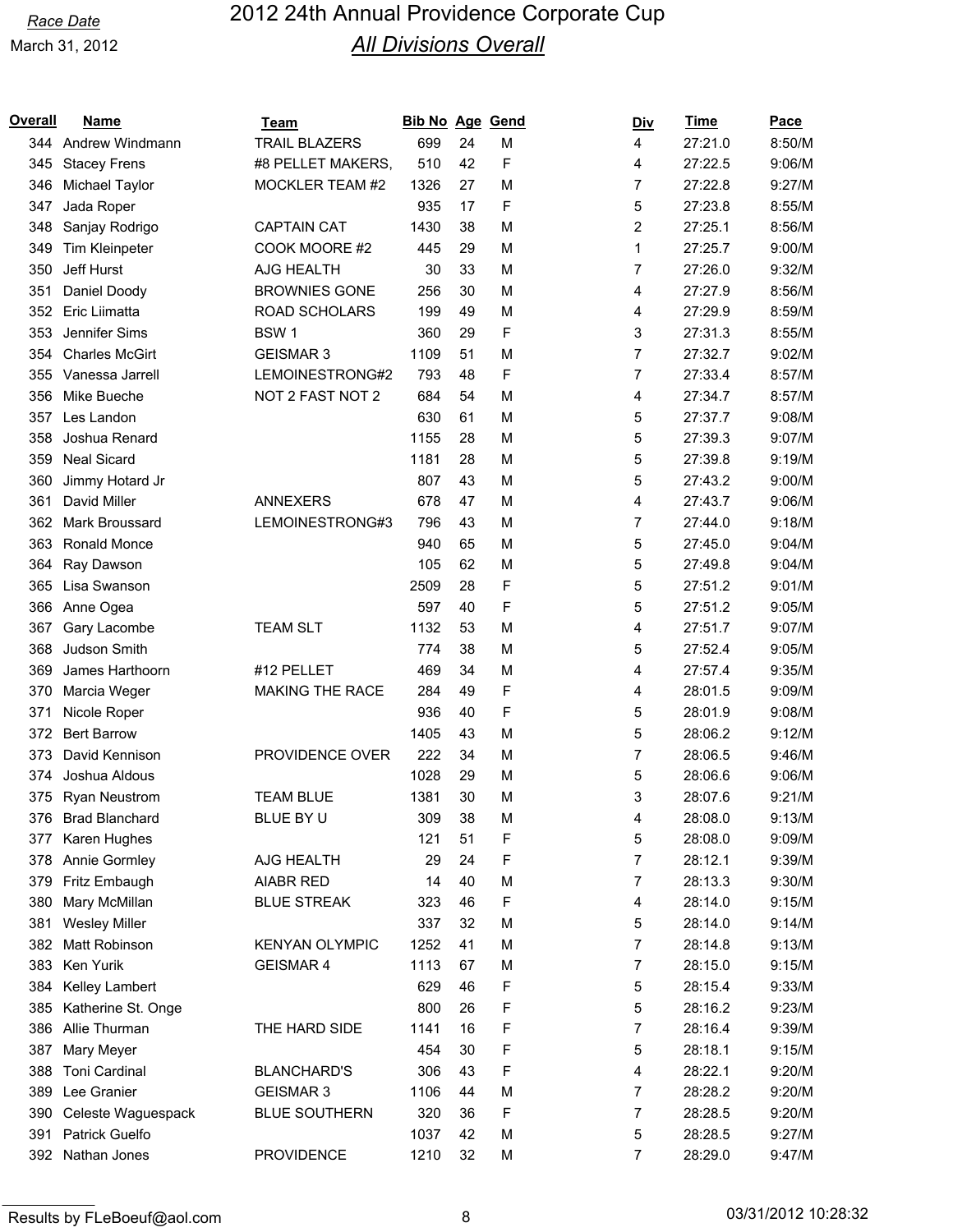| Overall | <b>Name</b>             | Team                    | Bib No Age Gend |    |   | <b>Div</b> | <b>Time</b> | Pace   |
|---------|-------------------------|-------------------------|-----------------|----|---|------------|-------------|--------|
| 393     | Greg Lambeth            | <b>ROAD SCHOLARS</b>    | 198             | 58 | M | 4          | 28:30.1     | 9:19/M |
| 394     | Jenny Wu                |                         | 192             | 51 | F | 5          | 28:30.7     | 9:17/M |
| 395     | Chad Lavergne           | ME LIKEY PAIN AT        | 1003            | 25 | M | 3          | 28:30.7     | 9:13/M |
| 396     | Chelsea Ashford         | <b>RUNNING FROM</b>     | 946             | 26 | F | 7          | 28:32.9     | 9:20/M |
| 397     | <b>Kevin Fernandes</b>  |                         | 1475            | 25 | M | 5          | 28:33.1     | 9:21/M |
| 398     | <b>Tammy Candler</b>    |                         | 1168            | 50 | F | 5          | 28:34.2     | 9:19/M |
| 399     | Kenny Babin             |                         | 1093            | 41 | M | 5          | 28:36.9     | 9:19/M |
| 400     | Lydia Thom              | <b>KICKIN ASPHALT</b>   | 217             | 34 | F | 4          | 28:37.9     | 9:19/M |
| 401     | <b>Charles Franklin</b> |                         | 1084            | 25 | M | 5          | 28:38.8     | 9:24/M |
| 402     | <b>Beth Galvin</b>      | #12 PELLET              | 484             | 36 | F | 4          | 28:39.5     | 9:30/M |
| 403     | Susan Landry            |                         | 135             | 53 | F | 5          | 28:40.4     | 9:20/M |
| 404     | John Daigle             |                         | 404             | 34 | M | 5          | 28:40.5     | 9:38/M |
| 405     | <b>Alvin Stewart</b>    |                         | 1143            | 51 | M | 5          | 28:42.4     | 9:42/M |
| 406     | Haile Holloway          | <b>FRANKLIN FRIENDS</b> | 553             | 16 | F | 7          | 28:44.3     | 9:20/M |
| 407     | <b>Tracie Gilliam</b>   |                         | 1458            | 46 | F | 5          | 28:44.9     | 9:18/M |
| 408     | Kayla Kimmel            |                         | 1044            | 28 | F | 5          | 28:47.9     | 9:27/M |
| 409     | Mark Savoy              |                         | 1436            | 40 | M | 5          | 28:48.6     | 9:38/M |
| 410     | Diana Vitteri           | <b>LWCC SWAMP</b>       | 882             | 30 | F | 3          | 28:50.6     | 9:26/M |
| 411     | Donna Love              | <b>LSU ITS</b>          | 1397            | 36 | F | 4          | 28:53.5     | 9:24/M |
| 412     | Cami Geisman            |                         | 613             | 25 | F | 5          | 28:53.8     | 9:48/M |
| 413     | <b>Rachel Titone</b>    | <b>CAJUN TBDS</b>       | 379             | 28 | F | 4          | 28:54.1     | 9:22/M |
| 414     | Stephanie Carroll       |                         | 1217            | 25 | F | 5          | 28:54.3     | 9:55/M |
| 415     | Stephanie Cavalier      | <b>BRIDGE RUNNERS</b>   | 680             | 32 | F | 4          | 28:55.7     | 9:32/M |
| 416     | Nicole Hernandez        | PRIME TIME              | 1500            | 30 | F | 1          | 28:56.6     | 9:21/M |
| 417     | <b>Brandon Chagnard</b> |                         | 894             | 24 | M | 5          | 28:56.8     | 9:20/M |
| 418     | <b>Heather Flake</b>    |                         | 928             | 25 | F | 5          | 28:58.7     | 9:29/M |
| 419     | Karen Duplechin         |                         | 267             | 51 | F | 5          | 28:58.7     | 9:21/M |
| 420     | <b>Courtney Donatto</b> |                         | 610             | 30 | F | 5          | 28:59.2     | 9:29/M |
| 421     | Yousheng Zeng           | <b>GET RICH QUICK</b>   | 1027            | 52 | M | 3          | 29:00.5     | 9:25/M |
| 422     | Janice Burdette         | <b>EMC BETTER TWO</b>   | 543             | 60 | F | 2          | 29:03.1     | 9:29/M |
| 423     | John Gaiennie           |                         | 612             | 56 | M | 5          | 29:03.5     | 9:27/M |
|         | 424 Aimee Alumbaugh     | <b>TEAM PRBC</b>        | 954             | 41 | F | 7          | 29:04.0     | 9:56/M |
| 425     | <b>Glynn Cavin</b>      | NOT 2 FAST NOT 2        | 685             | 61 | M | 4          | 29:04.5     | 9:32/M |
| 426     | <b>Kelly Marks</b>      |                         | 1474            | 13 | F | 5          | 29:04.8     | 9:25/M |
| 427     | <b>Brandon Phillips</b> |                         | 638             | 30 | M | 5          | 29:04.8     | 9:31/M |
| 428     | <b>Mike Nelms</b>       |                         | 1387            | 27 | M | 5          | 29:06.3     | 9:40/M |
| 429     | Suzanna Shine           | SHELL SHOCKERS          | 1129            | 42 | F | 4          | 29:06.7     | 9:31/M |
| 430     | <b>Bob Hazey</b>        | <b>KETCHUP</b>          | 211             | 50 | M | 4          | 29:08.5     | 9:29/M |
| 431     | Michael Desselle        | NATURALLY               | 915             | 22 | M | 7          | 29:10.8     | 9:55/M |
| 432     | Joan Giambrone          | <b>CAJUN TBDS</b>       | 378             | 30 | F | 4          | 29:12.4     | 9:49/M |
| 433     | John Power              | <b>BOOTY POWER</b>      | 55              | 50 | M | 4          | 29:13.4     | 9:32/M |
| 434     | <b>Bethany Fuchs</b>    |                         | 1344            | 24 | F | 5          | 29:13.8     | 9:32/M |
| 435     | Damien Lebourgeois      | NOX'D UP                | 1006            | 33 | M | 7          | 29:14.9     | 9:28/M |
| 436     | Erin Schlotzhauer       |                         | 274             | 14 | F | 5          | 29:14.9     | 9:54/M |
| 437     | <b>Juston Millet</b>    |                         | 418             | 28 | M | 5          | 29:17.3     | 9:37/M |
| 438     | Pam Posster             | <b>OCTANIUS</b>         | 1013            | 45 | F | 3          | 29:19.9     | 9:37/M |
| 439     | Mark Parault            |                         | 1483            | 29 | M | 5          | 29:21.2     | 9:31/M |
| 440     | Ashley Van Dreumel      | EMC BETTER TWO          | 546             | 39 | F | 2          | 29:22.0     | 9:35/M |
| 441     | Eddie Acosta            | ME LIKEY PAIN AT        | 1002            | 41 | M | 3          | 29:22.4     | 9:32/M |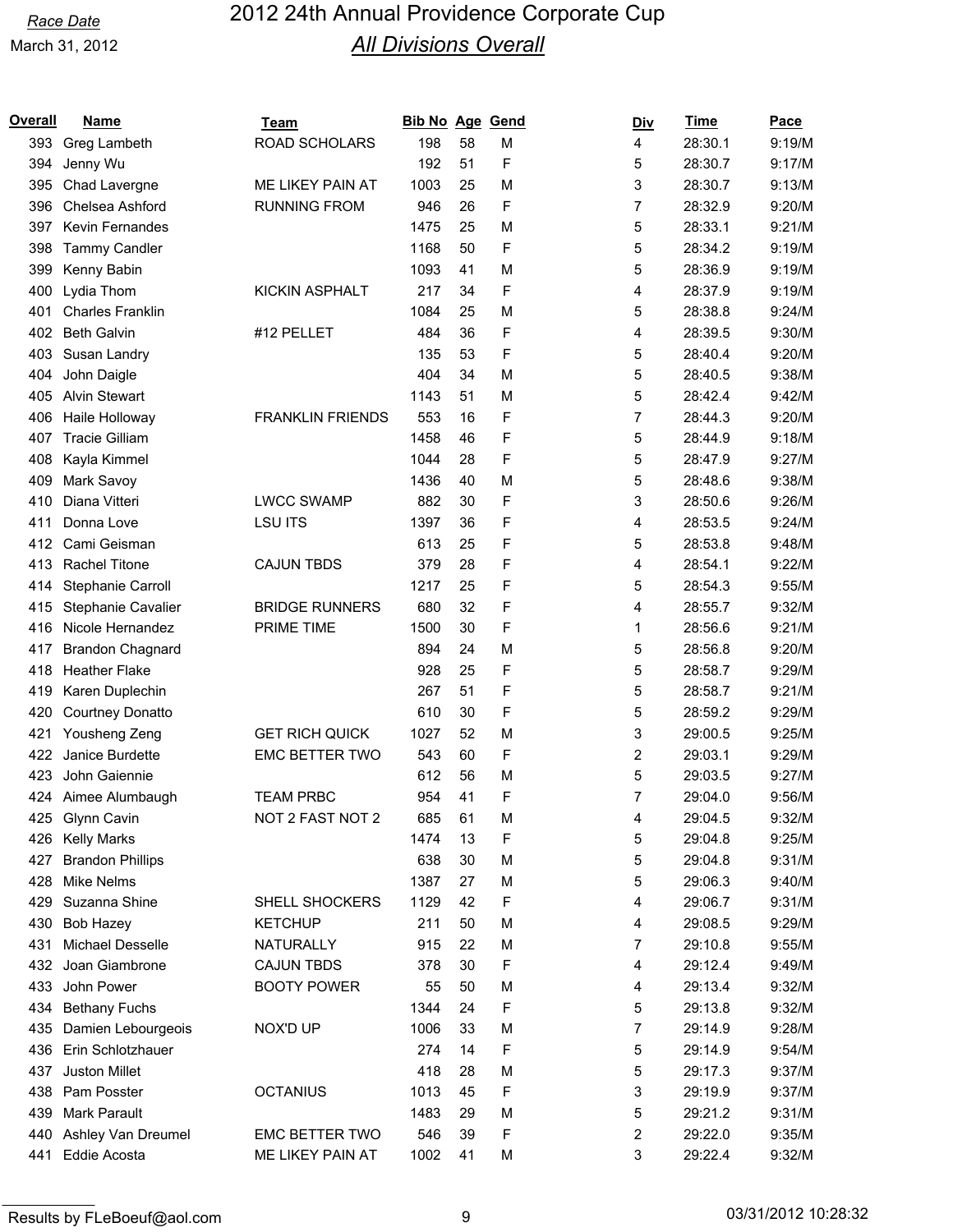| <b>KICKIN ASPHALT</b><br>216<br>35<br>4<br>29:23.1<br>9:29/M<br>442<br>Joe Reinninger<br>м<br>David Mougeot<br><b>AIABR WHITE</b><br>17<br>39<br>M<br>7<br>29:24.9<br>9:34/M<br>443<br>5<br>1045<br>M<br>9:39/M<br><b>Timothy Kimmel</b><br>26<br>29:25.9<br>444<br>445<br>Darius Williams<br><b>GEISMAR1</b><br>1101<br>39<br>M<br>7<br>29:27.7<br>9:40/M<br>F<br>5<br>1479<br>29<br>29:28.2<br>9:45/M<br>446<br>Dara Hughes<br><b>TECHNICAL TRIAGE</b><br>47<br>M<br>4<br>29:30.0<br>9:40/M<br>447<br>Jason Amato<br>1135<br>5<br>Paul Esch<br>330<br>43<br>29:32.2<br>9:39/M<br>448<br>M<br>F<br>9:39/M<br>Marci Esch<br><b>BLANCHARD'S</b><br>308<br>42<br>4<br>29:32.9<br>449<br>F<br>LEMOINESTRONG#3<br>7<br>9:53/M<br>Jamie Hebert<br>797<br>29<br>29:33.4<br>450<br>5<br>415<br>38<br>M<br>29:34.1<br>9:45/M<br><b>Bert Landry</b><br>451<br>Julia Smith<br>F<br>5<br>452<br>45<br>29:34.7<br>9:53/M<br>648<br>7<br><b>TEAM PRBC</b><br>957<br>28<br>M<br>29:34.9<br>9:40/M<br>453<br>Vy Nguyen<br>5<br>9:53/M<br>1431<br>30<br>M<br>29:35.2<br>454<br>Mr. Sango<br>Gerard Chenevert<br><b>CAJUN TBDS</b><br>47<br>M<br>29:36.5<br>9:38/M<br>455<br>377<br>4<br>5<br><b>Howard Willman</b><br>1075<br>51<br>M<br>29:38.9<br>9:42/M<br>456<br>5<br>9:47/M<br>Paul Rester<br>640<br>46<br>29:39.2<br>457<br>М<br>F<br>5<br>9:48/M<br>1355<br>37<br>29:39.6<br>458<br><b>Cheryl Mire</b><br>7<br><b>KELLER WILLIAMS</b><br>664<br>36<br>F<br>9:45/M<br>459<br>Barbara Lamb<br>29:41.0<br>Andy Thames<br>#11 PELLET<br>481<br>48<br>M<br>29:41.5<br>9:52/M<br>460<br>4<br>Michael Gardner<br><b>RUNNING WINDED</b><br>357<br>39<br>M<br>29:41.9<br>9:44/M<br>461<br>4<br>2<br>Linh Tran<br><b>EMC BETTER TWO</b><br>545<br>31<br>M<br>29:42.5<br>9:42/M<br>462<br>5<br>35<br>M<br>29:42.7<br>9:40/M<br>463<br>Randy Cresap<br>99<br>24<br>7<br>Evin Beck<br><b>LWCC</b><br>856<br>M<br>29:45.1<br>9:45/M<br>464<br>F<br>5<br>153<br>64<br>29:45.7<br>9:41/M<br>Nancy O'Malley<br>465<br><b>PRIME TIME</b><br>1<br>9:38/M<br>Luke Lee<br>1499<br>54<br>M<br>29:48.4<br>466<br>F<br>7<br><b>PROVIDENCE</b><br>1209<br>24<br>10:12/M<br>467<br>Kathleen Hendrix<br>29:49.9<br>63<br>5<br>9:51/M<br>Henry Wei<br>1184<br>M<br>29:50.9<br>468<br>5<br><b>GEISMAR 2</b><br>1104<br>53<br>M<br>29:52.3<br>9:49/M<br>469<br>Joseph Jarreau<br>F<br>2<br>9:38/M<br><b>Elizabeth Gilbert</b><br><b>FLUSH DAT</b><br>1439<br>23<br>29:53.4<br>470<br>39<br>M<br>4<br>10:07/M<br>471<br>Victor Rodriguez<br><b>TEAM SLT</b><br>1134<br>29:55.2<br>F<br><b>LWCC LEADING</b><br>7<br>29:56.1<br>9:49/M<br>472<br>Patricia Delpit<br>833<br>43<br>681<br>54<br>29:57.2<br>9:55/M<br>473 Paul Fossier<br><b>BRIDGE RUNNERS</b><br>м<br>4<br>F<br>10:13/M<br>474 Kristy Bourgeois<br>1318<br>31<br>5<br>29:57.9<br>F<br>5<br>Mary Olinde<br>636<br>475<br>50<br>29:58.8<br>10:13/M<br>Russ Charbonnet<br><b>LWCC LITE</b><br>49<br>M<br>7<br>29:59.6<br>9:54/M<br>476<br>845<br>Jan Grenfell<br><b>RUNNING THE</b><br>F<br>52<br>9:45/M<br>477<br>689<br>4<br>30:05.3<br>F<br>LEMOINESTRONG#3<br>22<br>7<br>10:04/M<br><b>Holly Ardoin</b><br>795<br>30:07.9<br>478<br>F<br>5<br>Jade Allen<br>20<br>35<br>30:08.7<br>9:48/M<br>479<br>Scott Gianelloni<br>MOCKLER TEAM #2<br>1328<br>22<br>M<br>7<br>30:10.5<br>10:23/M<br>480<br>F<br>Ashlie Dehner<br><b>LWCC LEADING</b><br>832<br>35<br>7<br>30:10.9<br>9:53/M<br>481<br>Julio Melara<br>1360<br>47<br>M<br>5<br>9:48/M<br>482<br>30:11.7<br>5<br><b>Bobby Smith</b><br>1329<br>23<br>M<br>30:11.8<br>10:23/M<br>483<br>Jeffrey Skinn<br><b>GEISMAR1</b><br>1100<br>26<br>7<br>30:14.3<br>9:54/M<br>484<br>M<br><b>Brian Parks</b><br>MOCKLER TEAM #1<br>1332<br>33<br>M<br>3<br>30:14.7<br>10:24/M<br>485<br>Claude Blanchard<br><b>BLANCHARD'S</b><br>305<br>50<br>M<br>4<br>30:16.0<br>9:54/M<br>486<br>487<br>David Readinger<br><b>OUTCASTS</b><br>1083<br>30<br>M<br>30:17.3<br>9:49/M<br>7<br>Jonathan Melara<br>M<br>5<br>30:18.1<br>9:50/M<br>488<br>1358<br>9<br>489<br><b>Steve Capps</b><br><b>TEAM SLT</b><br>1131<br>M<br>4<br>30:18.6<br>10:15/M<br>54<br>Caleb Soileau<br><b>BLUE STREAK</b><br>324<br>29<br>M<br>9:57/M<br>490<br>4<br>30:19.6 | Overall | Name | Team | <b>Bib No Age Gend</b> |  | <u>Div</u> | <u>Time</u> | <b>Pace</b> |
|---------------------------------------------------------------------------------------------------------------------------------------------------------------------------------------------------------------------------------------------------------------------------------------------------------------------------------------------------------------------------------------------------------------------------------------------------------------------------------------------------------------------------------------------------------------------------------------------------------------------------------------------------------------------------------------------------------------------------------------------------------------------------------------------------------------------------------------------------------------------------------------------------------------------------------------------------------------------------------------------------------------------------------------------------------------------------------------------------------------------------------------------------------------------------------------------------------------------------------------------------------------------------------------------------------------------------------------------------------------------------------------------------------------------------------------------------------------------------------------------------------------------------------------------------------------------------------------------------------------------------------------------------------------------------------------------------------------------------------------------------------------------------------------------------------------------------------------------------------------------------------------------------------------------------------------------------------------------------------------------------------------------------------------------------------------------------------------------------------------------------------------------------------------------------------------------------------------------------------------------------------------------------------------------------------------------------------------------------------------------------------------------------------------------------------------------------------------------------------------------------------------------------------------------------------------------------------------------------------------------------------------------------------------------------------------------------------------------------------------------------------------------------------------------------------------------------------------------------------------------------------------------------------------------------------------------------------------------------------------------------------------------------------------------------------------------------------------------------------------------------------------------------------------------------------------------------------------------------------------------------------------------------------------------------------------------------------------------------------------------------------------------------------------------------------------------------------------------------------------------------------------------------------------------------------------------------------------------------------------------------------------------------------------------------------------------------------------------------------------------------------------------------------------------------------------------------------------------------------------------------------------------------------------------------------------------------------------------------------------------------------------------------------------------------------------------------------------------------------------------------------------------------------------------------------------------------------|---------|------|------|------------------------|--|------------|-------------|-------------|
|                                                                                                                                                                                                                                                                                                                                                                                                                                                                                                                                                                                                                                                                                                                                                                                                                                                                                                                                                                                                                                                                                                                                                                                                                                                                                                                                                                                                                                                                                                                                                                                                                                                                                                                                                                                                                                                                                                                                                                                                                                                                                                                                                                                                                                                                                                                                                                                                                                                                                                                                                                                                                                                                                                                                                                                                                                                                                                                                                                                                                                                                                                                                                                                                                                                                                                                                                                                                                                                                                                                                                                                                                                                                                                                                                                                                                                                                                                                                                                                                                                                                                                                                                                                                         |         |      |      |                        |  |            |             |             |
|                                                                                                                                                                                                                                                                                                                                                                                                                                                                                                                                                                                                                                                                                                                                                                                                                                                                                                                                                                                                                                                                                                                                                                                                                                                                                                                                                                                                                                                                                                                                                                                                                                                                                                                                                                                                                                                                                                                                                                                                                                                                                                                                                                                                                                                                                                                                                                                                                                                                                                                                                                                                                                                                                                                                                                                                                                                                                                                                                                                                                                                                                                                                                                                                                                                                                                                                                                                                                                                                                                                                                                                                                                                                                                                                                                                                                                                                                                                                                                                                                                                                                                                                                                                                         |         |      |      |                        |  |            |             |             |
|                                                                                                                                                                                                                                                                                                                                                                                                                                                                                                                                                                                                                                                                                                                                                                                                                                                                                                                                                                                                                                                                                                                                                                                                                                                                                                                                                                                                                                                                                                                                                                                                                                                                                                                                                                                                                                                                                                                                                                                                                                                                                                                                                                                                                                                                                                                                                                                                                                                                                                                                                                                                                                                                                                                                                                                                                                                                                                                                                                                                                                                                                                                                                                                                                                                                                                                                                                                                                                                                                                                                                                                                                                                                                                                                                                                                                                                                                                                                                                                                                                                                                                                                                                                                         |         |      |      |                        |  |            |             |             |
|                                                                                                                                                                                                                                                                                                                                                                                                                                                                                                                                                                                                                                                                                                                                                                                                                                                                                                                                                                                                                                                                                                                                                                                                                                                                                                                                                                                                                                                                                                                                                                                                                                                                                                                                                                                                                                                                                                                                                                                                                                                                                                                                                                                                                                                                                                                                                                                                                                                                                                                                                                                                                                                                                                                                                                                                                                                                                                                                                                                                                                                                                                                                                                                                                                                                                                                                                                                                                                                                                                                                                                                                                                                                                                                                                                                                                                                                                                                                                                                                                                                                                                                                                                                                         |         |      |      |                        |  |            |             |             |
|                                                                                                                                                                                                                                                                                                                                                                                                                                                                                                                                                                                                                                                                                                                                                                                                                                                                                                                                                                                                                                                                                                                                                                                                                                                                                                                                                                                                                                                                                                                                                                                                                                                                                                                                                                                                                                                                                                                                                                                                                                                                                                                                                                                                                                                                                                                                                                                                                                                                                                                                                                                                                                                                                                                                                                                                                                                                                                                                                                                                                                                                                                                                                                                                                                                                                                                                                                                                                                                                                                                                                                                                                                                                                                                                                                                                                                                                                                                                                                                                                                                                                                                                                                                                         |         |      |      |                        |  |            |             |             |
|                                                                                                                                                                                                                                                                                                                                                                                                                                                                                                                                                                                                                                                                                                                                                                                                                                                                                                                                                                                                                                                                                                                                                                                                                                                                                                                                                                                                                                                                                                                                                                                                                                                                                                                                                                                                                                                                                                                                                                                                                                                                                                                                                                                                                                                                                                                                                                                                                                                                                                                                                                                                                                                                                                                                                                                                                                                                                                                                                                                                                                                                                                                                                                                                                                                                                                                                                                                                                                                                                                                                                                                                                                                                                                                                                                                                                                                                                                                                                                                                                                                                                                                                                                                                         |         |      |      |                        |  |            |             |             |
|                                                                                                                                                                                                                                                                                                                                                                                                                                                                                                                                                                                                                                                                                                                                                                                                                                                                                                                                                                                                                                                                                                                                                                                                                                                                                                                                                                                                                                                                                                                                                                                                                                                                                                                                                                                                                                                                                                                                                                                                                                                                                                                                                                                                                                                                                                                                                                                                                                                                                                                                                                                                                                                                                                                                                                                                                                                                                                                                                                                                                                                                                                                                                                                                                                                                                                                                                                                                                                                                                                                                                                                                                                                                                                                                                                                                                                                                                                                                                                                                                                                                                                                                                                                                         |         |      |      |                        |  |            |             |             |
|                                                                                                                                                                                                                                                                                                                                                                                                                                                                                                                                                                                                                                                                                                                                                                                                                                                                                                                                                                                                                                                                                                                                                                                                                                                                                                                                                                                                                                                                                                                                                                                                                                                                                                                                                                                                                                                                                                                                                                                                                                                                                                                                                                                                                                                                                                                                                                                                                                                                                                                                                                                                                                                                                                                                                                                                                                                                                                                                                                                                                                                                                                                                                                                                                                                                                                                                                                                                                                                                                                                                                                                                                                                                                                                                                                                                                                                                                                                                                                                                                                                                                                                                                                                                         |         |      |      |                        |  |            |             |             |
|                                                                                                                                                                                                                                                                                                                                                                                                                                                                                                                                                                                                                                                                                                                                                                                                                                                                                                                                                                                                                                                                                                                                                                                                                                                                                                                                                                                                                                                                                                                                                                                                                                                                                                                                                                                                                                                                                                                                                                                                                                                                                                                                                                                                                                                                                                                                                                                                                                                                                                                                                                                                                                                                                                                                                                                                                                                                                                                                                                                                                                                                                                                                                                                                                                                                                                                                                                                                                                                                                                                                                                                                                                                                                                                                                                                                                                                                                                                                                                                                                                                                                                                                                                                                         |         |      |      |                        |  |            |             |             |
|                                                                                                                                                                                                                                                                                                                                                                                                                                                                                                                                                                                                                                                                                                                                                                                                                                                                                                                                                                                                                                                                                                                                                                                                                                                                                                                                                                                                                                                                                                                                                                                                                                                                                                                                                                                                                                                                                                                                                                                                                                                                                                                                                                                                                                                                                                                                                                                                                                                                                                                                                                                                                                                                                                                                                                                                                                                                                                                                                                                                                                                                                                                                                                                                                                                                                                                                                                                                                                                                                                                                                                                                                                                                                                                                                                                                                                                                                                                                                                                                                                                                                                                                                                                                         |         |      |      |                        |  |            |             |             |
|                                                                                                                                                                                                                                                                                                                                                                                                                                                                                                                                                                                                                                                                                                                                                                                                                                                                                                                                                                                                                                                                                                                                                                                                                                                                                                                                                                                                                                                                                                                                                                                                                                                                                                                                                                                                                                                                                                                                                                                                                                                                                                                                                                                                                                                                                                                                                                                                                                                                                                                                                                                                                                                                                                                                                                                                                                                                                                                                                                                                                                                                                                                                                                                                                                                                                                                                                                                                                                                                                                                                                                                                                                                                                                                                                                                                                                                                                                                                                                                                                                                                                                                                                                                                         |         |      |      |                        |  |            |             |             |
|                                                                                                                                                                                                                                                                                                                                                                                                                                                                                                                                                                                                                                                                                                                                                                                                                                                                                                                                                                                                                                                                                                                                                                                                                                                                                                                                                                                                                                                                                                                                                                                                                                                                                                                                                                                                                                                                                                                                                                                                                                                                                                                                                                                                                                                                                                                                                                                                                                                                                                                                                                                                                                                                                                                                                                                                                                                                                                                                                                                                                                                                                                                                                                                                                                                                                                                                                                                                                                                                                                                                                                                                                                                                                                                                                                                                                                                                                                                                                                                                                                                                                                                                                                                                         |         |      |      |                        |  |            |             |             |
|                                                                                                                                                                                                                                                                                                                                                                                                                                                                                                                                                                                                                                                                                                                                                                                                                                                                                                                                                                                                                                                                                                                                                                                                                                                                                                                                                                                                                                                                                                                                                                                                                                                                                                                                                                                                                                                                                                                                                                                                                                                                                                                                                                                                                                                                                                                                                                                                                                                                                                                                                                                                                                                                                                                                                                                                                                                                                                                                                                                                                                                                                                                                                                                                                                                                                                                                                                                                                                                                                                                                                                                                                                                                                                                                                                                                                                                                                                                                                                                                                                                                                                                                                                                                         |         |      |      |                        |  |            |             |             |
|                                                                                                                                                                                                                                                                                                                                                                                                                                                                                                                                                                                                                                                                                                                                                                                                                                                                                                                                                                                                                                                                                                                                                                                                                                                                                                                                                                                                                                                                                                                                                                                                                                                                                                                                                                                                                                                                                                                                                                                                                                                                                                                                                                                                                                                                                                                                                                                                                                                                                                                                                                                                                                                                                                                                                                                                                                                                                                                                                                                                                                                                                                                                                                                                                                                                                                                                                                                                                                                                                                                                                                                                                                                                                                                                                                                                                                                                                                                                                                                                                                                                                                                                                                                                         |         |      |      |                        |  |            |             |             |
|                                                                                                                                                                                                                                                                                                                                                                                                                                                                                                                                                                                                                                                                                                                                                                                                                                                                                                                                                                                                                                                                                                                                                                                                                                                                                                                                                                                                                                                                                                                                                                                                                                                                                                                                                                                                                                                                                                                                                                                                                                                                                                                                                                                                                                                                                                                                                                                                                                                                                                                                                                                                                                                                                                                                                                                                                                                                                                                                                                                                                                                                                                                                                                                                                                                                                                                                                                                                                                                                                                                                                                                                                                                                                                                                                                                                                                                                                                                                                                                                                                                                                                                                                                                                         |         |      |      |                        |  |            |             |             |
|                                                                                                                                                                                                                                                                                                                                                                                                                                                                                                                                                                                                                                                                                                                                                                                                                                                                                                                                                                                                                                                                                                                                                                                                                                                                                                                                                                                                                                                                                                                                                                                                                                                                                                                                                                                                                                                                                                                                                                                                                                                                                                                                                                                                                                                                                                                                                                                                                                                                                                                                                                                                                                                                                                                                                                                                                                                                                                                                                                                                                                                                                                                                                                                                                                                                                                                                                                                                                                                                                                                                                                                                                                                                                                                                                                                                                                                                                                                                                                                                                                                                                                                                                                                                         |         |      |      |                        |  |            |             |             |
|                                                                                                                                                                                                                                                                                                                                                                                                                                                                                                                                                                                                                                                                                                                                                                                                                                                                                                                                                                                                                                                                                                                                                                                                                                                                                                                                                                                                                                                                                                                                                                                                                                                                                                                                                                                                                                                                                                                                                                                                                                                                                                                                                                                                                                                                                                                                                                                                                                                                                                                                                                                                                                                                                                                                                                                                                                                                                                                                                                                                                                                                                                                                                                                                                                                                                                                                                                                                                                                                                                                                                                                                                                                                                                                                                                                                                                                                                                                                                                                                                                                                                                                                                                                                         |         |      |      |                        |  |            |             |             |
|                                                                                                                                                                                                                                                                                                                                                                                                                                                                                                                                                                                                                                                                                                                                                                                                                                                                                                                                                                                                                                                                                                                                                                                                                                                                                                                                                                                                                                                                                                                                                                                                                                                                                                                                                                                                                                                                                                                                                                                                                                                                                                                                                                                                                                                                                                                                                                                                                                                                                                                                                                                                                                                                                                                                                                                                                                                                                                                                                                                                                                                                                                                                                                                                                                                                                                                                                                                                                                                                                                                                                                                                                                                                                                                                                                                                                                                                                                                                                                                                                                                                                                                                                                                                         |         |      |      |                        |  |            |             |             |
|                                                                                                                                                                                                                                                                                                                                                                                                                                                                                                                                                                                                                                                                                                                                                                                                                                                                                                                                                                                                                                                                                                                                                                                                                                                                                                                                                                                                                                                                                                                                                                                                                                                                                                                                                                                                                                                                                                                                                                                                                                                                                                                                                                                                                                                                                                                                                                                                                                                                                                                                                                                                                                                                                                                                                                                                                                                                                                                                                                                                                                                                                                                                                                                                                                                                                                                                                                                                                                                                                                                                                                                                                                                                                                                                                                                                                                                                                                                                                                                                                                                                                                                                                                                                         |         |      |      |                        |  |            |             |             |
|                                                                                                                                                                                                                                                                                                                                                                                                                                                                                                                                                                                                                                                                                                                                                                                                                                                                                                                                                                                                                                                                                                                                                                                                                                                                                                                                                                                                                                                                                                                                                                                                                                                                                                                                                                                                                                                                                                                                                                                                                                                                                                                                                                                                                                                                                                                                                                                                                                                                                                                                                                                                                                                                                                                                                                                                                                                                                                                                                                                                                                                                                                                                                                                                                                                                                                                                                                                                                                                                                                                                                                                                                                                                                                                                                                                                                                                                                                                                                                                                                                                                                                                                                                                                         |         |      |      |                        |  |            |             |             |
|                                                                                                                                                                                                                                                                                                                                                                                                                                                                                                                                                                                                                                                                                                                                                                                                                                                                                                                                                                                                                                                                                                                                                                                                                                                                                                                                                                                                                                                                                                                                                                                                                                                                                                                                                                                                                                                                                                                                                                                                                                                                                                                                                                                                                                                                                                                                                                                                                                                                                                                                                                                                                                                                                                                                                                                                                                                                                                                                                                                                                                                                                                                                                                                                                                                                                                                                                                                                                                                                                                                                                                                                                                                                                                                                                                                                                                                                                                                                                                                                                                                                                                                                                                                                         |         |      |      |                        |  |            |             |             |
|                                                                                                                                                                                                                                                                                                                                                                                                                                                                                                                                                                                                                                                                                                                                                                                                                                                                                                                                                                                                                                                                                                                                                                                                                                                                                                                                                                                                                                                                                                                                                                                                                                                                                                                                                                                                                                                                                                                                                                                                                                                                                                                                                                                                                                                                                                                                                                                                                                                                                                                                                                                                                                                                                                                                                                                                                                                                                                                                                                                                                                                                                                                                                                                                                                                                                                                                                                                                                                                                                                                                                                                                                                                                                                                                                                                                                                                                                                                                                                                                                                                                                                                                                                                                         |         |      |      |                        |  |            |             |             |
|                                                                                                                                                                                                                                                                                                                                                                                                                                                                                                                                                                                                                                                                                                                                                                                                                                                                                                                                                                                                                                                                                                                                                                                                                                                                                                                                                                                                                                                                                                                                                                                                                                                                                                                                                                                                                                                                                                                                                                                                                                                                                                                                                                                                                                                                                                                                                                                                                                                                                                                                                                                                                                                                                                                                                                                                                                                                                                                                                                                                                                                                                                                                                                                                                                                                                                                                                                                                                                                                                                                                                                                                                                                                                                                                                                                                                                                                                                                                                                                                                                                                                                                                                                                                         |         |      |      |                        |  |            |             |             |
|                                                                                                                                                                                                                                                                                                                                                                                                                                                                                                                                                                                                                                                                                                                                                                                                                                                                                                                                                                                                                                                                                                                                                                                                                                                                                                                                                                                                                                                                                                                                                                                                                                                                                                                                                                                                                                                                                                                                                                                                                                                                                                                                                                                                                                                                                                                                                                                                                                                                                                                                                                                                                                                                                                                                                                                                                                                                                                                                                                                                                                                                                                                                                                                                                                                                                                                                                                                                                                                                                                                                                                                                                                                                                                                                                                                                                                                                                                                                                                                                                                                                                                                                                                                                         |         |      |      |                        |  |            |             |             |
|                                                                                                                                                                                                                                                                                                                                                                                                                                                                                                                                                                                                                                                                                                                                                                                                                                                                                                                                                                                                                                                                                                                                                                                                                                                                                                                                                                                                                                                                                                                                                                                                                                                                                                                                                                                                                                                                                                                                                                                                                                                                                                                                                                                                                                                                                                                                                                                                                                                                                                                                                                                                                                                                                                                                                                                                                                                                                                                                                                                                                                                                                                                                                                                                                                                                                                                                                                                                                                                                                                                                                                                                                                                                                                                                                                                                                                                                                                                                                                                                                                                                                                                                                                                                         |         |      |      |                        |  |            |             |             |
|                                                                                                                                                                                                                                                                                                                                                                                                                                                                                                                                                                                                                                                                                                                                                                                                                                                                                                                                                                                                                                                                                                                                                                                                                                                                                                                                                                                                                                                                                                                                                                                                                                                                                                                                                                                                                                                                                                                                                                                                                                                                                                                                                                                                                                                                                                                                                                                                                                                                                                                                                                                                                                                                                                                                                                                                                                                                                                                                                                                                                                                                                                                                                                                                                                                                                                                                                                                                                                                                                                                                                                                                                                                                                                                                                                                                                                                                                                                                                                                                                                                                                                                                                                                                         |         |      |      |                        |  |            |             |             |
|                                                                                                                                                                                                                                                                                                                                                                                                                                                                                                                                                                                                                                                                                                                                                                                                                                                                                                                                                                                                                                                                                                                                                                                                                                                                                                                                                                                                                                                                                                                                                                                                                                                                                                                                                                                                                                                                                                                                                                                                                                                                                                                                                                                                                                                                                                                                                                                                                                                                                                                                                                                                                                                                                                                                                                                                                                                                                                                                                                                                                                                                                                                                                                                                                                                                                                                                                                                                                                                                                                                                                                                                                                                                                                                                                                                                                                                                                                                                                                                                                                                                                                                                                                                                         |         |      |      |                        |  |            |             |             |
|                                                                                                                                                                                                                                                                                                                                                                                                                                                                                                                                                                                                                                                                                                                                                                                                                                                                                                                                                                                                                                                                                                                                                                                                                                                                                                                                                                                                                                                                                                                                                                                                                                                                                                                                                                                                                                                                                                                                                                                                                                                                                                                                                                                                                                                                                                                                                                                                                                                                                                                                                                                                                                                                                                                                                                                                                                                                                                                                                                                                                                                                                                                                                                                                                                                                                                                                                                                                                                                                                                                                                                                                                                                                                                                                                                                                                                                                                                                                                                                                                                                                                                                                                                                                         |         |      |      |                        |  |            |             |             |
|                                                                                                                                                                                                                                                                                                                                                                                                                                                                                                                                                                                                                                                                                                                                                                                                                                                                                                                                                                                                                                                                                                                                                                                                                                                                                                                                                                                                                                                                                                                                                                                                                                                                                                                                                                                                                                                                                                                                                                                                                                                                                                                                                                                                                                                                                                                                                                                                                                                                                                                                                                                                                                                                                                                                                                                                                                                                                                                                                                                                                                                                                                                                                                                                                                                                                                                                                                                                                                                                                                                                                                                                                                                                                                                                                                                                                                                                                                                                                                                                                                                                                                                                                                                                         |         |      |      |                        |  |            |             |             |
|                                                                                                                                                                                                                                                                                                                                                                                                                                                                                                                                                                                                                                                                                                                                                                                                                                                                                                                                                                                                                                                                                                                                                                                                                                                                                                                                                                                                                                                                                                                                                                                                                                                                                                                                                                                                                                                                                                                                                                                                                                                                                                                                                                                                                                                                                                                                                                                                                                                                                                                                                                                                                                                                                                                                                                                                                                                                                                                                                                                                                                                                                                                                                                                                                                                                                                                                                                                                                                                                                                                                                                                                                                                                                                                                                                                                                                                                                                                                                                                                                                                                                                                                                                                                         |         |      |      |                        |  |            |             |             |
|                                                                                                                                                                                                                                                                                                                                                                                                                                                                                                                                                                                                                                                                                                                                                                                                                                                                                                                                                                                                                                                                                                                                                                                                                                                                                                                                                                                                                                                                                                                                                                                                                                                                                                                                                                                                                                                                                                                                                                                                                                                                                                                                                                                                                                                                                                                                                                                                                                                                                                                                                                                                                                                                                                                                                                                                                                                                                                                                                                                                                                                                                                                                                                                                                                                                                                                                                                                                                                                                                                                                                                                                                                                                                                                                                                                                                                                                                                                                                                                                                                                                                                                                                                                                         |         |      |      |                        |  |            |             |             |
|                                                                                                                                                                                                                                                                                                                                                                                                                                                                                                                                                                                                                                                                                                                                                                                                                                                                                                                                                                                                                                                                                                                                                                                                                                                                                                                                                                                                                                                                                                                                                                                                                                                                                                                                                                                                                                                                                                                                                                                                                                                                                                                                                                                                                                                                                                                                                                                                                                                                                                                                                                                                                                                                                                                                                                                                                                                                                                                                                                                                                                                                                                                                                                                                                                                                                                                                                                                                                                                                                                                                                                                                                                                                                                                                                                                                                                                                                                                                                                                                                                                                                                                                                                                                         |         |      |      |                        |  |            |             |             |
|                                                                                                                                                                                                                                                                                                                                                                                                                                                                                                                                                                                                                                                                                                                                                                                                                                                                                                                                                                                                                                                                                                                                                                                                                                                                                                                                                                                                                                                                                                                                                                                                                                                                                                                                                                                                                                                                                                                                                                                                                                                                                                                                                                                                                                                                                                                                                                                                                                                                                                                                                                                                                                                                                                                                                                                                                                                                                                                                                                                                                                                                                                                                                                                                                                                                                                                                                                                                                                                                                                                                                                                                                                                                                                                                                                                                                                                                                                                                                                                                                                                                                                                                                                                                         |         |      |      |                        |  |            |             |             |
|                                                                                                                                                                                                                                                                                                                                                                                                                                                                                                                                                                                                                                                                                                                                                                                                                                                                                                                                                                                                                                                                                                                                                                                                                                                                                                                                                                                                                                                                                                                                                                                                                                                                                                                                                                                                                                                                                                                                                                                                                                                                                                                                                                                                                                                                                                                                                                                                                                                                                                                                                                                                                                                                                                                                                                                                                                                                                                                                                                                                                                                                                                                                                                                                                                                                                                                                                                                                                                                                                                                                                                                                                                                                                                                                                                                                                                                                                                                                                                                                                                                                                                                                                                                                         |         |      |      |                        |  |            |             |             |
|                                                                                                                                                                                                                                                                                                                                                                                                                                                                                                                                                                                                                                                                                                                                                                                                                                                                                                                                                                                                                                                                                                                                                                                                                                                                                                                                                                                                                                                                                                                                                                                                                                                                                                                                                                                                                                                                                                                                                                                                                                                                                                                                                                                                                                                                                                                                                                                                                                                                                                                                                                                                                                                                                                                                                                                                                                                                                                                                                                                                                                                                                                                                                                                                                                                                                                                                                                                                                                                                                                                                                                                                                                                                                                                                                                                                                                                                                                                                                                                                                                                                                                                                                                                                         |         |      |      |                        |  |            |             |             |
|                                                                                                                                                                                                                                                                                                                                                                                                                                                                                                                                                                                                                                                                                                                                                                                                                                                                                                                                                                                                                                                                                                                                                                                                                                                                                                                                                                                                                                                                                                                                                                                                                                                                                                                                                                                                                                                                                                                                                                                                                                                                                                                                                                                                                                                                                                                                                                                                                                                                                                                                                                                                                                                                                                                                                                                                                                                                                                                                                                                                                                                                                                                                                                                                                                                                                                                                                                                                                                                                                                                                                                                                                                                                                                                                                                                                                                                                                                                                                                                                                                                                                                                                                                                                         |         |      |      |                        |  |            |             |             |
|                                                                                                                                                                                                                                                                                                                                                                                                                                                                                                                                                                                                                                                                                                                                                                                                                                                                                                                                                                                                                                                                                                                                                                                                                                                                                                                                                                                                                                                                                                                                                                                                                                                                                                                                                                                                                                                                                                                                                                                                                                                                                                                                                                                                                                                                                                                                                                                                                                                                                                                                                                                                                                                                                                                                                                                                                                                                                                                                                                                                                                                                                                                                                                                                                                                                                                                                                                                                                                                                                                                                                                                                                                                                                                                                                                                                                                                                                                                                                                                                                                                                                                                                                                                                         |         |      |      |                        |  |            |             |             |
|                                                                                                                                                                                                                                                                                                                                                                                                                                                                                                                                                                                                                                                                                                                                                                                                                                                                                                                                                                                                                                                                                                                                                                                                                                                                                                                                                                                                                                                                                                                                                                                                                                                                                                                                                                                                                                                                                                                                                                                                                                                                                                                                                                                                                                                                                                                                                                                                                                                                                                                                                                                                                                                                                                                                                                                                                                                                                                                                                                                                                                                                                                                                                                                                                                                                                                                                                                                                                                                                                                                                                                                                                                                                                                                                                                                                                                                                                                                                                                                                                                                                                                                                                                                                         |         |      |      |                        |  |            |             |             |
|                                                                                                                                                                                                                                                                                                                                                                                                                                                                                                                                                                                                                                                                                                                                                                                                                                                                                                                                                                                                                                                                                                                                                                                                                                                                                                                                                                                                                                                                                                                                                                                                                                                                                                                                                                                                                                                                                                                                                                                                                                                                                                                                                                                                                                                                                                                                                                                                                                                                                                                                                                                                                                                                                                                                                                                                                                                                                                                                                                                                                                                                                                                                                                                                                                                                                                                                                                                                                                                                                                                                                                                                                                                                                                                                                                                                                                                                                                                                                                                                                                                                                                                                                                                                         |         |      |      |                        |  |            |             |             |
|                                                                                                                                                                                                                                                                                                                                                                                                                                                                                                                                                                                                                                                                                                                                                                                                                                                                                                                                                                                                                                                                                                                                                                                                                                                                                                                                                                                                                                                                                                                                                                                                                                                                                                                                                                                                                                                                                                                                                                                                                                                                                                                                                                                                                                                                                                                                                                                                                                                                                                                                                                                                                                                                                                                                                                                                                                                                                                                                                                                                                                                                                                                                                                                                                                                                                                                                                                                                                                                                                                                                                                                                                                                                                                                                                                                                                                                                                                                                                                                                                                                                                                                                                                                                         |         |      |      |                        |  |            |             |             |
|                                                                                                                                                                                                                                                                                                                                                                                                                                                                                                                                                                                                                                                                                                                                                                                                                                                                                                                                                                                                                                                                                                                                                                                                                                                                                                                                                                                                                                                                                                                                                                                                                                                                                                                                                                                                                                                                                                                                                                                                                                                                                                                                                                                                                                                                                                                                                                                                                                                                                                                                                                                                                                                                                                                                                                                                                                                                                                                                                                                                                                                                                                                                                                                                                                                                                                                                                                                                                                                                                                                                                                                                                                                                                                                                                                                                                                                                                                                                                                                                                                                                                                                                                                                                         |         |      |      |                        |  |            |             |             |
|                                                                                                                                                                                                                                                                                                                                                                                                                                                                                                                                                                                                                                                                                                                                                                                                                                                                                                                                                                                                                                                                                                                                                                                                                                                                                                                                                                                                                                                                                                                                                                                                                                                                                                                                                                                                                                                                                                                                                                                                                                                                                                                                                                                                                                                                                                                                                                                                                                                                                                                                                                                                                                                                                                                                                                                                                                                                                                                                                                                                                                                                                                                                                                                                                                                                                                                                                                                                                                                                                                                                                                                                                                                                                                                                                                                                                                                                                                                                                                                                                                                                                                                                                                                                         |         |      |      |                        |  |            |             |             |
|                                                                                                                                                                                                                                                                                                                                                                                                                                                                                                                                                                                                                                                                                                                                                                                                                                                                                                                                                                                                                                                                                                                                                                                                                                                                                                                                                                                                                                                                                                                                                                                                                                                                                                                                                                                                                                                                                                                                                                                                                                                                                                                                                                                                                                                                                                                                                                                                                                                                                                                                                                                                                                                                                                                                                                                                                                                                                                                                                                                                                                                                                                                                                                                                                                                                                                                                                                                                                                                                                                                                                                                                                                                                                                                                                                                                                                                                                                                                                                                                                                                                                                                                                                                                         |         |      |      |                        |  |            |             |             |
|                                                                                                                                                                                                                                                                                                                                                                                                                                                                                                                                                                                                                                                                                                                                                                                                                                                                                                                                                                                                                                                                                                                                                                                                                                                                                                                                                                                                                                                                                                                                                                                                                                                                                                                                                                                                                                                                                                                                                                                                                                                                                                                                                                                                                                                                                                                                                                                                                                                                                                                                                                                                                                                                                                                                                                                                                                                                                                                                                                                                                                                                                                                                                                                                                                                                                                                                                                                                                                                                                                                                                                                                                                                                                                                                                                                                                                                                                                                                                                                                                                                                                                                                                                                                         |         |      |      |                        |  |            |             |             |
|                                                                                                                                                                                                                                                                                                                                                                                                                                                                                                                                                                                                                                                                                                                                                                                                                                                                                                                                                                                                                                                                                                                                                                                                                                                                                                                                                                                                                                                                                                                                                                                                                                                                                                                                                                                                                                                                                                                                                                                                                                                                                                                                                                                                                                                                                                                                                                                                                                                                                                                                                                                                                                                                                                                                                                                                                                                                                                                                                                                                                                                                                                                                                                                                                                                                                                                                                                                                                                                                                                                                                                                                                                                                                                                                                                                                                                                                                                                                                                                                                                                                                                                                                                                                         |         |      |      |                        |  |            |             |             |
|                                                                                                                                                                                                                                                                                                                                                                                                                                                                                                                                                                                                                                                                                                                                                                                                                                                                                                                                                                                                                                                                                                                                                                                                                                                                                                                                                                                                                                                                                                                                                                                                                                                                                                                                                                                                                                                                                                                                                                                                                                                                                                                                                                                                                                                                                                                                                                                                                                                                                                                                                                                                                                                                                                                                                                                                                                                                                                                                                                                                                                                                                                                                                                                                                                                                                                                                                                                                                                                                                                                                                                                                                                                                                                                                                                                                                                                                                                                                                                                                                                                                                                                                                                                                         |         |      |      |                        |  |            |             |             |
|                                                                                                                                                                                                                                                                                                                                                                                                                                                                                                                                                                                                                                                                                                                                                                                                                                                                                                                                                                                                                                                                                                                                                                                                                                                                                                                                                                                                                                                                                                                                                                                                                                                                                                                                                                                                                                                                                                                                                                                                                                                                                                                                                                                                                                                                                                                                                                                                                                                                                                                                                                                                                                                                                                                                                                                                                                                                                                                                                                                                                                                                                                                                                                                                                                                                                                                                                                                                                                                                                                                                                                                                                                                                                                                                                                                                                                                                                                                                                                                                                                                                                                                                                                                                         |         |      |      |                        |  |            |             |             |
|                                                                                                                                                                                                                                                                                                                                                                                                                                                                                                                                                                                                                                                                                                                                                                                                                                                                                                                                                                                                                                                                                                                                                                                                                                                                                                                                                                                                                                                                                                                                                                                                                                                                                                                                                                                                                                                                                                                                                                                                                                                                                                                                                                                                                                                                                                                                                                                                                                                                                                                                                                                                                                                                                                                                                                                                                                                                                                                                                                                                                                                                                                                                                                                                                                                                                                                                                                                                                                                                                                                                                                                                                                                                                                                                                                                                                                                                                                                                                                                                                                                                                                                                                                                                         |         |      |      |                        |  |            |             |             |
|                                                                                                                                                                                                                                                                                                                                                                                                                                                                                                                                                                                                                                                                                                                                                                                                                                                                                                                                                                                                                                                                                                                                                                                                                                                                                                                                                                                                                                                                                                                                                                                                                                                                                                                                                                                                                                                                                                                                                                                                                                                                                                                                                                                                                                                                                                                                                                                                                                                                                                                                                                                                                                                                                                                                                                                                                                                                                                                                                                                                                                                                                                                                                                                                                                                                                                                                                                                                                                                                                                                                                                                                                                                                                                                                                                                                                                                                                                                                                                                                                                                                                                                                                                                                         |         |      |      |                        |  |            |             |             |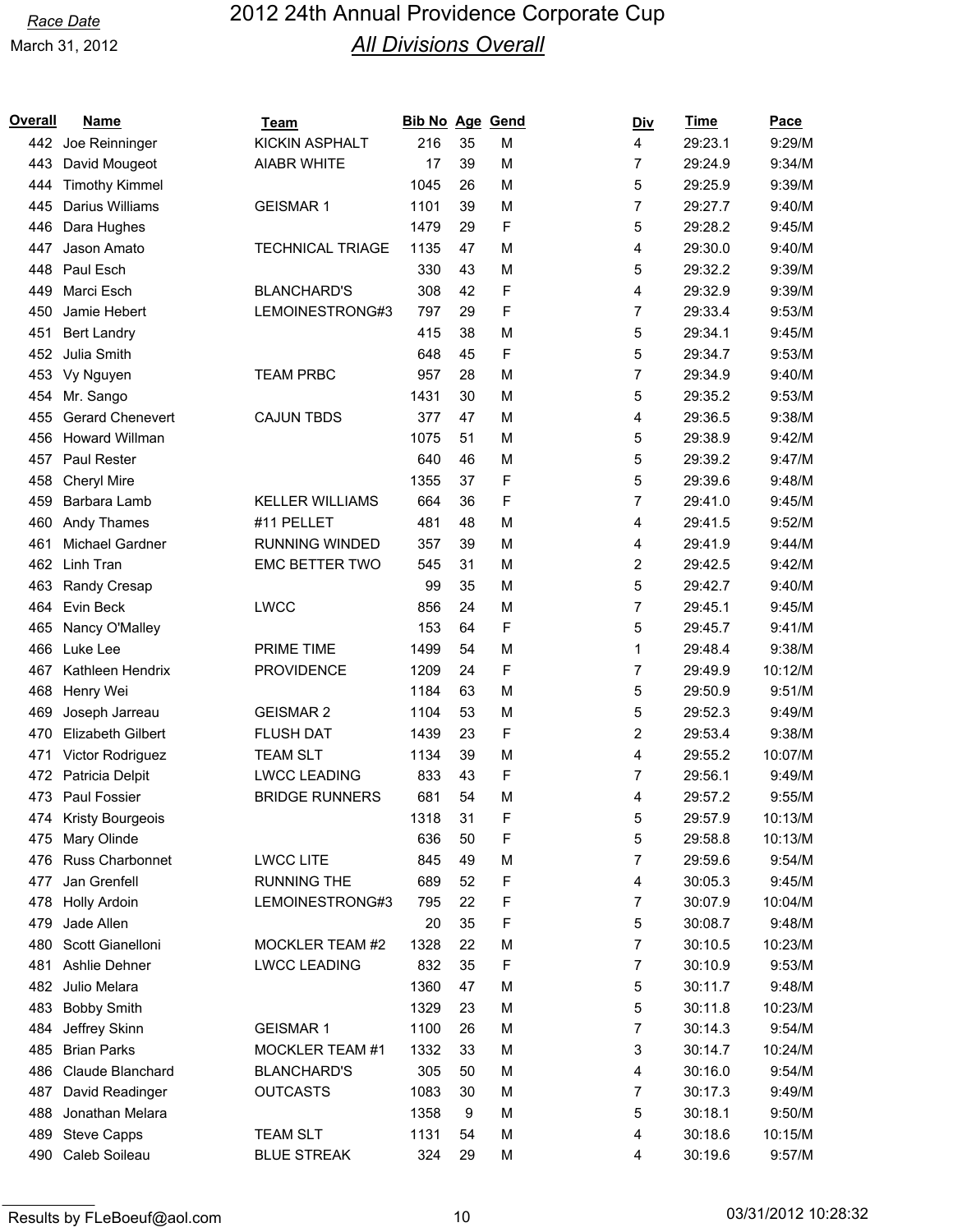| <u>Overall</u> | <b>Name</b>             | <b>Team</b>            | Bib No Age Gend |    |   | <u>Div</u> | <b>Time</b> | Pace    |
|----------------|-------------------------|------------------------|-----------------|----|---|------------|-------------|---------|
| 491            | Karen Miller            | <b>TEAM SLT</b>        | 1133            | 42 | F | 4          | 30:19.9     | 10:23/M |
| 492            | Jennifer Harris         |                        | 1476            | 47 | F | 5          | 30:22.4     | 10:03/M |
| 493            | Mitzi Hebert            |                        | 334             | 35 | F | 5          | 30:22.5     | 10:11/M |
| 494            | Kurt Maggio             |                        | 1052            | 30 | M | 5          | 30:22.7     | 9:56/M  |
| 495            | <b>Brandon Terrance</b> |                        | 342             | 38 | M | 5          | 30:23.2     | 9:58/M  |
| 496            | <b>Holly Huff</b>       |                        | 1042            | 28 | F | 5          | 30:23.9     | 9:56/M  |
| 497            | Gordon Bell             | <b>RUNNING WINDED</b>  | 354             | 35 | M | 4          | 30:24.2     | 10:04/M |
| 498            | Thomas Ryan             |                        | 1234            | 41 | M | 5          | 30:25.2     | 10:23/M |
| 499            | <b>Krystal Pollitz</b>  | <b>KICKIN ASPHALT</b>  | 1254            | 24 | F | 7          | 30:26.1     | 9:56/M  |
| 500            | Mark Sumner             |                        | 1238            | 32 | M | 5          | 30:27.5     | 10:24/M |
| 501            | Lisa Doyle              | <b>LWCC SWAMP</b>      | 880             | 38 | F | 3          | 30:27.7     | 9:57/M  |
| 502            | Carolyn Neyland         |                        | 584             | 46 | F | 5          | 30:29.7     | 10:16/M |
| 503            | Maria Rowland           |                        | 164             | 48 | F | 5          | 30:32.5     | 9:57/M  |
| 504            | Callie Hollier          | <b>TEAM HOT MESS</b>   | 952             | 24 | F | 7          | 30:33.3     | 9:59/M  |
| 505            | Johanna Veal            | <b>RUNNING FROM</b>    | 949             | 29 | F | 7          | 30:33.9     | 9:59/M  |
| 506            | Andy Bush               | <b>HORIZON WEALTH</b>  | 585             | 41 | M | 1          | 30:34.2     | 10:23/M |
| 507            | Elizabeth Lejeune       | <b>OCHSNER TEAM #2</b> | 925             | 40 | F | 7          | 30:36.3     | 10:00/M |
| 508            | David Lewis             |                        | 734             | 47 | M | 5          | 30:36.6     | 9:52/M  |
| 509            | Gordon Michelli         |                        | 743             | 50 | M | 5          | 30:38.4     | 9:53/M  |
| 510            | Sarah Laakso            |                        | 1048            | 24 | F | 5          | 30:39.9     | 10:20/M |
| 511            | Latisha Fleming         | BLUE BY U              | 310             | 38 | F | 4          | 30:40.1     | 10:03/M |
| 512            | Justin Schexnayder      |                        | 1068            | 25 | M | 5          | 30:41.2     | 10:20/M |
| 513            | Paul Gray               | <b>BLUE STREAK</b>     | 322             | 35 | M | 4          | 30:44.2     | 10:05/M |
| 514            | Stephen Brunet          | <b>BLUE STREAK</b>     | 321             | 55 | M | 4          | 30:47.8     | 10:07/M |
| 515            | <b>Greg Stevens</b>     | PHELPS DUNBAR          | 1454            | 33 | M | 4          | 30:50.9     | 10:01/M |
| 516            | Kelsey Whitlock         |                        | 186             | 24 | F | 5          | 30:52.9     | 10:02/M |
| 517            | <b>Larry East</b>       |                        | 112             | 49 | M | 5          | 30:53.9     | 10:03/M |
| 518            | <b>Brian Bergeron</b>   | GOT GAS?               | 999             | 52 | M | 7          | 30:54.2     | 10:01/M |
| 519            | Sheela Chockalingam     |                        | 93              | 22 | F | 5          | 30:55.1     | 10:07/M |
| 520            | Nicole Bourgeois        | <b>TEAM RED</b>        | 1385            | 29 | F | 3          | 30:55.2     | 10:14/M |
| 521            | Jason Savage            | <b>AMERICAN</b>        | 205             | 32 | M | 3          | 30:55.9     | 10:08/M |
|                | 522 Shannon Cocreham    | <b>RUNNING FROM</b>    | 948             | 30 | F | 7          | 30:57.3     | 10:06/M |
|                | 523 Angie Marks         |                        | 1472            | 46 | F | 5          | 30:58.0     | 10:14/M |
| 524            | Lyn Savoie              |                        | 662             | 37 | F | 5          | 30:58.4     | 10:20/M |
| 525            | Laurie Soignier         | <b>BLUE SOUTHERN</b>   | 319             | 35 | F | 7          | 30:59.7     | 10:09/M |
|                | 526 Angela Leonards     |                        | 1049            | 31 | F | 5          | 30:59.9     | 10:33/M |
| 527            | Allyson Barbay          |                        | 1189            | 24 | F | 5          | 31:02.1     | 10:09/M |
| 528            | Michael Lawson          | #4 PELLET MAKERS,      | 496             | 28 | M | 4          | 31:03.2     | 10:08/M |
| 529            | Aaron Bayham            | <b>PROVIDENCE</b>      | 1204            | 27 | M | 7          | 31:04.4     | 10:41/M |
| 530            | Clay Currier            |                        | 402             | 29 | M | 5          | 31:04.6     | 10:25/M |
| 531            | Erin Skinner            |                        | 1339            | 27 | F | 5          | 31:05.2     | 10:27/M |
| 532            | Mary Lewis              | MOCKLER TEAM #2        | 1327            | 38 | F | 7          | 31:06.3     | 10:40/M |
| 533            | Ben Lemann              |                        | 38              | 36 | M | 5          | 31:06.5     | 10:36/M |
| 534            | David Honeycutt         |                        | 247             | 52 | M | 5          | 31:09.7     | 10:13/M |
| 535            | Cindy Hall              | ABMB ENGINEERS,        | 1418            | 43 | F | 2          | 31:11.9     | 10:37/M |
| 536            | Nicole Henderson        |                        | 117             | 36 | F | 5          | 31:14.4     | 10:15/M |
| 537            | Jenny Fu                | <b>BRIDGE RUNNERS</b>  | 682             | 46 | F | 4          | 31:14.7     | 10:17/M |
| 538            | Kevin Colomb            | #2 PELLET MAKERS       | 485             | 46 | M | 4          | 31:15.4     | 10:19/M |
| 539            | Banh Long               | <b>CAPTAIN CAT</b>     | 1429            | 49 | M | 2          | 31:17.4     | 10:12/M |
|                |                         |                        |                 |    |   |            |             |         |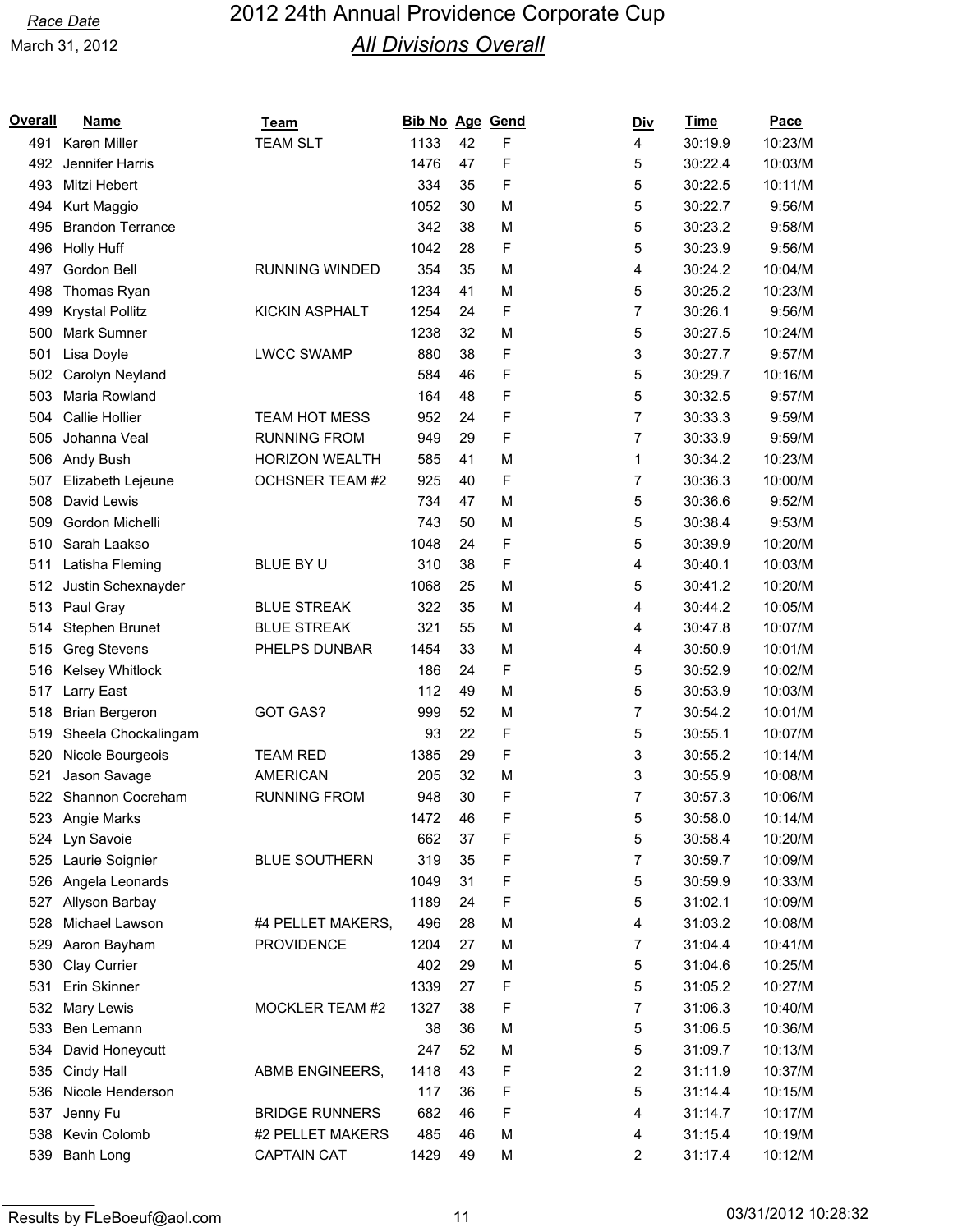| Overall | <u>Name</u>             | Team                     | <b>Bib No Age Gend</b> |    |   | <u>Div</u>     | <b>Time</b> | <b>Pace</b> |
|---------|-------------------------|--------------------------|------------------------|----|---|----------------|-------------|-------------|
| 540     | <b>Cheryl Ruffner</b>   | EMC BETTER OR            | 542                    | 51 | F | $\overline{7}$ | 31:20.6     | 10:20/M     |
| 541     | <b>Tara Bradford</b>    | AIABR RED                | 13                     | 32 | F | 7              | 31:24.2     | 10:31/M     |
| 542     | Michael Hogstrom        |                          | 1220                   | 34 | M | 5              | 31:28.9     | 10:21/M     |
| 543     | Donna Schlotzhauer      | <b>BROWNIES GONE</b>     | 259                    | 41 | F | 4              | 31:30.3     | 10:38/M     |
| 544     | Greg Sepeda             |                          | 1156                   | 43 | M | 5              | 31:37.0     | 10:24/M     |
| 545     | David Vavrek            | THE POWER                | 292                    | 50 | M | 4              | 31:38.5     | 10:28/M     |
| 546     | Lisa Johnson            |                          | 1413                   | 51 | F | 5              | 31:39.0     | 10:16/M     |
| 547     | <b>Eddie Smith</b>      | #10 PELLET               | 477                    | 61 | M | 4              | 31:39.3     | 10:30/M     |
|         | 548 Zach Martin         |                          | 1227                   | 30 | M | 5              | 31:42.1     | 10:48/M     |
| 549     | Mark Weeks              | <b>MAINTAIN THE DART</b> | 221                    | 43 | M | 7              | 31:42.2     | 10:29/M     |
| 550     | Terri McKinney          | <b>KCW "C" TEAM</b>      | 1280                   | 45 | F | 1              | 31:44.5     | 10:24/M     |
| 551     | Laura Naden             | <b>EMC BETTER TWO</b>    | 544                    | 44 | F | 2              | 31:44.6     | 10:33/M     |
| 552     | Sam Terito              |                          | 652                    | 34 | M | 5              | 31:44.6     | 10:47/M     |
| 553     | Ross Lafleur            | PROVIDENCE OVER          | 223                    | 25 | M | 7              | 31:44.6     | 10:54/M     |
| 554     | Stephen Chapman         |                          | 969                    | 35 | M | 5              | 31:45.4     | 10:50/M     |
| 555     | Dick Speyrer            | <b>KICKIN ASPHALT</b>    | 1255                   | 66 | M | 7              | 31:46.2     | 10:22/M     |
| 556     | Renee Spicer            | PREPPED AND              | 569                    | 42 | F | 3              | 31:46.6     | 10:35/M     |
| 557     | Shane Young             |                          | 912                    | 32 | M | 5              | 31:46.9     | 10:28/M     |
| 558     | <b>Druit Gremillion</b> |                          | 366                    | 26 | M | 5              | 31:47.0     | 10:18/M     |
| 559     | Rachel Ceruti           |                          | 1402                   | 43 | F | 5              | 31:47.2     | 10:35/M     |
| 560     | Chris Markerson         |                          | 1434                   | 48 | M | 5              | 31:48.7     | 10:36/M     |
| 561     | Sasha Ipson             | <b>AGELESS</b>           | 253                    | 27 | F | 4              | 31:49.2     | 10:43/M     |
| 562     | <b>Brian Sartin</b>     |                          | 906                    | 30 | M | 5              | 31:49.8     | 10:29/M     |
| 563     | <b>Tracy Folse</b>      | <b>SMOOTH</b>            | 228                    | 37 | F | 4              | 31:52.8     | 10:27/M     |
| 564     | <b>Eddie Williams</b>   | #7 PELLET MAKERS,        | 508                    | 36 | M | 4              | 31:53.0     | 10:30/M     |
| 565     | Dean Folse              | <b>MAINTAIN THE DART</b> | 218                    | 41 | M | 7              | 31:53.2     | 10:27/M     |
| 566     | <b>Crystal Rose</b>     |                          | 766                    | 28 | F | 5              | 31:55.5     | 10:53/M     |
| 567     | Susan Riley             | <b>KELLER WILLIAMS</b>   | 673                    | 41 | F | 5              | 31:56.2     | 10:28/M     |
| 568     | Adrienne Ledet          |                          | 335                    | 27 | F | 5              | 31:56.7     | 10:47/M     |
| 569     | Kisha Heil              | THE TARHEELS OF          | 1016                   | 33 | F | 3              | 31:58.3     | 10:19/M     |
| 570     | <b>Tod Blanchard</b>    |                          | 395                    | 45 | M | 5              | 31:58.4     | 10:29/M     |
| 571     | Cyndi Petrilak          | KCW "B" TEAM             | 1275                   | 47 | F | 1              | 31:58.7     | 10:28/M     |
| 572     | Janina Martinez         |                          | 1228                   | 40 | F | 5              | 32:00.2     | 10:45/M     |
| 573     | Allen Blye              | <b>EMC BETTER</b>        | 527                    | 20 | M | 2              | 32:02.4     | 10:29/M     |
| 574     | Lori Encalade           | <b>GEISMAR1</b>          | 1099                   | 32 | F | 7              | 32:02.6     | 10:27/M     |
| 575     | Joan Cook               |                          | 799                    | 47 | F | 5              | 32:06.2     | 10:24/M     |
| 576     | Jenny Waites            |                          | 701                    | 43 | F | 5              | 32:06.5     | 10:40/M     |
| 577     | Jo Ann Symons           |                          | 651                    | 62 | F | 5              | 32:07.9     | 10:26/M     |
| 578     | Lee Turner              |                          | 655                    | 49 | F | 5              | 32:07.9     | 10:26/M     |
| 579     | Dawn Alleman            |                          | 958                    | 37 | F | 5              | 32:08.0     | 10:30/M     |
| 580     | Nira Kohli              | <b>RUNNING SCARED</b>    | 351                    | 26 | F | 4              | 32:08.2     | 10:30/M     |
| 581     | Robert Boudreaux        | AIA-BR GRAY              | 10                     | 43 | M | 7              | 32:10.6     | 10:46/M     |
| 582     | Atiya Jordan            |                          | 803                    | 25 | F | 5              | 32:13.3     | 10:35/M     |
| 583     | Carol Noto              | <b>SCRAMBLED LEGS</b>    | 287                    | 48 | F | 4              | 32:14.0     | 10:39/M     |
| 584     | Cody Boniol             | NATURALLY                | 914                    | 16 | M | 7              | 32:14.2     | 10:55/M     |
| 585     | Calvin Guillotte        |                          | 465                    | 54 | M | 5              | 32:14.3     | 10:46/M     |
| 586     | Fallon McKey            |                          | 742                    | 21 | F | 5              | 32:17.9     | 10:32/M     |
| 587     | Ashley Gordon           |                          | 1351                   | 38 | F | 5              | 32:18.7     | 10:43/M     |
| 588     | Claire Major            |                          | 208                    | 57 | F | 5              | 32:18.9     | 10:34/M     |
|         |                         |                          |                        |    |   |                |             |             |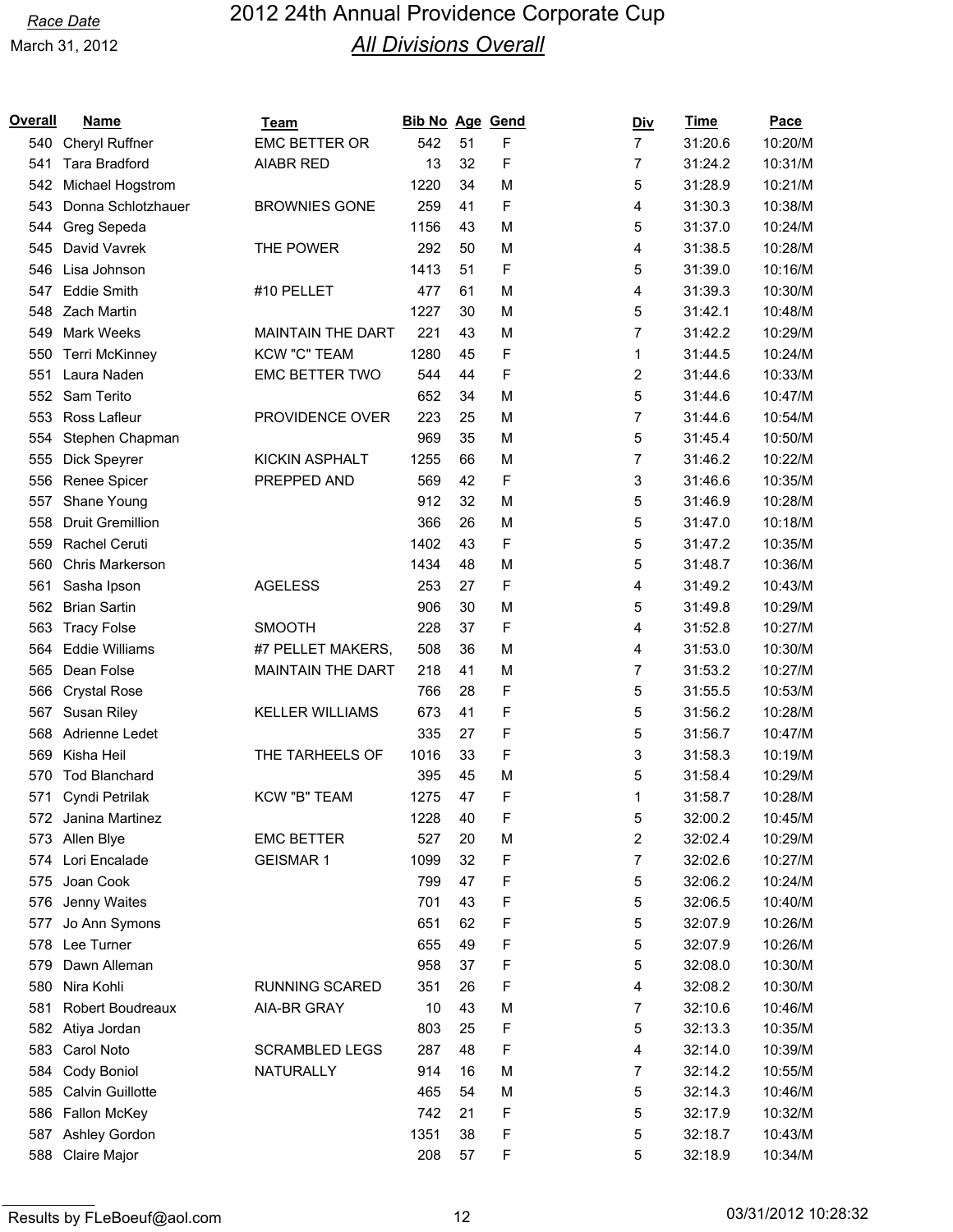| Overall | <b>Name</b>                 | Team                    | Bib No Age Gend |    |   | <u>Div</u>     | <b>Time</b> | Pace    |
|---------|-----------------------------|-------------------------|-----------------|----|---|----------------|-------------|---------|
| 589     | Ken Blanchard               |                         | 1291            | 82 | M | 5              | 32:21.7     | 10:39/M |
| 590     | Meghan Brookes              |                         | 263             | 34 | F | 5              | 32:23.5     | 10:55/M |
| 591     | Vincent Cannatella          |                         | 245             | 44 | M | 5              | 32:23.9     | 10:34/M |
|         | 592 Li-Ta Lien              |                         | 1176            | 57 | M | 5              | 32:24.9     | 10:41/M |
| 593     | Barbara Robinson            | <b>BLUE SOUTHERN</b>    | 318             | 43 | F | 7              | 32:25.3     | 10:56/M |
| 594     | Natalie Howell              | <b>LWCC</b>             | 825             | 45 | F | 7              | 32:29.0     | 10:35/M |
| 595     | Daniel Powell               |                         | 158             | 28 | M | 5              | 32:32.5     | 10:48/M |
| 596     | <b>Gail Millet</b>          |                         | 991             | 49 | F | 5              | 32:36.0     | 10:39/M |
| 597     | Shelley Pellerin            | KCW "A" Team            | 1274            | 31 | F | 1              | 32:36.1     | 10:40/M |
| 598     | <b>Larry Millet</b>         |                         | 1449            | 56 | M | 5              | 32:36.5     | 10:39/M |
| 599     | <b>Charlene Richard</b>     |                         | 641             | 45 | F | 5              | 32:36.9     | 10:41/M |
| 600     | Kim East                    |                         | 111             | 48 | F | 5              | 32:37.1     | 10:36/M |
| 601     | Stephen Henry               |                         | 120             | 16 | M | 5              | 32:40.0     | 10:47/M |
| 602     | Gordon Henry                |                         | 119             | 45 | M | 5              | 32:44.9     | 10:47/M |
| 603     | Laurie Chiasson             | <b>KICKIN ASPHALT</b>   | 1253            | 33 | F | $\overline{7}$ | 32:46.1     | 10:42/M |
| 604     | <b>Heidi Miles</b>          |                         | 238             | 39 | F | 5              | 32:46.1     | 11:05/M |
| 605     | Rachel Finch                |                         | 1433            | 38 | F | 5              | 32:49.8     | 10:56/M |
| 606     | <b>Krissie Deshautelles</b> |                         | 973             | 29 | F | 5              | 32:51.1     | 10:44/M |
| 607     | <b>Brian Vandreumel</b>     |                         | 779             | 51 | M | 5              | 32:52.3     | 10:42/M |
| 608     | <b>Emily Grey</b>           | <b>BSW TEAM 2</b>       | 362             | 37 | F | 3              | 32:54.0     | 10:47/M |
| 609     | David Gordon                | AIA BATON ROUGE         | 5               | 38 | M | 7              | 32:54.3     | 11:04/M |
| 610     | Steven Purdom               |                         | 639             | 43 | M | 5              | 32:54.6     | 10:43/M |
| 611     | Stephen Leblanc             |                         | 632             | 76 | M | 5              | 32:58.1     | 10:58/M |
| 612     | Henry Stremlau              |                         | 1237            | 42 | M | 5              | 32:59.1     | 10:56/M |
| 613     | Danielle Welborn            | ABMB ENGINEERS,         | 1420            | 27 | F | 2              | 32:59.5     | 11:11/M |
| 614     | Greg Barbay                 |                         | 261             | 52 | M | 5              | 33:00.9     | 10:54/M |
| 615     | Kathleen Gordon             | AIA BATON ROUGE         | 6               | 38 | F | 7              | 33:02.4     | 11:03/M |
| 616     | Kathryn Stogner             |                         | 1464            | 30 | F | 5              | 33:03.6     | 10:59/M |
| 617     | Donnie Thymes               |                         | 1157            | 38 | M | 5              | 33:06.2     | 10:53/M |
| 618     | <b>Emily Prestridge</b>     | <b>EMC BETTER OR</b>    | 541             | 23 | F | 7              | 33:13.4     | 10:50/M |
| 619     | Jo George                   | <b>EMC BETTER FOR</b>   | 519             | 24 | F | 7              | 33:14.1     | 10:50/M |
| 620     | <b>Bill Grimley</b>         |                         | 1241            | 63 | M | 5              | 33:17.4     | 10:52/M |
| 621     | Kevin Courville             |                         | 1445            | 49 | М | 5              | 33:17.9     | 10:44/M |
|         | 622 Anthony Minor           |                         | 913             | 39 | M | 5              | 33:19.8     | 11:15/M |
| 623     | Kristi Boudreaux            | AIA-BR GRAY             | 9               | 41 | F | 7              | 33:20.5     | 11:09/M |
| 624     | Scott Buckland              | <b>TECHNICAL TRIAGE</b> | 1136            | 44 | M | 4              | 33:26.2     | 10:55/M |
| 625     | Bhavaani Jayaram            |                         | 1442            | 27 | F | 5              | 33:26.5     | 10:57/M |
| 626     | Rhonda Hilliard             | <b>TEAM PRBC</b>        | 956             | 43 | F | 7              | 33:27.0     | 11:21/M |
| 627     | Abigail Wilson              | <b>AIABR RED</b>        | 15              | 25 | F | 7              | 33:31.1     | 11:12/M |
| 628     | Sandra Rester               |                         | 1162            | 43 | F | 5              | 33:31.3     | 11:02/M |
| 629     | Danyelle Kennedy            |                         | 1192            | 30 | F | 5              | 33:32.5     | 10:59/M |
| 630     | Lisa Stansbury              | <b>OCHSNER TEAM #3</b>  | 1268            | 54 | F | 7              | 33:36.0     | 11:02/M |
| 631     | Becky Davidson              |                         | 327             | 44 | F | 5              | 33:36.7     | 11:19/M |
| 632     | <b>Miles Williams</b>       |                         | 1159            | 50 | M | 5              | 33:38.4     | 11:02/M |
| 633     | Mauria Caldwell             | <b>BRIDGE RUNNERS</b>   | 679             | 29 | F | 4              | 33:42.9     | 11:06/M |
| 634     | <b>Chans Arceneaux</b>      |                         | 390             | 32 | M | 5              | 33:48.9     | 11:09/M |
| 635     | Corinne Talbot              |                         | 276             | 11 | F | 5              | 33:49.2     | 11:22/M |
| 636     | <b>Brian Cusick</b>         |                         | 1170            | 48 | M | 5              | 33:50.2     | 11:06/M |
| 637     | Katie Owens                 | <b>AGELESS</b>          | 255             | 35 | F | 4              | 33:51.4     | 11:22/M |
|         |                             |                         |                 |    |   |                |             |         |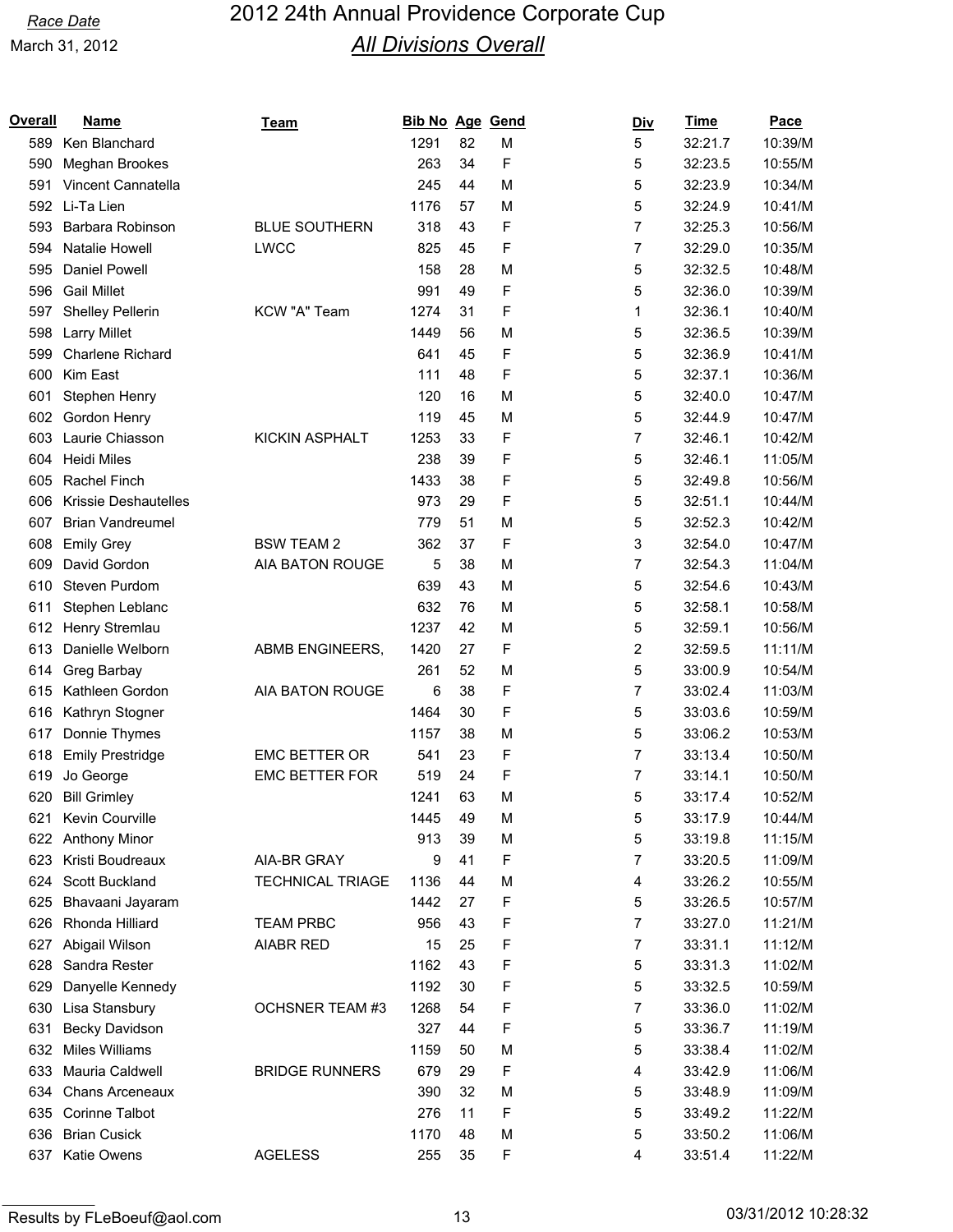| Overall | <b>Name</b>            | Team                     | Bib No Age Gend |    |   | <u>Div</u>     | <b>Time</b> | Pace    |
|---------|------------------------|--------------------------|-----------------|----|---|----------------|-------------|---------|
| 638     | Selimar Rivera         | SHELL OOC HIGH           | 1121            | 33 | F | 4              | 33:53.2     | 11:06/M |
| 639     | Jodi Austin            | <b>TEAM BLUE</b>         | 1378            | 33 | F | 3              | 33:59.2     | 11:14/M |
| 640     | Suzanne Vaughn         |                          | 183             | 36 | F | 5              | 34:00.9     | 11:04/M |
| 641     | Christopher Vandreumel |                          | 780             | 19 | M | 5              | 34:01.7     | 11:04/M |
| 642     | <b>Brian Sabolik</b>   |                          | 249             | 57 | M | 5              | 34:07.9     | 11:08/M |
| 643     | Mary Henderson         |                          | 1471            | 36 | F | 5              | 34:12.9     | 11:33/M |
| 644     | Sarah Babin            |                          | 1094            | 12 | F | 5              | 34:15.4     | 11:21/M |
| 645     | Robert Bienvenue       | <b>TEAM RED</b>          | 1384            | 48 | M | 3              | 34:16.1     | 11:18/M |
| 646     | Debra Guest            | <b>HAULING ASSPHALT</b>  | 683             | 50 | F | 4              | 34:24.0     | 11:23/M |
| 647     | Lisa Martin            | <b>OCHSNER TEAM #2</b>   | 926             | 44 | F | 7              | 34:26.3     | 11:36/M |
| 648     | <b>Ricky Hinton</b>    |                          | 899             | 31 | M | 5              | 34:26.8     | 11:35/M |
| 649     | Clayton Decoteau       |                          | 265             | 51 | M | 5              | 34:27.2     | 11:17/M |
| 650     | Coleman Haulbrook      | #9 PELLET MAKERS,        | 514             | 42 | M | 4              | 34:27.8     | 11:20/M |
| 651     | Kasi Davis             | <b>KCW "C" TEAM</b>      | 1279            | 30 | F | 1              | 34:28.1     | 11:13/M |
| 652     | Amber Delapasse        | AJG HEALTH               | 27              | 31 | F | 7              | 34:30.3     | 11:08/M |
| 653     | Maria Belokurova       | 2 GEOLOGISTS, A          | 1020            | 26 | F | 3              | 34:33.4     | 11:27/M |
| 654     | Linda Gardemal         | <b>AGELESS</b>           | 252             | 45 | F | 4              | 34:33.4     | 11:36/M |
| 655     | <b>Tenah Porter</b>    | <b>BUBBLE BUDDIES</b>    | 1496            | 10 | F | 7              | 34:33.9     | 11:14/M |
| 656     | Carolyn Sinnock        | 2 GEOLOGISTS, A          | 1023            | 28 | F | 3              | 34:34.0     | 11:27/M |
| 657     | John Langlois          | <b>AGELESS</b>           | 254             | 63 | M | 4              | 34:38.9     | 11:37/M |
| 658     | Jessica Callegan       | <b>EMC BETTER</b>        | 528             | 22 | F | 2              | 34:40.9     | 11:20/M |
| 659     | Chris Landreneau       | <b>MAINTAIN THE DART</b> | 219             | 56 | M | 7              | 34:42.4     | 11:20/M |
| 660     | Trula Remson           | AIA BATON ROUGE          | 8               | 46 | F | $\overline{7}$ | 34:44.3     | 11:36/M |
| 661     | Robert Depierri        | #2 PELLET MAKERS         | 486             | 51 | M | 4              | 34:47.1     | 11:27/M |
| 662     | Jessica Daigle         |                          | 896             | 37 | F | 5              | 34:47.1     | 11:26/M |
| 663     | Kacey Oldendorf        |                          | 762             | 30 | F | 5              | 34:48.8     | 11:25/M |
| 664     | Monica Band            |                          | 1149            | 40 | F | 5              | 34:53.5     | 11:35/M |
| 665     | <b>William Walters</b> |                          | 251             | 41 | M | 5              | 34:54.0     | 11:23/M |
| 666     | James Bourgeois        | <b>MAKING THE RACE</b>   | 281             | 42 | M | 4              | 34:55.4     | 11:31/M |
| 667     | Tina Bourgeois         | <b>MAKING THE RACE</b>   | 282             | 41 | F | 4              | 34:56.7     | 11:31/M |
| 668     | Heather Pennington     |                          | 637             | 28 | F | 5              | 34:59.2     | 11:24/M |
|         | 669 Lauren Marcel      | <b>BOOTY POWER</b>       | 54              | 28 | F | 4              | 34:59.6     | 11:24/M |
| 670     | Risa Mueller           |                          | 563             | 45 | F | 5              | 35:00.9     | 11:33/M |
| 671     | <b>Bailey Gillis</b>   |                          | 36              | 14 | F | 5              | 35:01.3     | 11:45/M |
| 672     | Pete Bush              | <b>HORIZON WEALTH</b>    | 587             | 45 | M | 1              | 35:01.8     | 11:47/M |
| 673     | Doug Picou             | #8 PELLET MAKERS,        | 511             | 52 | M | 4              | 35:02.5     | 11:35/M |
| 674     | Steven Forrester       | 2 GEOLOGISTS, A          | 1021            | 26 | M | 3              | 35:02.5     | 11:27/M |
| 675     | Evelyn Greenwood       |                          | 565             | 44 | F | 5              | 35:02.6     | 11:37/M |
| 676     | Stephanie Chustz       |                          | 96              | 15 | F | 5              | 35:05.5     | 11:29/M |
| 677     | Cindy Chustz           |                          | 94              | 49 | F | 5              | 35:06.1     | 11:29/M |
| 678     | Hannah Blanchard       |                          | 393             | 15 | F | 5              | 35:06.5     | 11:31/M |
| 679     | Jordan Tiemann         |                          | 1070            | 26 | M | 5              | 35:13.9     | 11:50/M |
| 680     | Michelle Guidry        | <b>KELLER WILLIAMS</b>   | 663             | 30 | F | 7              | 35:24.8     | 11:37/M |
| 681     | Abby McMasters         | COOK MOORE #3            | 449             | 36 | F | 1              | 35:28.9     | 11:36/M |
| 682     | Dustin Blanchard       |                          | 392             | 14 | M | 5              | 35:30.9     | 11:38/M |
| 683     | Kristina Cusick        | <b>KELLER WILLIAMS</b>   | 667             | 43 | F | 7              | 35:31.7     | 11:38/M |
| 684     | David Baker II         |                          | 893             | 26 | M | 5              | 35:35.2     | 11:53/M |
| 685     | <b>Braylyn Eagles</b>  | <b>FANCY FEET</b>        | 1490            | 10 | F | 7              | 35:36.0     | 11:35/M |
|         |                        | <b>BUBBLE BUDDIES</b>    | 1494            | 10 |   |                | 35:37.3     | 11:35/M |
|         | 686 Aaliyah Abdul      |                          |                 |    | F | 7              |             |         |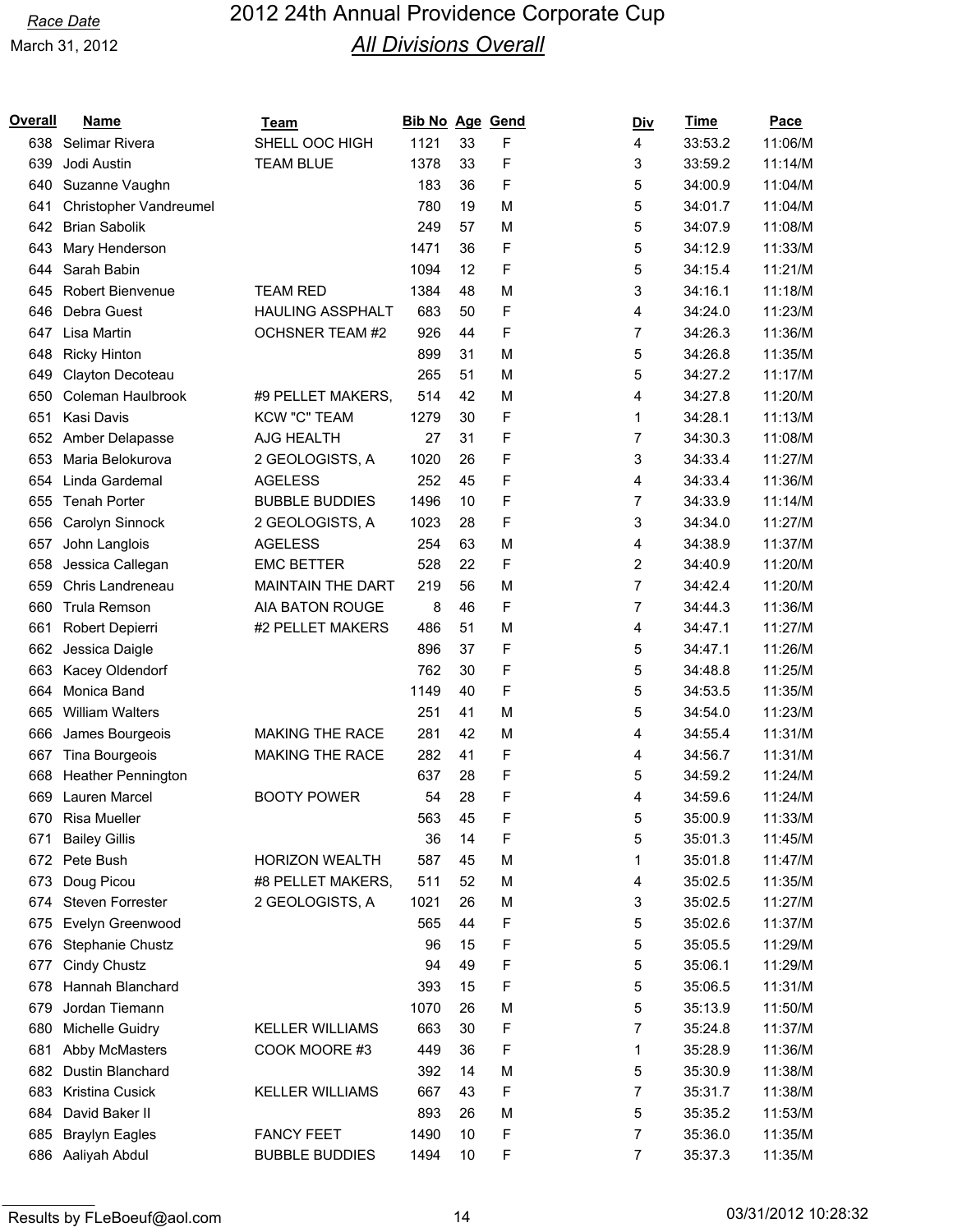| Overall | <u>Name</u>               | <u>Team</u>             | <b>Bib No Age Gend</b> |    |             | <u>Div</u> | <u>Time</u> | Pace    |
|---------|---------------------------|-------------------------|------------------------|----|-------------|------------|-------------|---------|
| 687     | Lance Amedee              |                         | 1150                   | 35 | M           | 5          | 35:39.9     | 11:42/M |
| 688     | Robin Blanchard           |                         | 394                    | 49 | F           | 5          | 35:41.8     | 11:42/M |
| 689     | Eric Carnegie             |                         | 606                    | 30 | M           | 5          | 35:43.0     | 11:43/M |
| 690     | Mai Nguyen                | <b>HAULING ASSPHALT</b> | 1451                   | 27 | F           | 4          | 35:50.3     | 11:38/M |
| 691     | Debbie Coleman            | <b>EMC BETTER</b>       | 529                    | 32 | F           | 2          | 35:51.9     | 11:50/M |
| 692     | Taniyah Harden            | <b>FANCY FEET</b>       | 1485                   | 10 | F           | 7          | 35:53.8     | 11:40/M |
| 693     | Julie Toler               |                         | 1145                   | 31 | F           | 5          | 35:55.2     | 12:02/M |
| 694     | David Toler               |                         | 570                    | 34 | M           | 5          | 35:55.3     | 12:02/M |
| 695     | <b>Richard Holder</b>     |                         | 933                    | 38 | M           | 5          | 35:56.5     | 11:41/M |
| 696     | Jennifer Mansur           |                         | 1404                   | 25 | F           | 5          | 36:02.4     | 11:50/M |
| 697     | Lauren Smith              | <b>BIG BUDDY</b>        | 2550                   | 28 | F           | 7          | 36:03.9     | 11:41/M |
| 698     | Eldridge Gendron Jr       | SHELL OOC HIGH          | 1119                   | 59 | M           | 4          | 36:04.0     | 11:48/M |
| 699     | Samantha Mire             |                         | 338                    | 23 | F           | 5          | 36:05.7     | 11:48/M |
| 700     | Hannah Loy                |                         | 1469                   | 10 | F           | 5          | 36:09.8     | 11:55/M |
| 701     | Rhonda Loy                |                         | 901                    | 39 | F           | 5          | 36:11.1     | 11:55/M |
| 702     | Fay Woo                   | <b>EMC BETTER FOR</b>   | 521                    | 30 | F           | 7          | 36:13.7     | 11:55/M |
| 703     | John Zimmerman            | <b>RUNNING SCARED</b>   | 353                    | 31 | M           | 4          | 36:19.1     | 11:52/M |
| 704     | <b>Brent Cobb</b>         | KCW "B" TEAM            | 1276                   | 26 | M           | 1          | 36:21.9     | 11:52/M |
| 705     | Joy Harrison              |                         | 1467                   | 31 | F           | 5          | 36:22.4     | 12:09/M |
| 706     | <b>Brian Breaux</b>       |                         | 714                    | 53 | M           | 5          | 36:22.9     | 12:10/M |
| 707     | Alida Arceneaux           |                         | 389                    | 31 | F           | 5          | 36:23.0     | 11:58/M |
| 708     | Tony Nolan Jr             |                         | 759                    | 45 | M           | 5          | 36:24.0     | 12:10/M |
| 709     | Sean Cortez               |                         | 1151                   | 37 | M           | 5          | 36:25.4     | 11:57/M |
| 710     | Daniel Carr               |                         | 90                     | 28 | M           | 5          | 36:29.8     | 12:04/M |
| 711     | Janette Merrill           | <b>EMC BETTER</b>       | 530                    | 56 | F           | 2          | 36:31.0     | 12:00/M |
| 712     | <b>Gary Buuck</b>         |                         | 458                    | 44 | M           | 5          | 36:31.2     | 11:55/M |
| 713     | Gary Leonards             |                         | 1050                   | 37 | M           | 5          | 36:36.3     | 12:21/M |
| 714     | Pam Shaffer               | THE CREDIT              | 233                    | 49 | F           | 7          | 36:41.4     | 12:06/M |
| 715     | Chad Sullivan             | <b>KCW "C" TEAM</b>     | 1278                   | 38 | M           | 1          | 36:45.1     | 12:00/M |
| 716     | Melissa Washington        |                         | 344                    | 51 | F           | 5          | 36:45.5     | 12:16/M |
| 717     | Kris Fridge               |                         | 1447                   | 35 | M           | 5          | 36:47.9     | 12:30/M |
|         | 718 Heather Bush          | <b>HORIZON WEALTH</b>   | 586                    | 35 | F           | 1          | 36:51.2     | 12:25/M |
|         | 719 Chelsea Landry        | <b>EMC BETTER OFF</b>   | 533                    | 20 | F           | 2          | 37:03.0     | 12:06/M |
| 720     | Nick Alexander            |                         | 31                     | 32 | M           | 5          | 37:05.0     | 12:31/M |
| 721     | Jenna Landry              |                         | 980                    | 23 | F           | 5          | 37:06.0     | 12:34/M |
| 722     | Laura Landreth            |                         | 130                    | 62 | F           | 5          | 37:08.2     | 12:17/M |
| 723     | Meghann Holland           | RUNNING SCARED          | 350                    | 27 | F           | 4          | 37:13.7     | 12:30/M |
| 724     | <b>Edward Wedge</b>       | HAULING ASSPHALT        | 1453                   | 50 | M           | 4          | 37:13.7     | 12:11/M |
| 725     | Scott Betrand             | <b>TEAM PRBC</b>        | 955                    | 38 | M           | 7          | 37:14.4     | 12:33/M |
| 726     | Erin Kesselhuth           | <b>TECHNICAL TRIAGE</b> | 1138                   | 24 | F           | 4          | 37:15.5     | 12:10/M |
| 727     | Mary Saporito             | RUNNING SCARED          | 352                    | 46 | F           | 4          | 37:18.9     | 12:31/M |
| 728     | Ayanna Davis              |                         | 1171                   | 39 | F           | 5          | 37:19.9     | 12:15/M |
| 729     | <b>Russell Talbot</b>     |                         | 277                    | 43 | M           | 5          | 37:21.1     | 12:30/M |
| 730     | Kevin Babb                | <b>AIABR WHITE</b>      | 16                     | 54 | M           | 7          | 37:22.7     | 12:28/M |
| 731     | <b>Tami Price</b>         | ROAD SCHOLARS           | 200                    | 51 | F           | 4          | 37:22.9     | 12:11/M |
| 732     | Jill Breard               | LWCC CHEETAH            | 813                    | 44 | F           | 7          | 37:32.0     | 12:38/M |
|         | 733 Russell Tessier       |                         | 1144                   | 53 | M           | 5          | 37:34.7     | 12:31/M |
| 734     | <b>Tristi Charpentier</b> |                         | 326                    | 28 | $\mathsf F$ | 5          | 37:36.6     | 12:32/M |
| 735     | Quan Wang                 |                         | 1323                   | 52 | F           | 5          | 37:42.7     | 12:13/M |
|         |                           |                         |                        |    |             |            |             |         |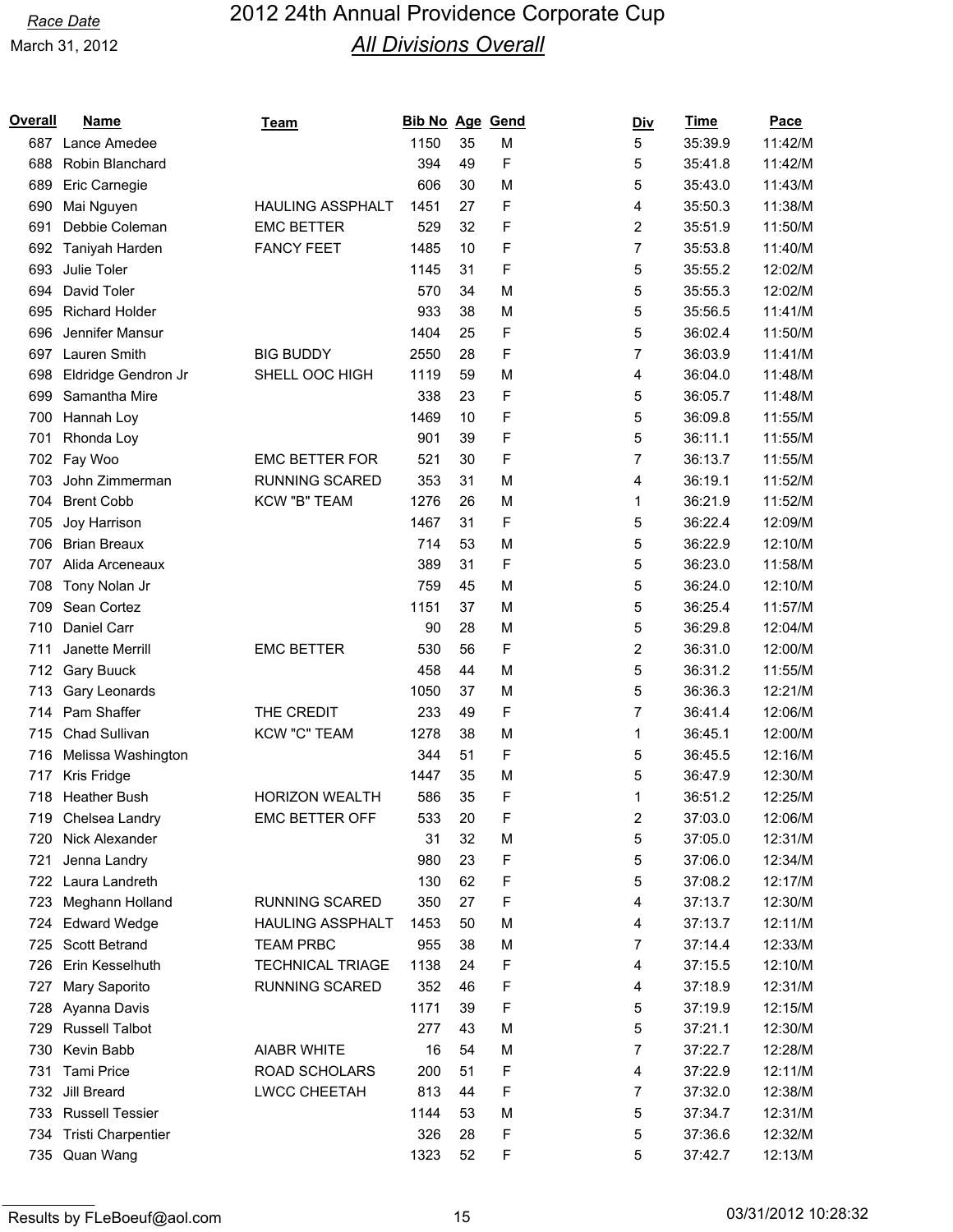| Overall | <b>Name</b>            | Team                    | <b>Bib No Age Gend</b> |    |   | <u>Div</u> | Time    | <b>Pace</b> |
|---------|------------------------|-------------------------|------------------------|----|---|------------|---------|-------------|
| 736     | Mark Lloyd             |                         | 1435                   | 35 | M | 5          | 37:44.1 | 12:30/M     |
| 737     | Ann Oxford             |                         | 155                    | 52 | F | 5          | 37:46.1 | 12:17/M     |
| 738     | Patrice Staton         |                         | 650                    | 54 | M | 5          | 37:46.8 | 12:23/M     |
| 739     | Angie Deshazer         | <b>LWCC LEADING</b>     | 834                    | 45 | F | 7          | 37:47.4 | 12:39/M     |
| 740     | Tom Yura               | THE YURAPTORS           | 296                    | 46 | M | 4          | 37:48.7 | 12:26/M     |
| 741     | Joseph Walker          |                         | 782                    | 57 | M | 5          | 37:49.0 | 12:35/M     |
| 742     | Maria Antoiniet Young  | PROVIDENCE OVER         | 225                    | 33 | F | 7          | 37:52.5 | 12:18/M     |
| 743     | Mart Black             | <b>OLDIES BUT STILL</b> | 1076                   | 64 | M | 7          | 37:54.2 | 12:33/M     |
| 744     | Catherine Bell         |                         | 1424                   | 44 | F | 5          | 37:54.6 | 12:40/M     |
| 745     | Nikki Broussard        |                         | 264                    | 30 | F | 5          | 37:55.3 | 12:42/M     |
| 746     | Dana Rasbury           |                         | 1363                   | 34 | F | 5          | 38:00.5 | 12:35/M     |
| 747     | Katie Speranza         |                         | 649                    | 24 | F | 5          | 38:08.2 | 12:29/M     |
| 748     | Jamal Yarbrough        |                         | 1160                   | 28 | M | 5          | 38:11.7 | 12:32/M     |
| 749     | <b>Trisha Smith</b>    | <b>AMERICAN</b>         | 206                    | 31 | F | 3          | 38:13.3 | 12:36/M     |
| 750     | Pamela Kee             | #5 PELLET MAKERS,       | 499                    | 45 | F | 4          | 38:15.3 | 12:38/M     |
| 751     | Sarah Jones            |                         | 123                    | 29 | F | 5          | 38:15.5 | 12:33/M     |
| 752     | Nicholas Mueller       |                         | 562                    | 12 | M | 5          | 38:17.0 | 12:38/M     |
| 753     | Jud Wickersham         |                         | 2502                   | 41 | M | 5          | 38:22.0 | 12:34/M     |
| 754     | <b>Whitney Major</b>   |                         | 1053                   | 25 | F | 5          | 38:22.1 | 12:51/M     |
| 755     | Jim Burton             |                         | 86                     | 59 | M | 5          | 38:28.9 | 12:49/M     |
| 756     | <b>Sharon Marshall</b> |                         | 1282                   | 64 | F | 5          | 38:29.0 | 12:27/M     |
| 757     | Harold Lambert         |                         | 1289                   | 66 | M | 5          | 38:29.7 | 12:27/M     |
| 758     | Kenneth Bordelon       | <b>SCRAMBLED LEGS</b>   | 285                    | 46 | M | 4          | 38:31.9 | 12:41/M     |
| 759     | Laura Fudge            |                         | 412                    | 30 | F | 5          | 38:34.0 | 12:47/M     |
| 760     | <b>Taylor Armoney</b>  |                         | 706                    | 18 | F | 5          | 38:34.1 | 13:06/M     |
| 761     | Ernie Landry           | <b>EMC BETTER OFF</b>   | 534                    | 56 | M | 2          | 38:35.3 | 12:45/M     |
| 762     | <b>Connie Deville</b>  | <b>OCHSNER TEAM #3</b>  | 1267                   | 51 | F | 7          | 38:35.5 | 12:56/M     |
| 763     | Donna Barbay           | THE YURAPTORS           | 293                    | 48 | F | 4          | 38:37.0 | 12:42/M     |
| 764     | Renesha Yarbrough      |                         | 660                    | 26 | F | 5          | 38:38.1 | 12:40/M     |
| 765     | Michelle Helfrich      | <b>TECHNICAL TRIAGE</b> | 1137                   | 40 | F | 4          | 38:44.7 | 12:38/M     |
| 766     | Dave Hebert            |                         | 930                    | 58 | M | 5          | 38:50.0 | 12:39/M     |
|         | 767 Nicole King        |                         | 37                     | 38 | F | 5          | 38:59.6 | 13:12/M     |
|         | 768 Laurie Borne       |                         | 32                     | 41 | F | 5          | 38:59.6 | 13:12/M     |
| 769     | <b>Drew Reeves</b>     |                         | 904                    | 22 | M | 5          | 39:01.9 | 12:46/M     |
| 770     | Stephanie Kruchko      |                         | 900                    | 22 | F | 5          | 39:01.9 | 12:45/M     |
| 771     | Linda Janet            |                         | 622                    | 55 | F | 5          | 39:05.9 | 12:41/M     |
| 772     | Lindsay Anderson       | <b>BLUE SOUTHERN</b>    | 317                    | 25 | F | 7          | 39:09.9 | 13:07/M     |
| 773     | Jeanine Prieto         | PRETENDERS BLUE         | 347                    | 47 | F | 4          | 39:13.7 | 13:08/M     |
| 774     | Sharla Roussel         |                         | 273                    | 54 | F | 5          | 39:14.2 | 12:53/M     |
| 775     | Paul Malphurs          |                         | 269                    | 54 | M | 5          | 39:15.1 | 12:54/M     |
| 776     | Patti Carter           |                         | 400                    | 50 | F | 5          | 39:22.2 | 13:10/M     |
| 777     | Lonnie Carter          |                         | 399                    | 50 | M | 5          | 39:22.7 | 13:10/M     |
| 778     | Michelle Bordelon      | <b>SCRAMBLED LEGS</b>   | 286                    | 46 | F | 4          | 39:27.0 | 12:59/M     |
| 779     | <b>Robert Williams</b> |                         | 1073                   | 54 | M | 5          | 39:30.4 | 13:00/M     |
| 780     | <b>Kharol Kistner</b>  |                         | 628                    | 47 | F | 5          | 39:38.4 | 13:13/M     |
| 781     | Sydnie Rowland         |                         | 165                    | 14 | F | 5          | 39:39.0 | 12:56/M     |
| 782     | Jordan Rowland         |                         | 162                    | 11 | M | 5          | 39:41.0 | 12:57/M     |
|         | 783 Yvonne Holloway    | <b>FRANKLIN FRIENDS</b> | 554                    | 45 | F | 7          | 39:43.1 | 12:54/M     |
| 784     | <b>Chad Stevens</b>    |                         | 1161                   | 33 | M | 5          | 39:48.2 | 13:19/M     |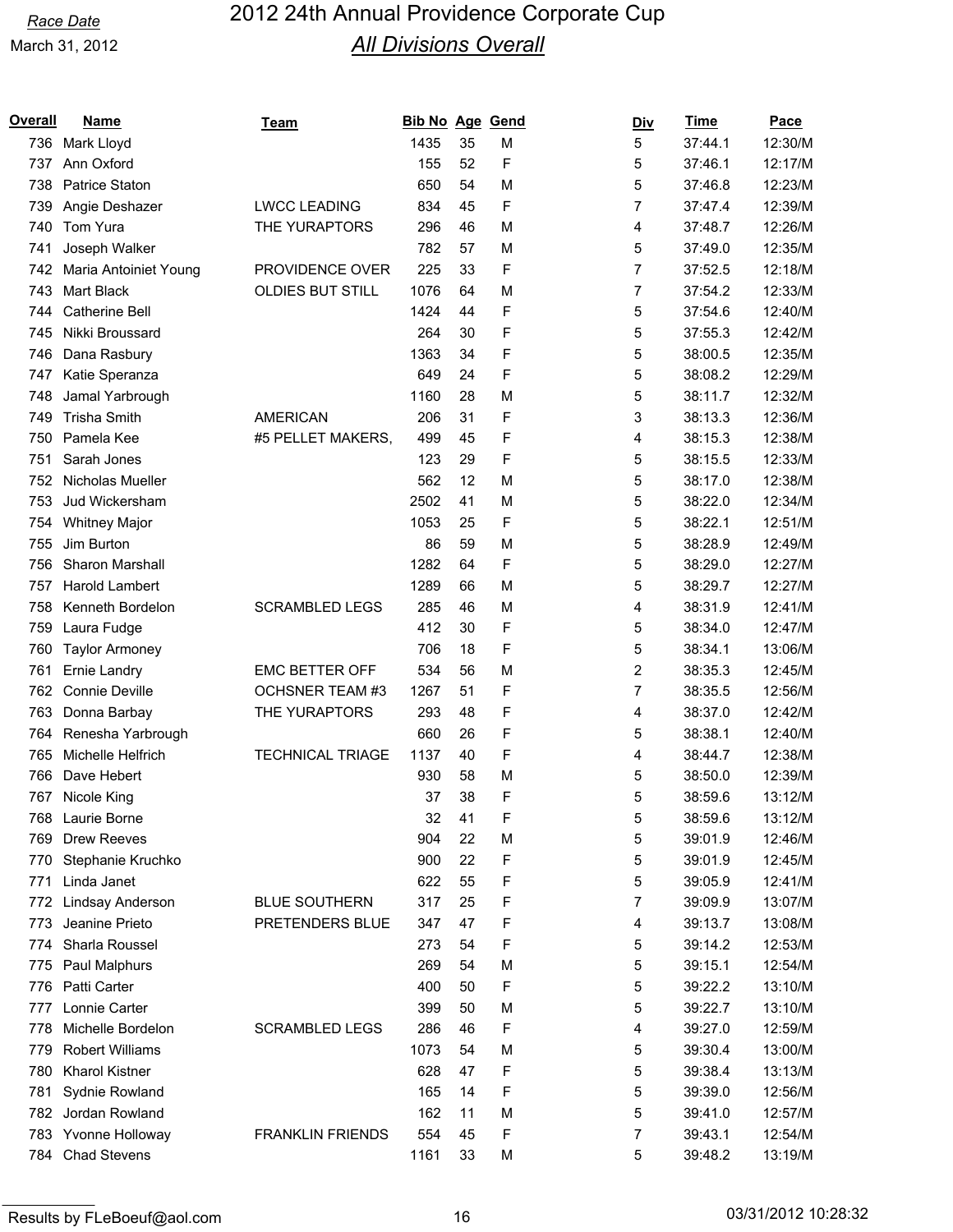| Overall | <b>Name</b>               | Team                    | Bib No Age Gend |                  |   | <u>Div</u> | <b>Time</b> | Pace    |
|---------|---------------------------|-------------------------|-----------------|------------------|---|------------|-------------|---------|
| 785     | Nathan Normand            |                         | 1311            | 36               | M | 5          | 39:48.6     | 12:50/M |
| 786     | Maria Thorn               | <b>KELLER WILLIAMS</b>  | 666             | 45               | F | 7          | 39:49.7     | 13:02/M |
| 787     | <b>Tiaa Allen</b>         |                         | 2507            | 37               | F | 5          | 39:50.3     | 13:15/M |
| 788     | Judy Hebert               |                         | 931             | 60               | F | 5          | 39:51.2     | 12:58/M |
| 789     | Anthony Washington        |                         | 343             | 14               | M | 5          | 39:51.5     | 13:16/M |
| 790     | Hunter Howard             |                         | 1348            | $\boldsymbol{9}$ | M | 5          | 39:56.7     | 13:20/M |
| 791     | Tonya Towps               |                         | 1337            | 32               | F | 5          | 39:57.2     | 13:20/M |
| 792     | Alan Sticker              | <b>FRANKLIN FRIENDS</b> | 555             | 24               | M | 7          | 39:58.9     | 12:59/M |
| 793     | Haylye Brown              | <b>ANNEXERS</b>         | 675             | 28               | F | 4          | 39:59.8     | 13:34/M |
| 794     | Katie Copeland            |                         | 590             | 28               | F | 5          | 40:07.2     | 13:26/M |
| 795     | Mercedes Shields          | LWCC LEGGS GO           | 839             | $\pmb{0}$        | F | 7          | 40:17.1     | 13:16/M |
| 796     | <b>Bob Roddie</b>         |                         | 1085            | 56               | M | 5          | 40:22.5     | 13:13/M |
| 797     | <b>Robert Kosick</b>      |                         | 268             | 58               | M | 5          | 40:24.8     | 13:15/M |
| 798     | Barbara Burton            |                         | 85              | 57               | F | 5          | 40:26.6     | 13:26/M |
| 799     | David Mihalik             |                         | 271             | 52               | M | 5          | 40:28.1     | 13:17/M |
| 800     | Alice Womble              |                         | 345             | 22               | F | 5          | 40:28.5     | 13:27/M |
| 801     | Chanel Berg               |                         | 1403            | 26               | F | 5          | 40:29.6     | 13:17/M |
| 802     | Chasity Joffrion          |                         | 979             | 32               | F | 5          | 40:34.0     | 13:42/M |
| 803     | Dawn Boniol               | <b>LWCC MADD</b>        | 849             | 35               | F | 7          | 40:34.2     | 13:36/M |
| 804     | Louis Jackson             | <b>GEISMAR 3</b>        | 1107            | 42               | M | 7          | 40:35.6     | 13:16/M |
| 805     | Carlin Silvio             | #5 PELLET MAKERS,       | 500             | 53               | M | 4          | 40:43.4     | 13:41/M |
| 806     | Karla Silvio              |                         | 517             | 50               | F | 5          | 40:44.0     | 13:41/M |
| 807     | Nicole Governale          | <b>EMC BETTER FOR</b>   | 523             | 42               | F | 2          | 40:46.7     | 13:27/M |
| 808     | Danielle Hardee           |                         | 616             | 33               | F | 5          | 40:48.0     | 13:39/M |
| 809     | Doreen Swanson            | THE YURAPTORS           | 295             | 48               | F | 4          | 41:06.5     | 13:30/M |
| 810     | Sacoyia Williams          | <b>FANCY FEET</b>       | 1491            | 10               | F | 7          | 41:09.6     | 13:22/M |
| 811     | <b>Bennett Porterie</b>   |                         | 1065            | 55               | M | 5          | 41:16.8     | 13:41/M |
| 812     | <b>Kelly Lewis</b>        |                         | 1336            | 49               | F | 5          | 41:20.6     | 13:36/M |
| 813     | <b>Courtney Wilkinson</b> |                         | 279             | 24               | F | 5          | 41:22.4     | 13:32/M |
| 814     | Rebecca Normand           |                         | 1312            | 27               | F | 5          | 41:23.7     | 13:21/M |
| 815     | Kylie Morris              |                         | 1060            | 13               | F | 5          | 41:32.0     | 13:40/M |
| 816     | Jonathan Morris           |                         | 1059            | 41               | M | 5          | 41:32.0     | 13:40/M |
|         | 817 Ann Hotard            | <b>LWCC LEADING</b>     | 835             | 45               | F | 7          | 41:35.3     | 13:38/M |
| 818     | Linda D'Amores            | <b>LWCC RUNNING</b>     | 860             | 63               | M | 7          | 41:36.4     | 13:38/M |
| 819     | <b>Billy Patterson</b>    | GOT GAS?                | 1000            | 58               | M | 7          | 41:41.0     | 13:36/M |
| 820     | <b>Blessing Henry</b>     |                         | 118             | 36               | F | 5          | 41:43.0     | 13:41/M |
| 821     | Thomas Heigle             | <b>EMC BETTER FOR</b>   | 524             | 30               | M | 2          | 41:48.7     | 13:43/M |
| 822     | Monique Franklin          | FRANK "N" STEIN         | 551             | 43               | F | 7          | 41:48.7     | 13:48/M |
| 823     | Wendy Chen                | <b>LWCC STARS</b>       | 872             | 48               | F | 7          | 41:59.3     | 13:49/M |
| 824     | Sandra Edwards            | LWCC 3.1 TO             | 809             | 56               | F | 7          | 41:59.6     | 13:49/M |
| 825     | <b>Sherry Dupre</b>       | NOT 2 FAST NOT 2        | 686             | 34               | F | 4          | 41:59.9     | 14:14/M |
| 826     | Lacey Rasbury             |                         | 1364            | 27               | F | 5          | 42:01.2     | 13:52/M |
| 827     | <b>Warren King</b>        |                         | 468             | 58               | M | 5          | 42:01.5     | 13:53/M |
| 828     | Sue Lokay                 |                         | 297             | 57               | F | 5          | 42:01.6     | 13:53/M |
| 829     | Meagan Shields            | <b>LWCC LAZIES</b>      | 830             | 25               | F | 7          | 42:02.1     | 13:54/M |
| 830     | Shannon Rasbury           |                         | 1362            | 36               | M | 5          | 42:04.9     | 13:54/M |
| 831     | Nicole Edlund             |                         | 1032            | 28               | F | 5          | 42:09.7     | 13:53/M |
| 832     | Monica Herrera            |                         | 1041            | 32               | F | 5          | 42:10.3     | 13:54/M |
| 833     | Rachel Bayham             | <b>PROVIDENCE</b>       | 1205            | 26               | F | 7          | 42:10.7     | 14:15/M |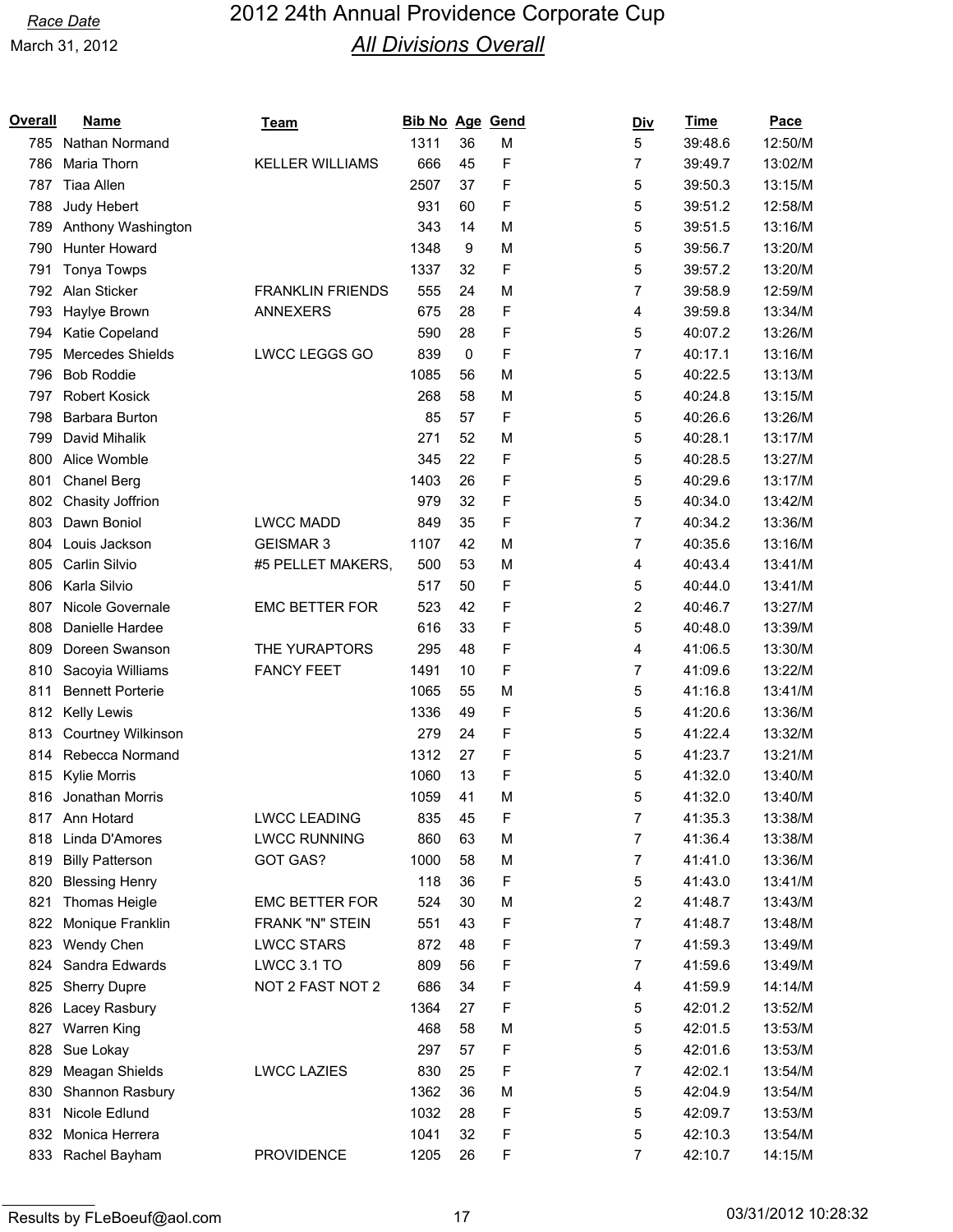| Overall | <b>Name</b>             | Team                   | Bib No Age Gend |    |   | <u>Div</u> | <b>Time</b> | Pace    |
|---------|-------------------------|------------------------|-----------------|----|---|------------|-------------|---------|
| 834     | Michelle Bayham         |                        | 1197            | 35 | F | 5          | 42:11.1     | 14:15/M |
| 835     | Gasper Migliore         |                        | 1055            | 27 | M | 5          | 42:16.5     | 14:02/M |
| 836     | Sarah Migliore          |                        | 1056            | 26 | F | 5          | 42:17.7     | 14:02/M |
| 837     | Anthony Jackson         |                        | 1310            | 25 | M | 5          | 42:20.4     | 14:19/M |
| 838     | Martin Ware             |                        | 1389            | 49 | M | 5          | 42:26.0     | 13:51/M |
| 839     | Margaret Vigil          | <b>GEISMAR 2</b>       | 1105            | 45 | F | 5          | 42:30.5     | 13:53/M |
| 840     | <b>Tina Williams</b>    |                        | 1074            | 55 | F | 5          | 42:31.1     | 13:58/M |
| 841     | Kristen Shelley         |                        | 1283            | 31 | F | 5          | 42:31.5     | 14:15/M |
| 842     | Cathy Wagenspack-Landry |                        | 1298            | 28 | F | 5          | 42:36.2     | 14:09/M |
| 843     | <b>Emily Landry</b>     |                        | 81              | 28 | F | 5          | 42:36.8     | 14:09/M |
| 844     | Kim Abbott              | <b>EMC BETTER OFF</b>  | 531             | 36 | F | 2          | 42:40.9     | 14:03/M |
| 845     | Debra Matthias          | LWCC 3.1 TO            | 811             | 58 | F | 7          | 42:41.9     | 14:02/M |
| 846     | Louis Alaniz            |                        | 704             | 47 | M | 5          | 42:42.9     | 14:12/M |
| 847     | Laurie Burkett          |                        | 83              | 33 | F | 5          | 42:52.6     | 14:28/M |
| 848     | Steven Snider           | <b>LWCC</b>            | 855             | 55 | M | 7          | 42:52.9     | 14:11/M |
| 849     | <b>Patrick Burkett</b>  |                        | 84              | 34 | M | 5          | 42:53.1     | 14:28/M |
| 850     | Jessica Guelfo          |                        | 1036            | 10 | F | 5          | 43:08.6     | 14:11/M |
| 851     | Mary Phung              | <b>LWCC LAZIES</b>     | 829             | 32 | F | 7          | 43:18.7     | 14:18/M |
| 852     | Jamie Choppin           | <b>FOOT BRIGADE</b>    | 1242            | 25 | F | 7          | 43:25.2     | 14:23/M |
| 853     | Melissa Walsh           |                        | 278             | 35 | F | 5          | 43:25.3     | 14:12/M |
| 854     | Karen Gomez             | #4 PELLET MAKERS,      | 495             | 50 | F | 4          | 43:26.3     | 14:18/M |
| 855     | Kailey Alaniz           |                        | 703             | 12 | F | 5          | 43:27.5     | 14:27/M |
| 856     | Serena Alaniz           |                        | 705             | 10 | F | 5          | 43:28.2     | 14:27/M |
| 857     | Joellen Williams        |                        | 280             | 30 | F | 5          | 43:36.7     | 14:15/M |
| 858     | Jack Poirier            |                        | 424             | 53 | M | 5          | 43:39.2     | 14:32/M |
| 859     | <b>Tammy Gill</b>       |                        | 35              | 52 | F | 5          | 43:45.4     | 14:34/M |
| 860     | Tyrus Jackson           |                        | 1407            | 17 | M | 5          | 43:48.0     | 14:47/M |
| 861     | Lonnie Roussel          | <b>KELLER WILLIAMS</b> | 669             | 33 | M | 7          | 43:51.1     | 14:19/M |
| 862     | Caroline Uffman         |                        | 1340            | 21 | F | 5          | 43:51.2     | 14:34/M |
| 863     | Susie Accardo           |                        | 243             | 48 | F | 5          | 43:52.5     | 14:26/M |
| 864     | <b>Blair Bass</b>       |                        | 1376            | 25 | M | 5          | 43:52.5     | 14:34/M |
| 865     | Lisa Martin             |                        | 634             | 45 | F | 5          | 43:55.5     | 14:26/M |
|         | 866 Phyllis Matte       | <b>LWCC RUNNING</b>    | 862             | 56 | F | 7          | 44:07.3     | 14:30/M |
| 867     | Lauren Dedeaux          |                        | 1218            | 31 | F | 5          | 44:07.4     | 14:47/M |
| 868     | Cara Vanhattum          |                        | 1239            | 23 | F | 5          | 44:07.7     | 14:47/M |
| 869     | Glen Landry             |                        | 1096            | 59 | M | 5          | 44:09.0     | 14:33/M |
| 870     | Lisa Landry             |                        | 1097            | 57 | F | 5          | 44:09.5     | 14:32/M |
| 871     | Jordan Ghoram           |                        | 115             | 16 | M | 5          | 44:12.7     | 14:34/M |
| 872     | Denise Ghoram           |                        | 114             | 30 | F | 5          | 44:13.7     | 14:34/M |
| 873     | Julie Lewis             |                        | 336             | 48 | F | 5          | 44:15.5     | 14:42/M |
| 874     | Cindy Wu                | <b>FLUSH DAT</b>       | 1440            | 27 | F | 2          | 44:16.6     | 14:17/M |
| 875     | <b>Troy Prvot</b>       | <b>TEAM BLUE</b>       | 1380            | 49 | M | 3          | 44:19.4     | 14:35/M |
| 876     | Alicia Daniel           |                        | 1370            | 29 | F | 5          | 44:22.2     | 14:42/M |
| 877     | Michael Avery           |                        | 1369            | 36 | M | 5          | 44:22.7     | 14:42/M |
| 878     | <b>Brittany Dunn</b>    |                        | 1368            | 31 | F | 5          | 44:23.2     | 14:43/M |
| 879     | Kristi Landry           |                        | 416             | 33 | F | 5          | 44:26.1     | 14:35/M |
| 880     | Debbie Lorenzo          |                        | 139             | 48 | F | 5          | 44:31.1     | 14:34/M |
| 881     | Jeanne Keles            |                        | 126             | 46 | F | 5          | 44:31.5     | 14:34/M |
| 882     | <b>Rick Jones</b>       |                        | 122             | 59 | M | 5          | 44:41.0     | 14:36/M |
|         |                         |                        |                 |    |   |            |             |         |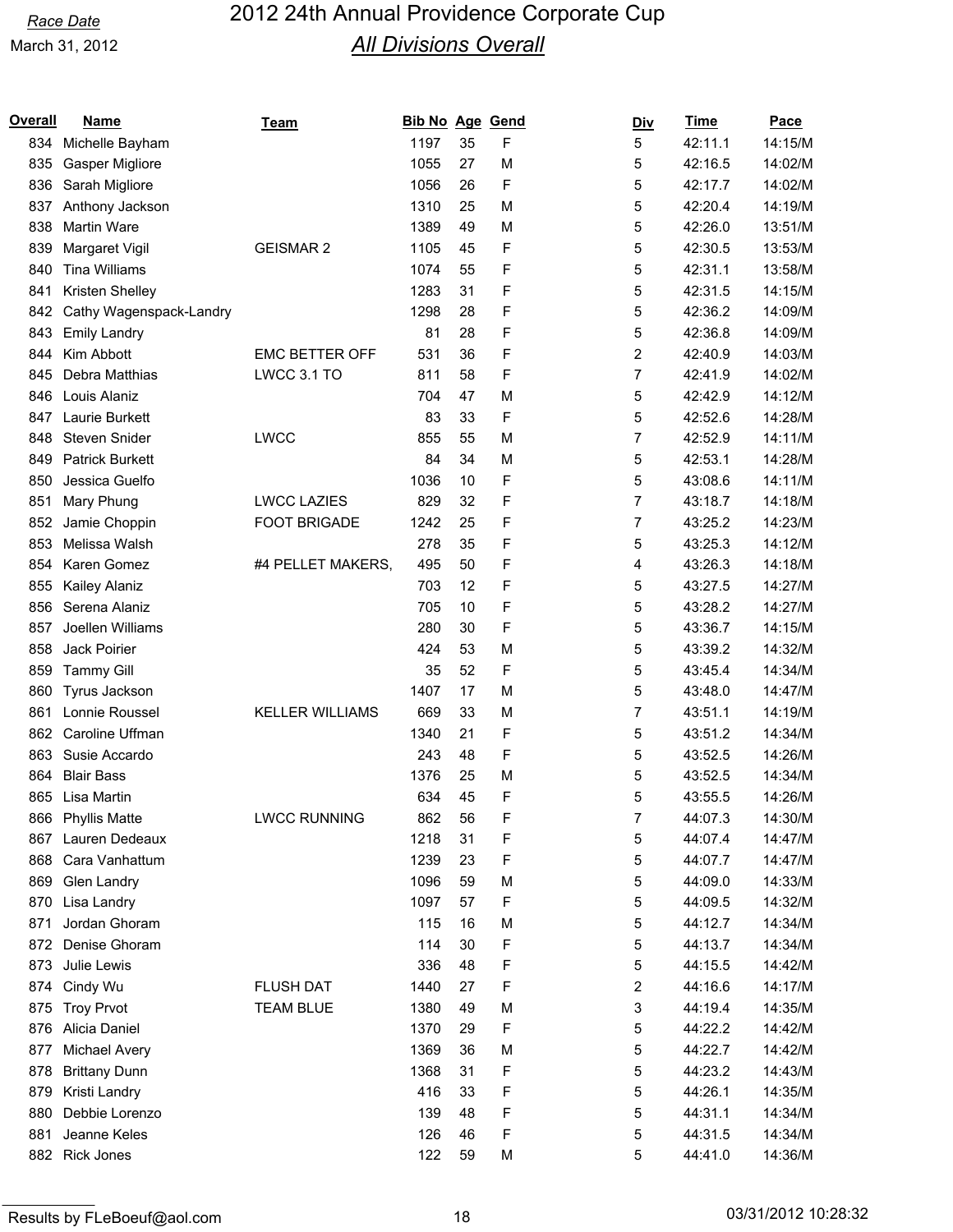| Overall | Name                   | Team                    | <b>Bib No Age Gend</b> |                |   | <u>Div</u>     | Time    | Pace    |
|---------|------------------------|-------------------------|------------------------|----------------|---|----------------|---------|---------|
| 883     | Tabitha Cowan          | <b>BIG BUDDY</b>        | 301                    | 23             | F | $\overline{7}$ | 44:47.1 | 14:30/M |
| 884     | <b>Toby Hardee</b>     |                         | 617                    | 37             | M | 5              | 44:53.9 | 14:58/M |
| 885     | Stephanie Fernandez    |                         | 1240                   | 37             | F | 5              | 44:54.1 | 14:58/M |
| 886     | Ronald Landreth        |                         | 131                    | 62             | M | 5              | 44:55.4 | 14:47/M |
| 887     | Mia Denova             |                         | 109                    | 8              | F | 5              | 44:57.0 | 15:00/M |
| 888     | Doug Drummond          | THE CREDIT              | 230                    | 50             | M | 7              | 44:57.2 | 14:47/M |
| 889     | lan Denova             |                         | 108                    | $\overline{7}$ | M | 5              | 44:57.7 | 15:01/M |
| 890     | Angela Denova          |                         | 107                    | 32             | F | 5              | 44:59.9 | 15:01/M |
| 891     | Sal Denova             |                         | 110                    | 33             | M | 5              | 45:02.1 | 15:02/M |
| 892     | Jordan Melara          |                         | 1359                   | 9              | M | 5              | 45:02.2 | 14:35/M |
| 893     | <b>William Kistner</b> |                         | 1154                   | 52             | M | 5              | 45:08.6 | 15:00/M |
| 894     | <b>Bryan Vige</b>      |                         | 801                    | 41             | M | 5              | 45:11.0 | 14:49/M |
| 895     | Shelly Vige            | <b>LWCC CONTENDER</b>   | 819                    | 40             | F | 7              | 45:11.2 | 14:49/M |
| 896     | Melissa Williams       |                         | 46                     | 38             | F | 5              | 45:22.7 | 15:04/M |
| 897     | Kim Boudreaux          |                         | 74                     | 52             | F | 5              | 45:23.2 | 14:56/M |
| 898     | Amy Guelfo             |                         | 1035                   | 40             | F | 5              | 45:23.5 | 14:55/M |
| 899     | Irma Calhoun           |                         | 87                     | 58             | F | 5              | 45:24.7 | 14:57/M |
| 900     | Saye McCants           |                         | 40                     | 28             | F | 5              | 45:28.0 | 15:05/M |
| 901     | <b>Patrick McCants</b> |                         | 39                     | 34             | M | 5              | 45:28.6 | 15:06/M |
| 902     | <b>Blair Anderson</b>  | #7 PELLET MAKERS,       | 505                    | 30             | F | 4              | 45:32.2 | 14:55/M |
| 903     | Joshua Boudreaux       |                         | 711                    | 17             | M | 5              | 45:37.6 | 14:59/M |
| 904     | <b>Bruce Janet</b>     |                         | 621                    | 57             | M | 5              | 45:46.4 | 14:48/M |
| 905     | <b>Tracy Davis</b>     | <b>LWCC SPEEDY</b>      | 869                    | 45             | F | 7              | 45:48.4 | 14:55/M |
| 906     | <b>Byron Lewis</b>     |                         | 1345                   | 48             | M | 5              | 45:52.9 | 15:04/M |
| 907     | Sydney Lewis           |                         | 1346                   | 9              | F | 5              | 45:52.9 | 15:04/M |
| 908     | Jeremy Singleton       | PROVIDENCE OVER         | 224                    | 41             | M | 7              | 45:55.3 | 14:55/M |
| 909     | Gayle Armand           |                         | 66                     | 60             | F | 5              | 45:59.7 | 15:07/M |
| 910     | Jillian Lavigne        |                         | 1297                   | 10             | F | 5              | 46:04.6 | 14:55/M |
| 911     | Will James             |                         | 595                    | 25             | M | 5              | 46:06.0 | 15:24/M |
| 912     | Suzanne Anderson       |                         | 588                    | 24             | F | 5              | 46:06.2 | 15:24/M |
| 913     | Stephen Cherry         | <b>LWCC</b>             | 857                    | 40             | M | 7              | 46:07.2 | 15:10/M |
|         | 914 Ann Crochet        | #12 PELLET              | 483                    | 47             | F | 4              | 46:09.3 | 14:57/M |
| 915     | Minh Nguyen            |                         | 339                    | 53             | F | 5              | 46:12.2 | 15:26/M |
| 916     | Jennifer Tortorich     | NATURALLY               | 916                    | 28             | F | 7              | 46:14.7 | 15:26/M |
| 917     | Lisa Huffty            | <b>LWCC'S LAST</b>      | 890                    | 45             | F | 7              | 46:17.1 | 15:26/M |
| 918     | Margaret Dearman       | <b>LWCC'S LAST</b>      | 888                    | 51             | F | 7              | 46:20.2 | 15:28/M |
| 919     | Paul Clifton           | <b>OLDIES BUT STILL</b> | 1078                   | 52             | M | 7              | 46:31.4 | 15:22/M |
| 920     | Clay Breaud            | <b>OLDIES BUT STILL</b> | 1077                   | 59             | M | 7              | 46:32.2 | 15:22/M |
| 921     | Jeffrey Heaton         | <b>OLDIES BUT STILL</b> | 1079                   | 58             | M | 7              | 46:32.4 | 15:22/M |
| 922     | Judith Ladousa         |                         | 1356                   | 54             | F | 5              | 46:32.9 | 15:26/M |
| 923     | <b>Brett McCullayn</b> |                         | 596                    | 27             | M | 5              | 46:52.7 | 15:39/M |
| 924     | Robyn Bagwell          |                         | 959                    | 26             | F | 5              | 46:56.6 | 15:08/M |
| 925     | Hana Maher             |                         | 983                    | 27             | F | 5              | 46:56.7 | 15:08/M |
| 926     | John Liles             | LWCC LEGGS GO           | 837                    | 66             | M | 7              | 47:02.2 | 15:41/M |
| 927     | Lauren Andermann       |                         | 1314                   | 28             | F | 5              | 47:07.1 | 15:12/M |
| 928     | James Andermann        |                         | 1313                   | 28             | M | 5              | 47:07.7 | 15:12/M |
| 929     | Christie Higginbotham  | <b>ANNEXERS</b>         | 677                    | 27             | F | 4              | 47:11.7 | 15:54/M |
| 930     | Sarah Ragona           | THE GIMPIES             | 694                    | 30             | F | 4              | 47:12.2 | 15:54/M |
| 931     | Allen Taylor           | #9 PELLET MAKERS,       | 516                    | 54             | M | 4              | 47:14.9 | 15:31/M |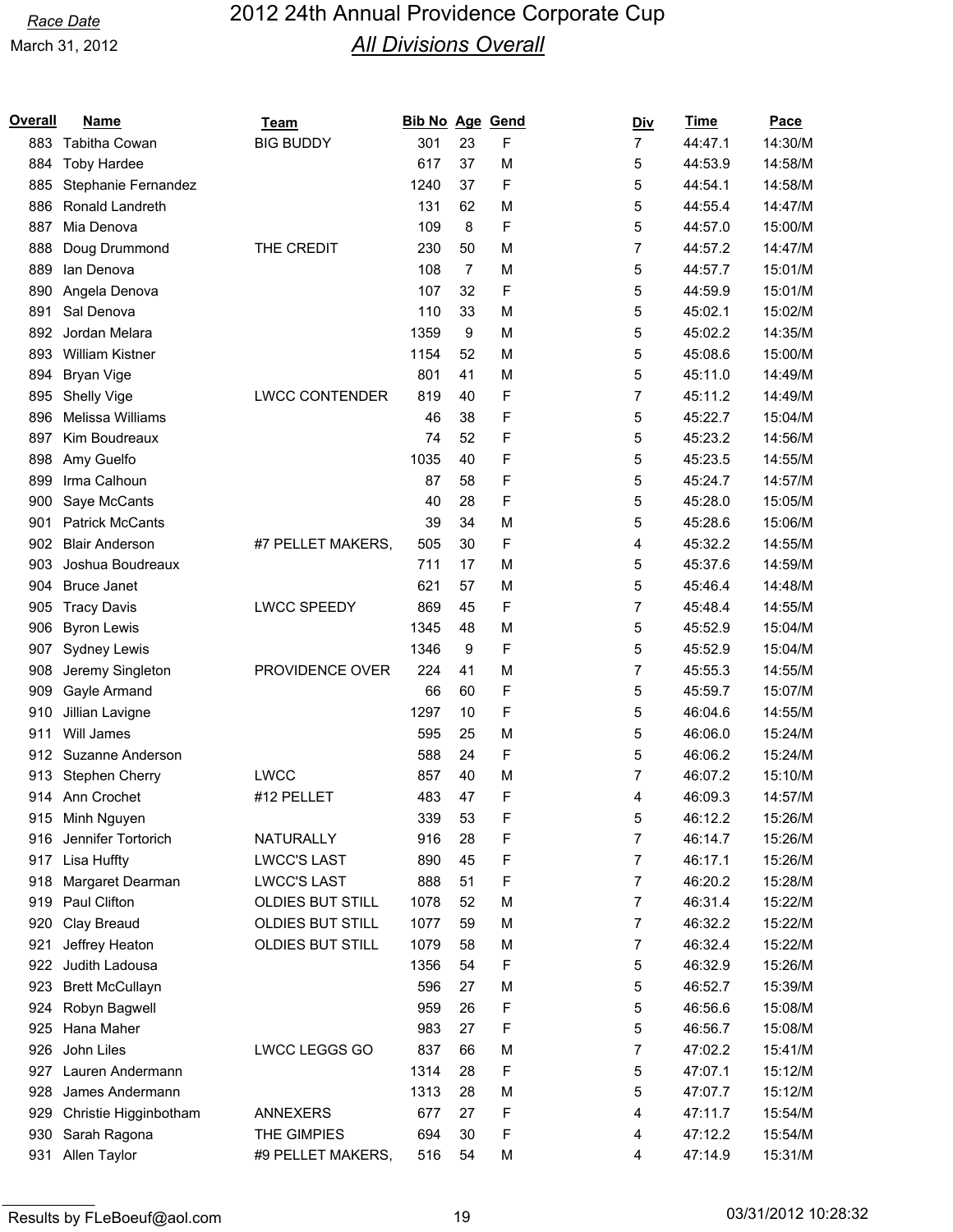| <b>Overall</b> | <b>Name</b>             | <u>Team</u>            | Bib No Age Gend |    |   | <u>Div</u> | <b>Time</b> | Pace    |
|----------------|-------------------------|------------------------|-----------------|----|---|------------|-------------|---------|
|                | 932 Breanna Garner      |                        | 977             | 16 | F | 5          | 47:19.6     | 15:52/M |
| 933            | <b>Gary Pierce</b>      | #10 PELLET             | 475             | 53 | M | 4          | 47:20.2     | 15:31/M |
| 934            | Whitney Jordan          |                        | 459             | 25 | F | 5          | 47:22.0     | 15:52/M |
| 935            | Tj Bruner               |                        | 1422            | 22 | M | 5          | 47:23.0     | 15:52/M |
| 936            | Erin Roy                |                        | 460             | 28 | F | 5          | 47:23.6     | 15:52/M |
| 937            | Jim Roy                 |                        | 461             | 30 | M | 5          | 47:24.1     | 15:52/M |
| 938            | Jill Taylor             | <b>HALF-FAST</b>       | 60              | 25 | F | 4          | 47:25.8     | 15:40/M |
| 939            | <b>Tiffany Pasco</b>    |                        | 156             | 29 | F | 5          | 47:27.9     | 15:41/M |
| 940            | Nicole Rose             |                        | 161             | 28 | F | 5          | 47:31.5     | 15:51/M |
| 941            | Berthell Johnson        |                        | 730             | 58 | F | 5          | 47:31.5     | 15:52/M |
| 942            | Kelli Ferran            | <b>LWCC</b>            | 853             | 28 | F | 7          | 47:32.5     | 15:42/M |
| 943            | <b>Terry Moore</b>      |                        | 1178            | 50 | M | 5          | 47:36.3     | 15:55/M |
| 944            | Kelly Moore             |                        | 1177            | 50 | F | 5          | 47:36.5     | 15:55/M |
| 945            | Kelli Hobgood           |                        | 729             | 42 | F | 5          | 47:37.6     | 15:56/M |
| 946            | Colby Cypriano          |                        | 591             | 29 | F | 5          | 47:38.9     | 15:52/M |
| 947            | Misti Miller            | <b>LWCC MADD</b>       | 850             | 27 | F | 7          | 47:39.3     | 15:52/M |
| 948            | Joel Hobgood            |                        | 728             | 51 | M | 5          | 47:39.4     | 15:57/M |
| 949            | Lachondria Holder       | <b>LWCC FLY GIRLS</b>  | 820             | 40 | F | 7          | 47:42.2     | 15:41/M |
| 950            | Mary Sandell            |                        | 1235            | 26 | F | 5          | 47:47.2     | 15:53/M |
| 951            | Kristen Stremlau        |                        | 173             | 45 | F | 5          | 47:49.8     | 15:47/M |
| 952            | <b>Brandy Duncan</b>    |                        | 34              | 37 | F | 5          | 47:52.3     | 16:05/M |
| 953            | <b>Heather Constant</b> |                        | 717             | 31 | F | 5          | 47:54.6     | 16:02/M |
| 954            | Casey Tompley           |                        | 1286            | 29 | F | 5          | 47:56.0     | 15:49/M |
| 955            | Kristie Holmes          |                        | 1281            | 31 | F | 5          | 47:57.0     | 15:49/M |
| 956            | <b>Brian Sheely</b>     |                        | 598             | 39 | M | 5          | 47:58.7     | 15:28/M |
| 957            | Sarah Sheely            |                        | 599             | 37 | F | 5          | 48:01.9     | 15:29/M |
| 958            | Shannan Daigle          | <b>EMC BETTER OR</b>   | 540             | 32 | F | 7          | 48:11.2     | 15:50/M |
| 959            | Vanessa Keith           | LWCC LEGGS GO          | 836             | 47 | F | 7          | 48:13.9     | 16:05/M |
| 960            | Danita Smith            | <b>EMC BETTER FOR</b>  | 520             | 39 | F | 7          | 48:14.2     | 15:50/M |
| 961            | Donna Schultz           |                        | 430             | 52 | F | 5          | 48:18.0     | 16:02/M |
| 962            | <b>Emily Schultz</b>    |                        | 431             | 13 | F | 5          | 48:19.3     | 16:02/M |
| 963            | April Betz              |                        | 963             | 30 | F | 5          | 48:23.4     | 16:14/M |
| 964            | Gabi Meyers             |                        | 990             | 8  | F | 5          | 48:23.6     | 16:14/M |
| 965            | Elizabeth Broadway      | OCHSNER TEAM #3        | 1265            | 50 | F | 7          | 48:25.2     | 16:08/M |
| 966            | Michelle Austin         | <b>OCHSNER TEAM #3</b> | 1266            | 49 | F | 7          | 48:25.7     | 16:08/M |
| 967            | Mary Gordon             | <b>LWCC</b>            | 858             | 53 | F | 7          | 48:35.5     | 15:40/M |
| 968            | Lashunta Chenevert      | <b>EMC BETTER OR</b>   | 539             | 31 | F | 7          | 48:35.8     | 15:48/M |
| 969            | Carlye Roussel          | <b>KELLER WILLIAMS</b> | 668             | 29 | F | 7          | 48:37.0     | 15:52/M |
| 970            | <b>Brian Normand</b>    |                        | 420             | 34 | M | 5          | 48:37.8     | 16:11/M |
| 971            | Kasi Davis              |                        | 1285            | 27 | F | 5          | 48:39.7     | 16:14/M |
|                | 972 Lindsay Chao        |                        | 325             | 57 | F | 5          | 48:48.1     | 16:17/M |
| 973            | Chelsey Cavalier        |                        | 966             | 12 | F | 5          | 48:54.3     | 16:23/M |
| 974            | Kynley Breaux           |                        | 965             | 23 | F | 5          | 48:54.3     | 16:23/M |
| 975            | Chris Allen             |                        | 386             | 35 | M | 5          | 48:57.7     | 16:11/M |
| 976            | <b>Brandi Harrell</b>   | CHOOT 'EM CHICS        | 921             | 30 | F | 7          | 48:57.9     | 16:33/M |
| 977            | <b>Chrystal Carter</b>  | CHOOT 'EM CHICS        | 920             | 30 | F | 7          | 49:00.7     | 16:33/M |
| 978            | <b>Chelsea Sheets</b>   | CHOOT 'EM CHICS        | 922             | 29 | F | 7          | 49:04.8     | 16:33/M |
| 979            | <b>Beth Alford</b>      |                        | 383             | 48 | F | 5          | 49:06.0     | 16:25/M |
| 980            | Danny Alford            |                        | 384             | 51 | M | 5          | 49:06.7     | 16:25/M |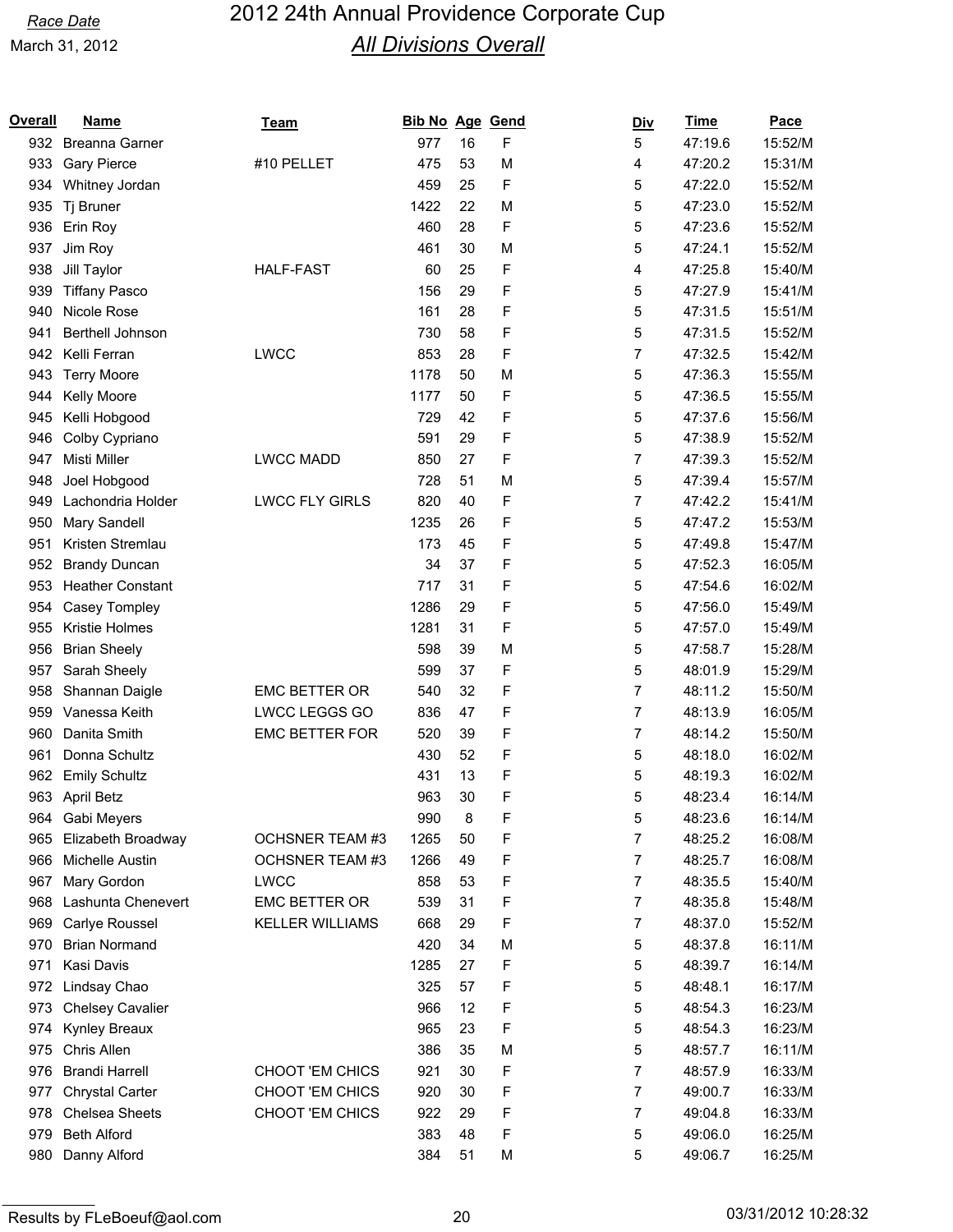| <u>Overall</u> | <b>Name</b>              | Team                  | <b>Bib No Age Gend</b> |    |   | <u>Div</u>     | <b>Time</b> | Pace    |
|----------------|--------------------------|-----------------------|------------------------|----|---|----------------|-------------|---------|
| 981            | Kevin Kurz               |                       | 1175                   | 51 | M | 5              | 49:10.8     | 16:25/M |
| 982            | Melissa Webb             | CHOOT 'EM CHICS       | 923                    | 31 | F | 7              | 49:24.4     | 16:39/M |
| 983            | Venetta Jefferson        | <b>LWCC SPEEDY</b>    | 871                    | 0  | F | 7              | 49:39.8     | 16:17/M |
| 984            | Dina Leon                |                       | 982                    | 51 | F | 5              | 49:40.5     | 16:38/M |
| 985            | <b>Christian Fast</b>    |                       | 975                    | 34 | M | 5              | 49:42.4     | 16:38/M |
| 986            | Victoria Russo           |                       | 1179                   | 63 | F | 5              | 49:47.0     | 16:30/M |
| 987            | Janeen Dupepe            | CAJUN                 | 374                    | 43 | F | 4              | 49:49.7     | 16:29/M |
| 988            | Pat Hawkes               |                       | 1190                   | 30 | M | 5              | 49:52.1     | 16:26/M |
| 989            | <b>Kerry Drake</b>       | <b>ROAD WARRIORS</b>  | 1260                   | 57 | M | $\overline{7}$ | 49:59.3     | 16:24/M |
| 990            | Connie Bonsignore        | <b>ROAD WARRIORS</b>  | 1257                   | 52 | F | 7              | 49:59.3     | 16:25/M |
| 991            | Jane Drake               | <b>ROAD WARRIORS</b>  | 1259                   | 57 | F | 7              | 49:59.7     | 16:25/M |
| 992            | <b>Beverly Choppin</b>   | <b>ROAD WARRIORS</b>  | 1258                   | 55 | F | 7              | 50:02.9     | 16:25/M |
| 993            | <b>Bukky Harthoorn</b>   | #9 PELLET MAKERS,     | 513                    | 29 | F | 4              | 50:09.5     | 16:49/M |
| 994            | Alice Goble              |                       | 1034                   | 30 | F | 5              | 50:15.8     | 16:46/M |
| 995            | Agnes Fung               |                       | 611                    | 30 | F | 5              | 50:16.3     | 16:46/M |
| 996            | Amar Jindal              |                       | 1221                   | 30 | M | 5              | 50:18.8     | 16:47/M |
| 997            | Kayla Messiah            | <b>FANCY FEET</b>     | 1492                   | 11 | F | 7              | 50:27.0     | 16:22/M |
| 998            | Tajari Seaberry          | <b>BUBBLE BUDDIES</b> | 1493                   | 11 | F | 7              | 50:27.7     | 16:22/M |
| 999            | Sarah Pinsonant          |                       | 994                    | 26 | F | 5              | 50:27.7     | 16:52/M |
| 1000           | <b>Melanie Dennis</b>    |                       | 718                    | 47 | F | 5              | 50:30.2     | 16:54/M |
| 1001           | <b>Stacy Guillory</b>    | <b>LWCC</b>           | 824                    | 39 | F | 7              | 50:30.2     | 16:45/M |
| 1002           | Jason Alleman            | LWCC 3.1 TO           | 808                    | 43 | M | 7              | 50:30.3     | 16:45/M |
| 1003           | Lisa Michelli            |                       | 744                    | 50 | F | 5              | 50:30.7     | 16:54/M |
| 1004           | Natalie Wadsworth        |                       | 997                    | 27 | F | 5              | 50:32.7     | 16:18/M |
| 1005           | Rhonda Edmonston         |                       | 408                    | 45 | F | 5              | 50:35.2     | 16:50/M |
| 1006           | <b>Michael Charles</b>   |                       | 401                    | 51 | M | 5              | 50:35.3     | 16:50/M |
| 1007           | Ashley Schexnayder       |                       | 429                    | 24 | F | 5              | 50:37.7     | 16:51/M |
| 1008           | Manny Fazando            |                       | 1406                   | 36 | M | 5              | 50:38.5     | 16:45/M |
| 1009           | Jill Stokeld             |                       | 1366                   | 38 | F | 5              | 50:39.5     | 16:45/M |
| 1010           | Sarah Corie              |                       | 1030                   | 16 | F | 5              | 50:44.0     | 16:30/M |
| 1011           | Angelica Davis           |                       | 328                    | 50 | F | 5              | 50:46.0     | 16:53/M |
|                | 1012 Tomme Nolan         |                       | 758                    | 40 | F | 5              | 50:51.5     | 16:50/M |
| 1013           | <b>Kelly Phillips</b>    | CAJUN                 | 376                    | 41 | F | 4              | 50:51.7     | 16:49/M |
| 1014           | Stacie Aronstein         | CAJUN                 | 373                    | 42 | F | 4              | 50:51.9     | 16:49/M |
| 1015           | Katy Cavin               |                       | 716                    | 35 | F | 5              | 50:52.2     | 16:50/M |
| 1016           | Kristi Sandifer          | <b>CAPTAIN CAT</b>    | 451                    | 30 | F | 2              | 50:52.2     | 16:47/M |
| 1017           | Allen Wilhelmina         | CATALYST              | 1427                   | 53 | F | 2              | 50:52.8     | 16:47/M |
| 1018           | <b>Madison Boudreaux</b> |                       | 712                    | 9  | F | 5              | 50:54.5     | 17:03/M |
|                | 1019 Averi Ardoin        |                       | 1365                   | 30 | F | 5              | 50:59.9     | 16:52/M |
| 1020           | <b>Brandon Boudreaux</b> |                       | 708                    | 28 | M | 5              | 51:00.2     | 17:05/M |
| 1021           | <b>Felicia Graves</b>    | SHELL OOC HIGH        | 1120                   | 51 | F | 4              | 51:00.5     | 16:38/M |
| 1022           | Marielle Howard          |                       | 1350                   | 37 | F | 5              | 51:02.6     | 16:52/M |
| 1023           | Elaine Stremlau          |                       | 172                    | 14 | F | 5              | 51:03.8     | 16:50/M |
| 1024           | Debra Taylor             | <b>LWCC LITE</b>      | 847                    | 54 | F | 7              | 51:04.5     | 16:44/M |
| 1025           | K Chockalingam           |                       | 91                     | 60 | M | 5              | 51:05.4     | 16:44/M |
| 1026           | Meena Manimaran          |                       | 141                    | 51 | F | 5              | 51:05.7     | 16:44/M |
| 1027           | Kennedi Hayes            | <b>PINK POWER</b>     | 1487                   | 11 | F | 7              | 51:10.5     | 16:36/M |
| 1028           | <b>Lilly Fontenot</b>    |                       | 246                    | 29 | F | 5              | 51:14.5     | 16:49/M |
| 1029           | Linda Pebworth           |                       | 934                    | 57 | F | 5              | 51:21.5     | 17:01/M |
|                |                          |                       |                        |    |   |                |             |         |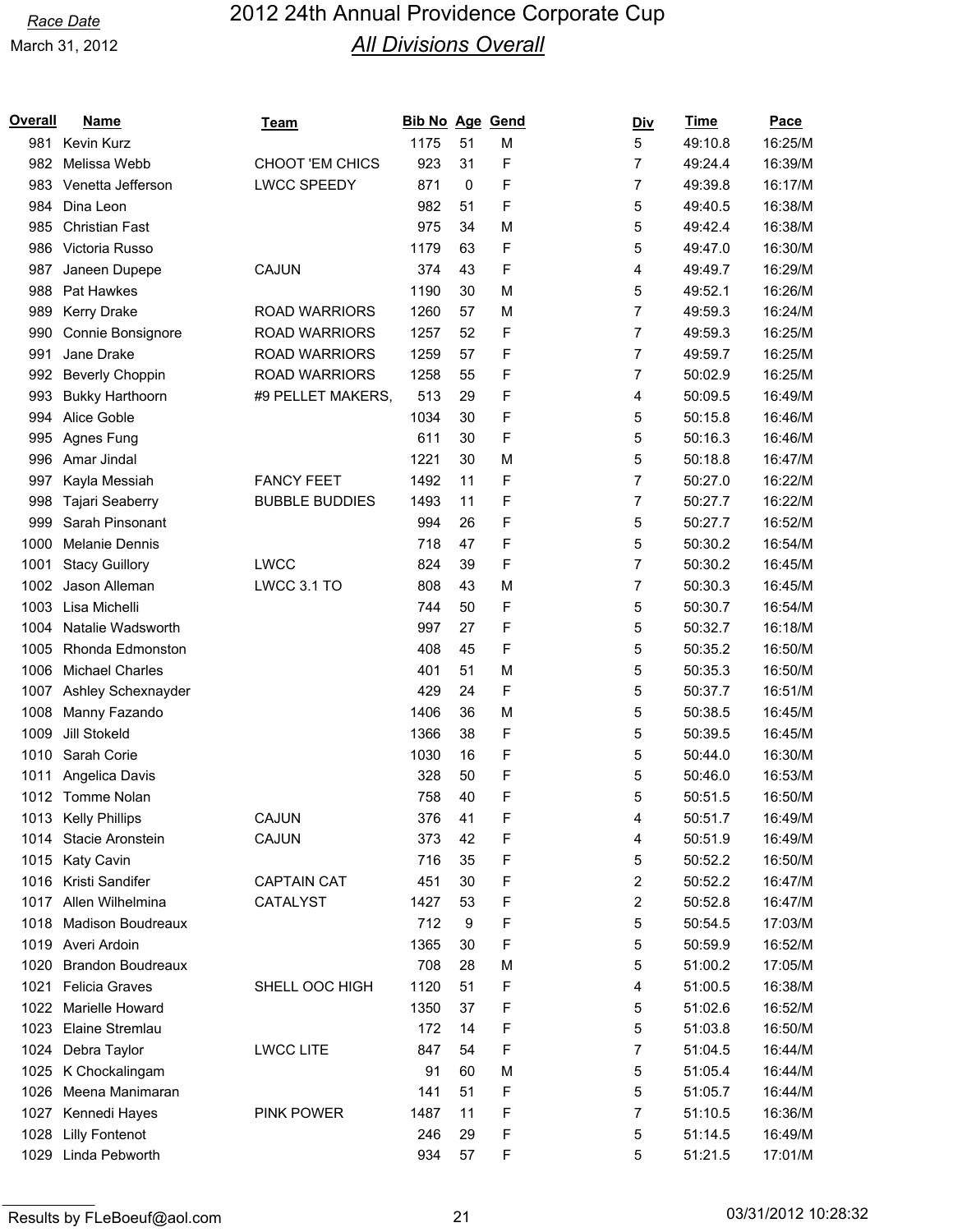| <u>Overall</u> | <b>Name</b>              | <u>Team</u>            | Bib No Age Gend |    |   | <u>Div</u> | <b>Time</b> | Pace    |
|----------------|--------------------------|------------------------|-----------------|----|---|------------|-------------|---------|
| 1030           | Carla Shelton            |                        | 937             | 52 | F | 5          | 51:22.3     | 17:01/M |
| 1031           | Joe Erickson             | <b>LWCC CONTENDER</b>  | 816             | 0  | M | 7          | 51:27.0     | 17:05/M |
| 1032           | Jacob Boudreaux          |                        | 710             | 17 | M | 5          | 51:39.1     | 16:56/M |
| 1033           | Bryan Boudreaux          |                        | 709             | 55 | M | 5          | 51:40.8     | 16:56/M |
| 1034           | Debra Vidrine            | <b>LWCC SOLE</b>       | 867             | 40 | F | 7          | 51:41.1     | 17:00/M |
| 1035           | <b>Cindy Gautreaux</b>   | <b>LWCC SOLE</b>       | 865             | 47 | F | 7          | 51:42.5     | 17:00/M |
| 1036           | Michael Tony Jr.         | <b>PROVIDENCE</b>      | 1207            | 17 | M | 7          | 51:45.9     | 17:19/M |
| 1037           | Karen Tony               | <b>PROVIDENCE</b>      | 1211            | 46 | F | 7          | 51:46.0     | 17:19/M |
| 1038           | Michael Tony             | <b>PROVIDENCE</b>      | 1206            | 48 | M | 7          | 51:47.1     | 17:19/M |
| 1039           | Jeff Oldendorf           |                        | 761             | 50 | M | 5          | 51:52.2     | 16:56/M |
| 1040           | Don Carr                 | <b>LWCC LITE</b>       | 844             | 48 | M | 7          | 51:53.3     | 17:05/M |
| 1041           | Sandra Moss              | THE CREDIT             | 232             | 45 | F | 7          | 51:53.3     | 17:02/M |
| 1042           | <b>Calvin Moss</b>       | THE CREDIT             | 231             | 48 | M | 7          | 51:54.0     | 17:02/M |
| 1043           | Darryl St. Pierre        | SHELL OOC HIGH         | 1122            | 60 | M | 4          | 51:57.4     | 16:58/M |
| 1044           | <b>Mallory Boudreaux</b> |                        | 713             | 27 | F | 5          | 52:00.0     | 17:25/M |
| 1045           | Dustin Landry            |                        | 1415            | 31 | M | 5          | 52:16.9     | 17:16/M |
| 1046           | <b>Francelle Serrett</b> |                        | 909             | 30 | F | 5          | 52:21.5     | 17:07/M |
| 1047           | Danielle Creppel         |                        | 895             | 38 | F | 5          | 52:21.9     | 17:07/M |
| 1048           | Michelle Andre           |                        | 892             | 43 | F | 5          | 52:25.3     | 17:08/M |
| 1049           | Lacy Dykes               |                        | 407             | 31 | F | 5          | 52:27.5     | 17:27/M |
| 1050           | Shikira Ross             |                        | 341             | 38 | F | 5          | 52:30.3     | 17:25/M |
| 1051           | <b>Wendy Poirier</b>     |                        | 425             | 54 | F | 5          | 52:52.7     | 17:38/M |
| 1052           | Cindy Harrell            |                        | 413             | 44 | F | 5          | 52:53.0     | 17:37/M |
| 1053           | Angelique Williams       |                        | 657             | 24 | F | 5          | 52:54.4     | 17:39/M |
| 1054           | Tammy Boone              |                        | 1215            | 30 | F | 5          | 52:55.3     | 17:39/M |
| 1055           | Chantel Johnson          | <b>LWCC FLY GIRLS</b>  | 821             | 33 | F | 7          | 52:56.2     | 17:23/M |
| 1056           | Patricia Dearmond        | <b>PROVIDENCE</b>      | 1208            | 32 | F | 7          | 53:02.6     | 17:45/M |
| 1057           | Rene Weaver              |                        | 1199            | 51 | F | 5          | 53:03.1     | 17:45/M |
| 1058           | Laura Sherman            | <b>LWCC FLY GIRLS</b>  | 823             | 46 | F | 7          | 53:06.0     | 17:26/M |
| 1059           | Cynthia Richardson       | <b>LWCC FLY GIRLS</b>  | 822             | 49 | F | 7          | 53:06.6     | 17:26/M |
| 1060           | Stefan Schexnayder       |                        | 770             | 4  | M | 5          | 53:13.4     | 17:38/M |
| 1061           | Autumn Guerin            |                        | 723             | 8  | F | 5          | 53:13.5     | 17:47/M |
|                | 1062 Jessica Dugas       |                        | 417             | 27 | F | 5          | 53:14.0     | 17:50/M |
| 1063           | Wylie Schexnayder        |                        | 772             | 4  | F | 5          | 53:15.3     | 17:38/M |
| 1064           | Tami Schexnayder         |                        | 771             | 45 | F | 5          | 53:15.9     | 17:39/M |
| 1065           | <b>Heidi Perry</b>       |                        | 43              | 49 | F | 5          | 53:21.5     | 17:48/M |
| 1066           | <b>Emily Debate</b>      | OCHSNER TEAM #4        | 1269            | 17 | F | 7          | 53:22.6     | 17:58/M |
| 1067           | David Perry              |                        | 42              | 51 | M | 5          | 53:22.7     | 17:48/M |
| 1068           | Jeffry Bourgeois         |                        | 396             | 31 | M | 5          | 53:23.1     | 17:44/M |
| 1069           | Aishia Lockett           | <b>BIG BUDDY</b>       | 303             | 22 | F | 7          | 53:23.9     | 17:17/M |
| 1070           | Elitia Normand           |                        | 421             | 33 | F | 5          | 53:25.4     | 17:44/M |
| 1071           | <b>Errol Smith</b>       |                        | 647             | 46 | M | 5          | 53:26.0     | 17:45/M |
| 1072           | Jamie Bourg              | LWCC CHEETAH           | 812             | 34 | F | 7          | 53:26.4     | 17:34/M |
| 1073           | Nikki Lawhon             | LWCC CHEETAH           | 815             | 30 | F | 7          | 53:26.9     | 17:34/M |
| 1074           | Karina Carter            |                        | 300             | 33 | F | 5          | 53:26.9     | 17:18/M |
| 1075           | Karen Moore              | <b>KELLER WILLIAMS</b> | 665             | 50 | F | 7          | 53:28.7     | 17:40/M |
| 1076           | Sharin Scallan           | <b>KELLER WILLIAMS</b> | 670             | 70 | F | 7          | 53:28.8     | 17:41/M |
| 1077           | Deedee Kirby             |                        | 1224            | 62 | F | 5          | 53:28.9     | 17:48/M |
|                | 1078 Tammy Guillotte     |                        | 466             | 53 | F | 5          | 53:30.4     | 17:41/M |
|                |                          |                        |                 |    |   |            |             |         |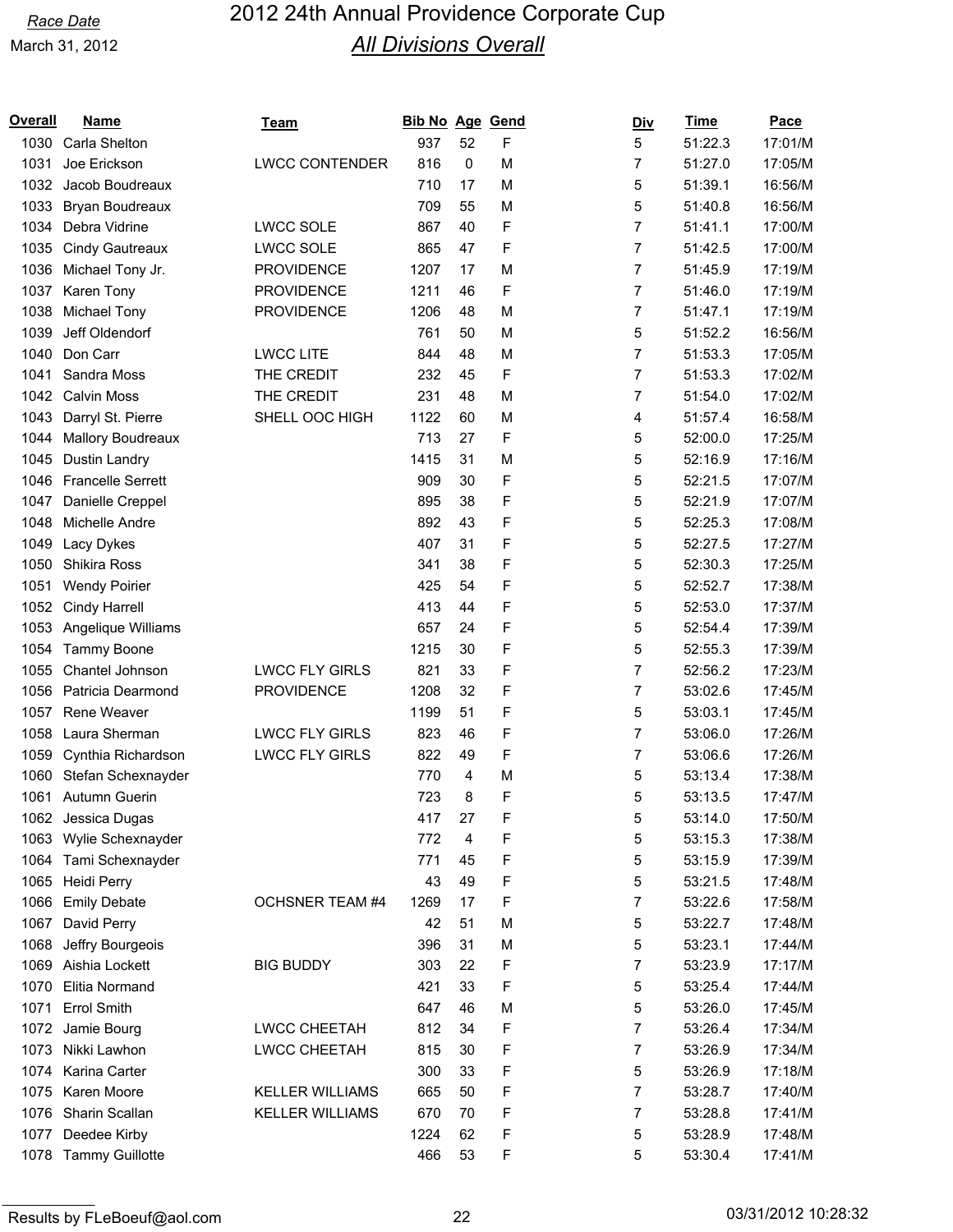| Overall | <b>Name</b>            | <b>Team</b>           | <b>Bib No Age Gend</b> |    |   | <u>Div</u>     | <b>Time</b> | Pace    |
|---------|------------------------|-----------------------|------------------------|----|---|----------------|-------------|---------|
| 1079    | Tammy Haney            |                       | 726                    | 40 | F | 5              | 53:33.7     | 17:53/M |
| 1080    | <b>Terri Lafleur</b>   | <b>LWCC RUNNING</b>   | 861                    | 53 | F | 7              | 53:34.0     | 17:33/M |
| 1081    | Jason Egler            |                       | 719                    | 12 | M | 5              | 53:39.0     | 17:56/M |
| 1082    | <b>Sharon Spears</b>   |                       | 775                    | 53 | F | 5              | 53:39.8     | 17:55/M |
| 1083    | Samuel Haffield        |                       | 724                    | 56 | M | 5              | 53:40.9     | 17:55/M |
| 1084    | Jim Goff               |                       | 1307                   | 48 | M | 5              | 53:44.4     | 17:47/M |
| 1085    | Teresa Goff            |                       | 1321                   | 44 | F | 5              | 53:47.4     | 17:47/M |
| 1086    | Kaeli Egler            |                       | 720                    | 19 | F | 5              | 53:48.8     | 17:59/M |
| 1087    | <b>Tracie Ladd</b>     |                       | 733                    | 48 | F | 5              | 53:48.9     | 17:49/M |
| 1088    | Lane Breaux            |                       | 715                    | 51 | F | 5              | 53:49.1     | 17:49/M |
| 1089    | Jennifer Daigle        |                       | 403                    | 33 | F | 5              | 53:50.7     | 18:02/M |
| 1090    | Scott Egler            |                       | 721                    | 39 | M | 5              | 53:51.2     | 17:59/M |
| 1091    | <b>Lindsey Oxford</b>  |                       | 764                    | 12 | F | 5              | 53:55.9     | 17:39/M |
| 1092    | Kristi Oxford          |                       | 763                    | 43 | F | 5              | 53:56.3     | 17:38/M |
| 1093    | Sarah Howard           | <b>LWCC STEPPIN</b>   | 877                    | 46 | F | $\overline{7}$ | 54:04.0     | 17:45/M |
| 1094    | Jeanette Benedetto     |                       | 1372                   | 28 | F | 5              | 54:05.9     | 17:50/M |
| 1095    | Jill Couvillon         |                       | 1295                   | 34 | F | 5              | 54:06.0     | 18:09/M |
| 1096    | Joshua Benedetto       |                       | 1371                   | 26 | M | 5              | 54:06.3     | 17:50/M |
| 1097    | Julie Ramos            |                       | 1294                   | 39 | F | 5              | 54:06.4     | 18:09/M |
| 1098    | Jerold Martin          |                       | 1347                   | 49 | M | 5              | 54:10.9     | 18:03/M |
| 1099    | Sheila Hill            | <b>LWCC STARS</b>     | 874                    | 58 | F | 7              | 54:21.1     | 18:03/M |
| 1100    | Hope Gregoire          | <b>EMC BETTER OFF</b> | 532                    | 49 | F | 2              | 54:22.9     | 17:32/M |
| 1101    | <b>Bob Warner</b>      |                       | 783                    | 58 | M | 5              | 54:24.7     | 18:09/M |
| 1102    | Margaret Warner        |                       | 785                    | 54 | F | 5              | 54:26.2     | 18:09/M |
| 1103    | <b>Preston Plese</b>   |                       | 765                    | 30 | M | 5              | 54:29.3     | 18:12/M |
| 1104    | Hannah Miller          |                       | 745                    | 22 | F | 5              | 54:29.6     | 18:12/M |
| 1105    | <b>Corey Dinkel</b>    |                       | 1446                   | 30 | M | 5              | 54:38.2     | 18:15/M |
| 1106    | Jimmy Betz             |                       | 964                    | 34 | M | 5              | 54:39.4     | 18:15/M |
| 1107    | Donald Schexnayder     |                       | 769                    | 50 | M | 5              | 54:41.6     | 17:38/M |
| 1108    | Chase Rainey           |                       | 995                    | 39 | M | 5              | 54:42.2     | 18:15/M |
| 1109    | Jennifer Wilkinson     |                       | 786                    | 32 | F | 5              | 54:50.2     | 18:16/M |
| 1110    | <b>Brittany Hebert</b> |                       | 727                    | 26 | F | 5              | 54:51.7     | 18:16/M |
| 1111    | Kelly Johnson          |                       | 623                    | 54 | M | 5              | 54:54.5     | 17:55/M |
| 1112    | Lynn Johnson           |                       | 624                    | 53 | F | 5              | 54:56.5     | 17:55/M |
| 1113    | Marc Dubos             | <b>FLUSH DAT</b>      | 1302                   | 40 | M | 2              | 55:00.3     | 18:11/M |
|         | 1114 Rebecca Bayham    | PROVIDENCE IRISH      | 1200                   | 29 | F | 7              | 55:01.5     | 18:23/M |
| 1115    | Jennifer Boneno        | PROVIDENCE IRISH      | 1201                   | 39 | F | 7              | 55:02.1     | 18:23/M |
| 1116    | Ben Thibodeaux         | <b>TEAM THIBBY</b>    | 1193                   | 30 | M | 7              | 55:02.4     | 18:07/M |
| 1117    | Trey Thibodeaux        | <b>TEAM THIBBY</b>    | 1196                   | 33 | M | 7              | 55:06.1     | 18:07/M |
| 1118    | Jennifer Herring       | <b>FOOT BRIGADE</b>   | 1244                   | 30 | F | 7              | 55:06.5     | 18:10/M |
| 1119    | Kim Robinson           | <b>FOOT BRIGADE</b>   | 1245                   | 28 | F | 7              | 55:07.2     | 18:11/M |
| 1120    | Sylvia Thronson        | <b>TEAM GRIT</b>      | 1264                   | 64 | F | 7              | 55:07.5     | 18:10/M |
| 1121    | Charlene Cloutier      | <b>TEAM GRIT</b>      | 1261                   | 39 | F | 7              | 55:08.9     | 18:11/M |
| 1122    | Nickolas Pizzalato     |                       | 2                      | 32 | M | 5              | 55:10.0     | 18:17/M |
| 1123    | Neal Choppin           | <b>FOOT BRIGADE</b>   | 1243                   | 25 | M | 7              | 55:11.1     | 18:11/M |
| 1124    | <b>Manuel Silva</b>    | <b>TEAM GRIT</b>      | 1263                   | 64 | M | 7              | 55:12.2     | 18:12/M |
| 1125    | Tamika Bennett         | <b>LWCC STEPPIN</b>   | 876                    | 33 | F | 7              | 55:13.8     | 18:08/M |
| 1126    | Dwanda Johnson         | <b>LWCC STEPPIN</b>   | 878                    | 46 | F | 7              | 55:14.5     | 18:08/M |
| 1127    | Clayton Randolph       |                       | 1147                   | 32 | M | 5              | 55:19.9     | 18:28/M |
|         |                        |                       |                        |    |   |                |             |         |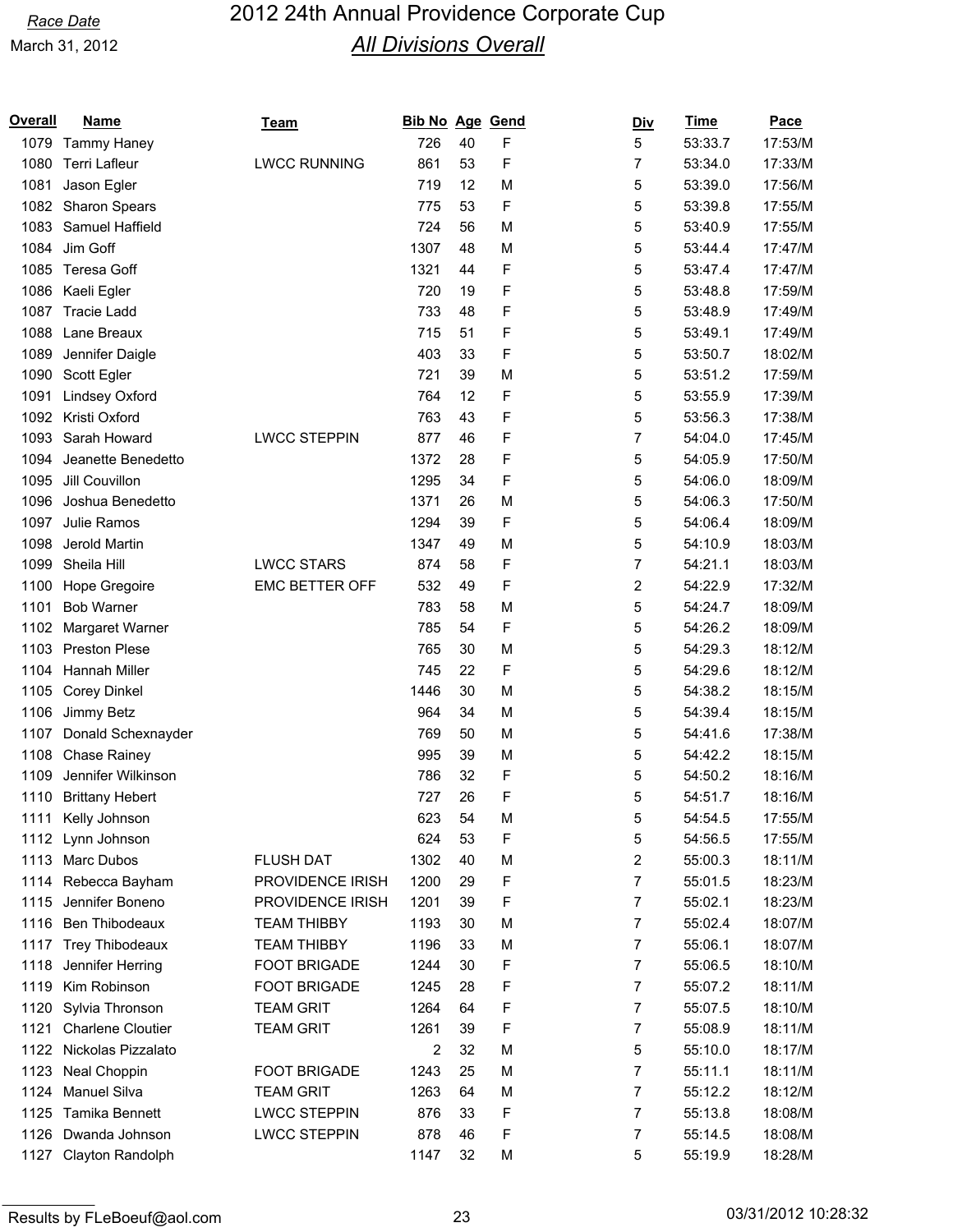| <b>Overall</b> | <b>Name</b>              | Team               | <b>Bib No Age</b> |    | Gend | <u>Div</u> | <b>Time</b> | Pace    |
|----------------|--------------------------|--------------------|-------------------|----|------|------------|-------------|---------|
| 1128           | Don Barrios              | #11 PELLET         | 478               | 53 | M    | 4          | 55:20.0     | 18:10/M |
| 1129           | Sarah Williams           |                    | 658               | 36 | F    | 5          | 55:21.3     | 18:28/M |
| 1130           | Deborah Schmidt          |                    | 644               | 62 | F    | 5          | 55:22.5     | 18:29/M |
| 1131           | Sonya Boudreaux          |                    | 1444              | 50 | F    | 5          | 55:23.0     | 18:14/M |
| 1132           | Sabrina Bayhi            |                    | 962               | 42 | F    | 5          | 55:23.2     | 18:14/M |
| 1133           | <b>Emily Defoe</b>       |                    | 1146              | 30 | F    | 5          | 55:23.8     | 18:29/M |
| 1134           | Djuana Beason            |                    | 3                 | 46 | F    | 5          | 55:26.0     | 18:13/M |
| 1135           | Cristina Thibeaux        |                    | 4                 | 37 | F    | 5          | 55:26.4     | 18:13/M |
| 1136           | Maegan Picou             |                    | 1198              | 25 | F    | 5          | 55:27.0     | 18:23/M |
| 1137           | Lucas Silvio             |                    | 518               | 84 | M    | 5          | 55:33.4     | 18:29/M |
| 1138           | Gary Wall                |                    | 26                | 55 | M    | 5          | 55:46.9     | 18:34/M |
| 1139           | Helene Wall              |                    | 1388              | 50 | F    | 5          | 55:47.3     | 18:34/M |
| 1140           | Kori Martin              |                    | 1226              | 29 | F    | 5          | 55:49.4     | 18:00/M |
| 1141           | <b>Tori Bowling</b>      |                    | 1288              | 32 | F    | 5          | 55:57.9     | 18:39/M |
| 1142           | <b>Brandi Scivicque</b>  |                    | 1301              | 29 | F    | 5          | 55:59.9     | 18:41/M |
| 1143           | <b>Ahmad Guerin</b>      |                    | 722               | 14 | M    | 5          | 56:01.3     | 18:41/M |
| 1144           | Kandi Willard            |                    | 1299              | 52 | F    | 5          | 56:02.2     | 18:41/M |
| 1145           | <b>Katherine Persick</b> |                    | 1191              | 35 | F    | 5          | 56:02.4     | 18:42/M |
| 1146           | Libby Miner              | NOX'D UP           | 1009              | 37 | F    | 7          | 56:10.1     | 18:35/M |
| 1147           | <b>Arthur Miner</b>      | NOX'D UP           | 1008              | 42 | M    | 7          | 56:11.1     | 18:36/M |
| 1148           | Susan Sauce              |                    | 428               | 62 | F    | 5          | 56:15.4     | 18:42/M |
|                |                          |                    |                   |    |      |            |             |         |
| 1149           | Toni Ewen                |                    | 410               | 58 | F    | 5          | 56:17.4     | 18:43/M |
| 1150           | William Burch            |                    | 1377              | 69 | M    | 5          | 56:30.1     | 18:54/M |
| 1151           | Nancy Breitenbach        |                    | 1374              | 52 | F    | 5          | 56:38.3     | 18:43/M |
| 1152           | <b>Bonnie Smith</b>      |                    | 1338              | 54 | F    | 5          | 56:41.6     | 18:44/M |
| 1153           | Regina Lawless           |                    | 561               | 33 | F    | 5          | 56:42.2     | 18:34/M |
| 1154           | Sherry Melara            |                    | 1357              | 46 | F    | 5          | 56:42.4     | 18:44/M |
| 1155           | <b>Wesley Corie</b>      |                    | 1031              | 30 | M    | 5          | 56:46.4     | 18:43/M |
| 1156           | Jennifer Salgo           |                    | 1067              | 30 | F    | 5          | 56:46.7     | 18:43/M |
| 1157           | Andrea Cormick           |                    | 559               | 30 | F    | 5          | 56:47.7     | 18:35/M |
| 1158           | <b>Britney Allen</b>     |                    | 385               | 29 | F    | 5          | 56:51.3     | 19:00/M |
| 1159           | Amanda Stinson           |                    | 433               | 29 | F    | 5          | 56:51.9     | 19:00/M |
| 1160           | Gene Thibodeaux          | <b>TEAM THIBBY</b> | 1194              | 30 | M    | 7          | 57:09.9     | 18:48/M |
| 1161           | Jacob Thibodeaux         | <b>TEAM THIBBY</b> | 1195              | 30 | M    | 7          | 57:11.4     | 18:49/M |
| 1162           | Allyson Oldendorf        |                    | 760               | 30 | F    | 5          | 57:14.0     | 18:40/M |
|                | 1163 Wanda Shelton       |                    | 1236              | 52 | F    | 5          | 57:21.9     | 19:03/M |
| 1164           | Carla Roncacio           |                    | 1233              | 46 | F    | 5          | 57:21.9     | 19:03/M |
| 1165           | Alexander Heaton         |                    | 1038              | 30 | M    | 5          | 57:47.2     | 19:05/M |
| 1166           | Robert Irwin III         |                    | 1043              | 27 | M    | 5          | 57:48.8     | 19:05/M |
| 1167           | <b>Brooke Arnold</b>     |                    | 1029              | 21 | F    | 5          | 57:49.3     | 19:05/M |
| 1168           | <b>Tina Matz</b>         |                    | 1461              | 37 | F    | 5          | 57:56.0     | 19:04/M |
| 1169           | Christina Chatagnier     |                    | 22                | 29 | F    | 5          | 58:02.4     | 18:43/M |
| 1170           | Biljana Marjanovic       |                    | 144               | 57 | F    | 5          | 58:02.4     | 19:06/M |
| 1171           | Judy Waldron             |                    | 23                | 44 | F    | 5          | 58:04.7     | 18:44/M |
| 1172           | Mariela Stein            |                    | 171               | 53 | F    | 5          | 58:07.4     | 19:08/M |
| 1173           | <b>Hillary Melara</b>    |                    | 1361              | 12 | F    | 5          | 58:18.3     | 19:00/M |
|                | 1174 Velma Alford        |                    | 457               | 54 | F    | 5          | 58:27.1     | 19:21/M |
|                | 1175 Kelli Alford        |                    | 456               | 26 | F    | 5          | 58:29.7     | 19:23/M |
|                | 1176 Debbie Taylor       |                    | 996               | 65 | F    | 5          | 59:26.3     | 19:48/M |